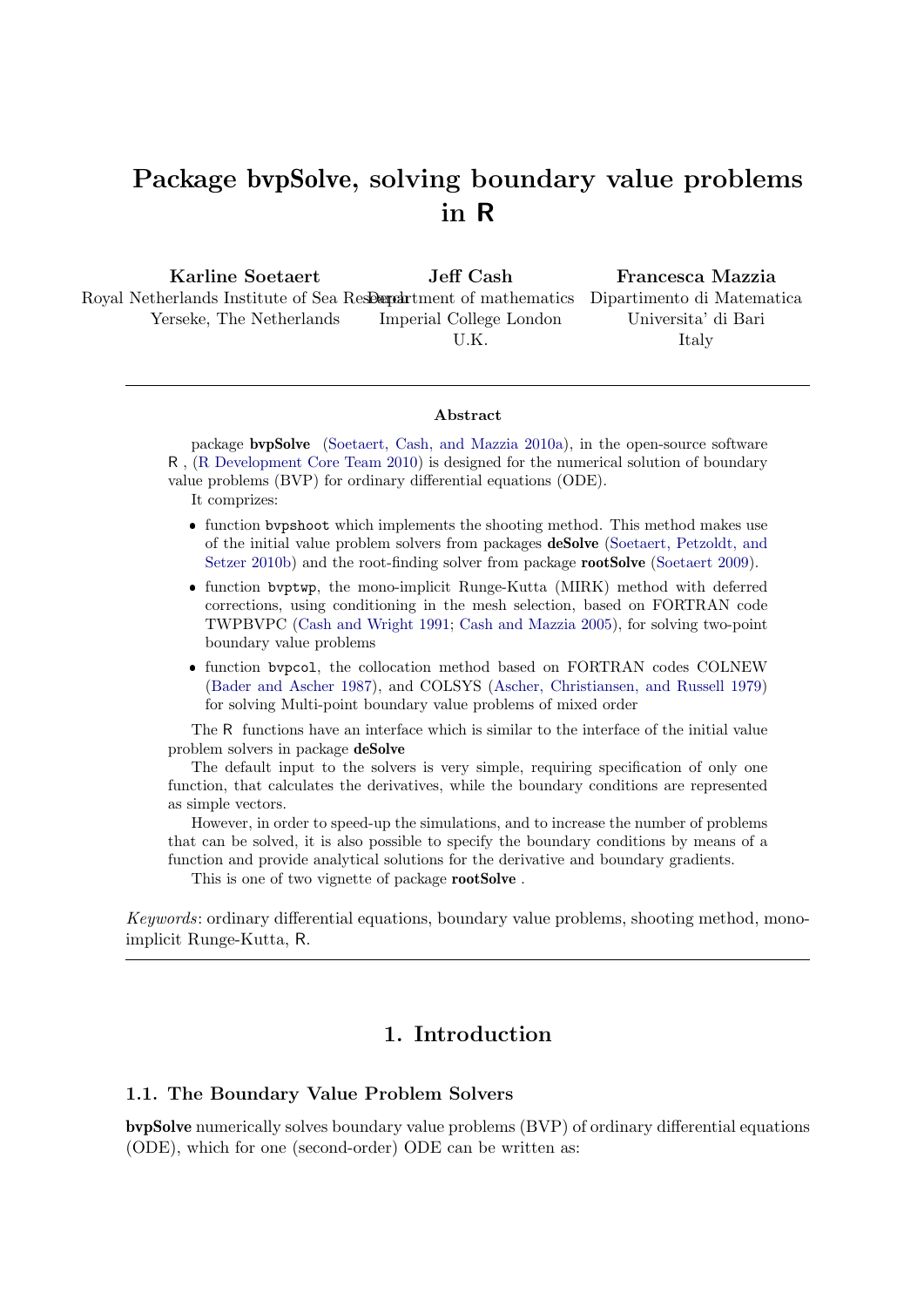$$
\frac{d^2y}{dx^2} = f(x, y, \frac{dy}{dx})
$$

$$
a \le x \le b
$$

$$
g_1(y)|_a = 0
$$

$$
g_2(y)|_b = 0
$$

 $\Omega$ 

where  $y$  is the dependent,  $x$  the independent variable, function  $f$  is the differential equation, and  $g_1(y)|_a$  and  $g_2(y)|_b$  the boundary conditions at the end points a and b.

#### 1.2. Package bvpSolve

Three BVP solvers are included in bvpSolve :

- ❼ bvpshoot, implementing the shooting method. This method combines solutions of initial value problems (IVP) with solutions of nonlinear algebraic equations; it makes use of solvers from packages **deSolve** and **rootSolve**.
- ❼ bvptwp, a mono-implicit Runge-Kutta (MIRK) method with deferred corrections, and using conditioning in the mesh selection, based on FORTRAN code TWPBVPC [\(Cash](#page-44-4) [and Wright 1991;](#page-44-4) [Cash and Mazzia 2005\)](#page-44-5).
- ❼ bvpcol, a collocation method based on FORTRAN codes COLNEW [\(Bader and As](#page-44-6)[cher 1987\)](#page-44-6), and COLSYS [\(Ascher](#page-44-7) et al. [1979\)](#page-44-7) for solving Multi-point boundary value problems of mixed order.

An S3 method for plotting is included. This will plot all variables in separate figures.

All functions can solve higher-order ODEs without writing them as a set of first-order ODEs, but this makes the interface a bit more difficult.

Only bvpcol is more efficient if the higher-order input is used.

For functions by pshoot and by ptwp it is slightly more efficient to write them as *first-order* ODEs.

For instance:

$$
\frac{d^2y}{dx^2} = f(x, y, \frac{dy}{dx})
$$

can be rewritten as:

$$
\frac{dy}{dx} = z
$$

$$
\frac{dz}{dx} = f(x, y, z)
$$

where y and z are now the two dependent variables.

In bvptwp and bvpshoot, the boundary conditions must be defined at the end of the interval over which the ODE is specified (i.e. at a and/or b). In contrast, bypcol can also have the boundary conditions specified at intermediate points.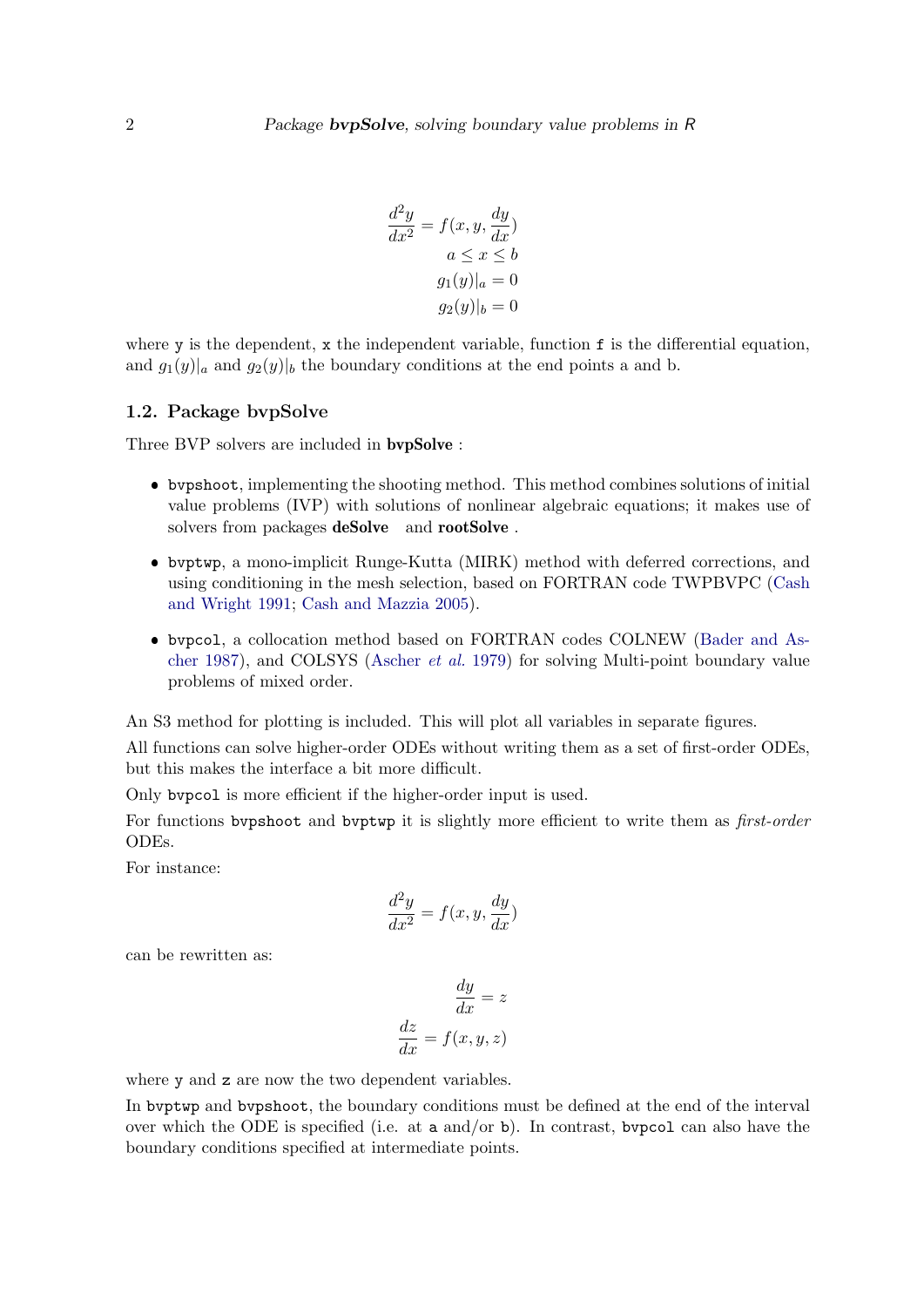#### 1.3. Simple and More Complex Input

When using by ptwp and bypcol, the problem can be specified in several ways.

- ❼ By default, the partial derivatives of the differential equations and of the boundary conditions are approximated by the solver using *finite differences*. Then, the user need not be concerned with supplying functions that calculate the analytical partial derivatives. This makes the definition of the problem very simple: only one function, estimating the derivatives needs to be provided, while the boundary conditions are specified as vectors. However, some problems cannot be specified this way. It is also the slowest method.
- The bvptwp and bvpcol function is much more efficient if *analytical* partial derivatives of the differential equations and of boundary conditions are given.
- Even more simulation time will be gained if the problem is specified in *compiled code* (FORTRAN, C). In this case, R is used to trigger the solver bvptwp or bvpcol, and for post-processing (graphics), while solving the BVP itself entirely takes place in compiled code.

### 1.4. Examples in This Vignette

In this package vignette it is shown how to formulate and solve BVPs. We use well-known test cases as examples.

- ❼ We start with a simple example, comprising one second-order ODE ( test problem 7 from the website of Jeff Cash ([http://wwwf.imperial.ac.uk/~jcash/BVP\\_software/](http://wwwf.imperial.ac.uk/~jcash/BVP_software/PROBLEMS.PDF) [PROBLEMS.PDF](http://wwwf.imperial.ac.uk/~jcash/BVP_software/PROBLEMS.PDF))
- ❼ This is followed by a more complex example, which consists of 6 first-order ODEs, the "swirling flow III" problem [\(Ascher, Mattheij, and Russell 1995\)](#page-44-8). This example is used to demonstrate how to continuate a solution, i.e. use the solution for one problem as initial guess for solving another, more complex problem.
- ❼ How to implement more complex initial conditions is then exemplified by means of problem "musn" [\(Ascher](#page-44-8) et al. [1995\)](#page-44-8).
- ❼ Next, solving for the fourth eigenvalue of "Mathieu's equation" [\(Shampine, Kierzenka,](#page-44-9) [and Reichelt 2000\)](#page-44-9), illustrates how to solve a BVP including an unknown parameter.
- ❼ The "nerve impulse" model [\(Seydel 1988\)](#page-44-10), is an example including periodic boundary conditions.
- The "fluid injection" problem [\(Ascher](#page-44-8) et al. [1995\)](#page-44-8), is a set of higher-order ODEs, which is best solved using bvpcol.
- ❼ A simple multipoint examplis is solved using bvpcol.
- The "elastica" problem (Jeff Cash's website) is used to demonstrate how to specify the analytic jacobians, and how to implement problems in FORTRAN or C.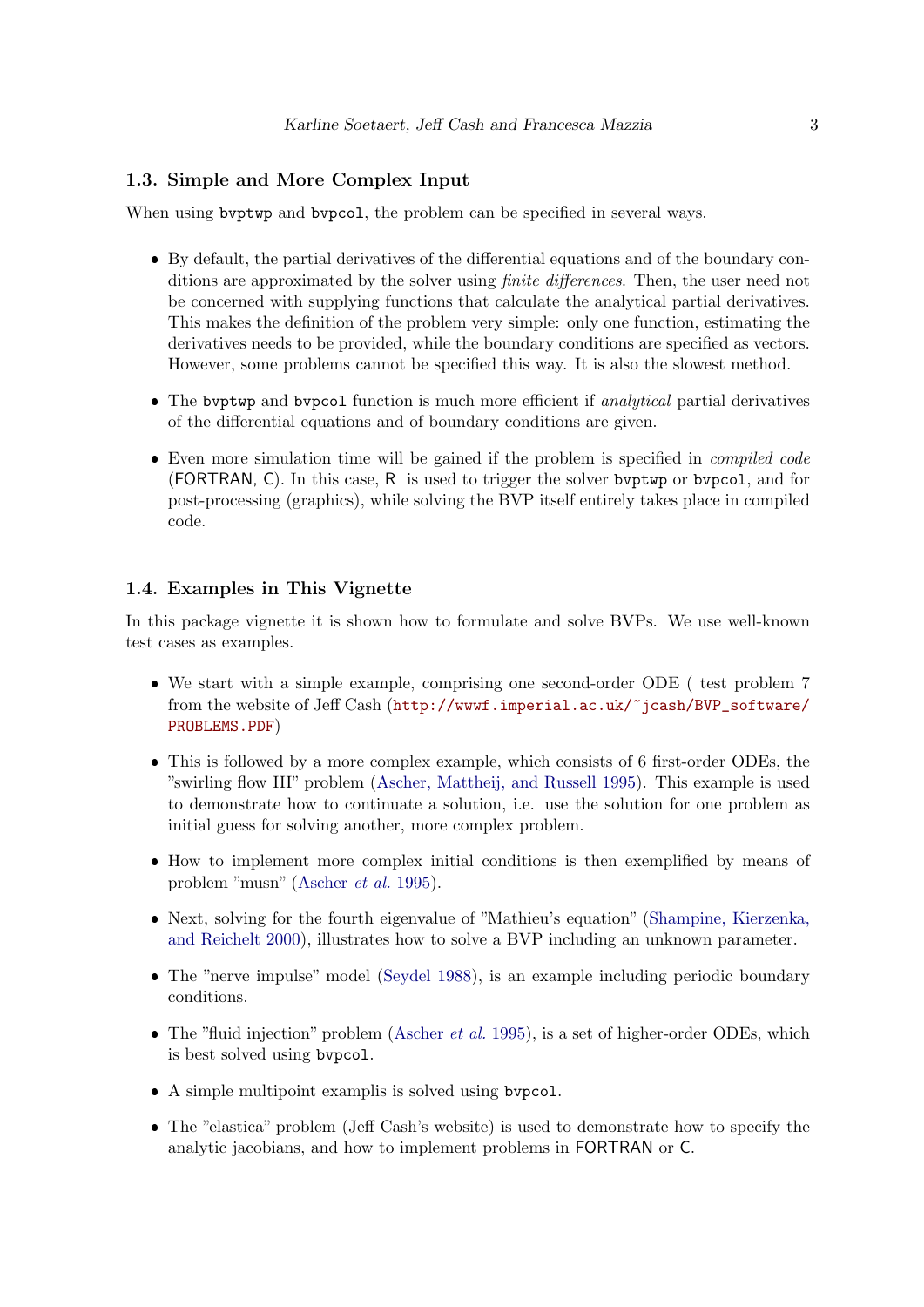• Finally, a standard linear testcase [\(Shampine](#page-44-9)  $et$  al. [2000\)](#page-44-9) which has a steep boundary layer is implemented in FORTRAN, and run with several values of a model parameter.

More examples of boundary value problems can be found in the packages <examples> subdirectory.

The <dynload> subdirectory includes models specified in compiled code.

See also document "bvpSolve: a set of 35 test Problems", which can be accessed as vignette("bvpTests") or is available from the package's site on CRAN: [http://cran.r-project.org/package=](http://cran.r-project.org/package=bvpSolve/) [bvpSolve/](http://cran.r-project.org/package=bvpSolve/)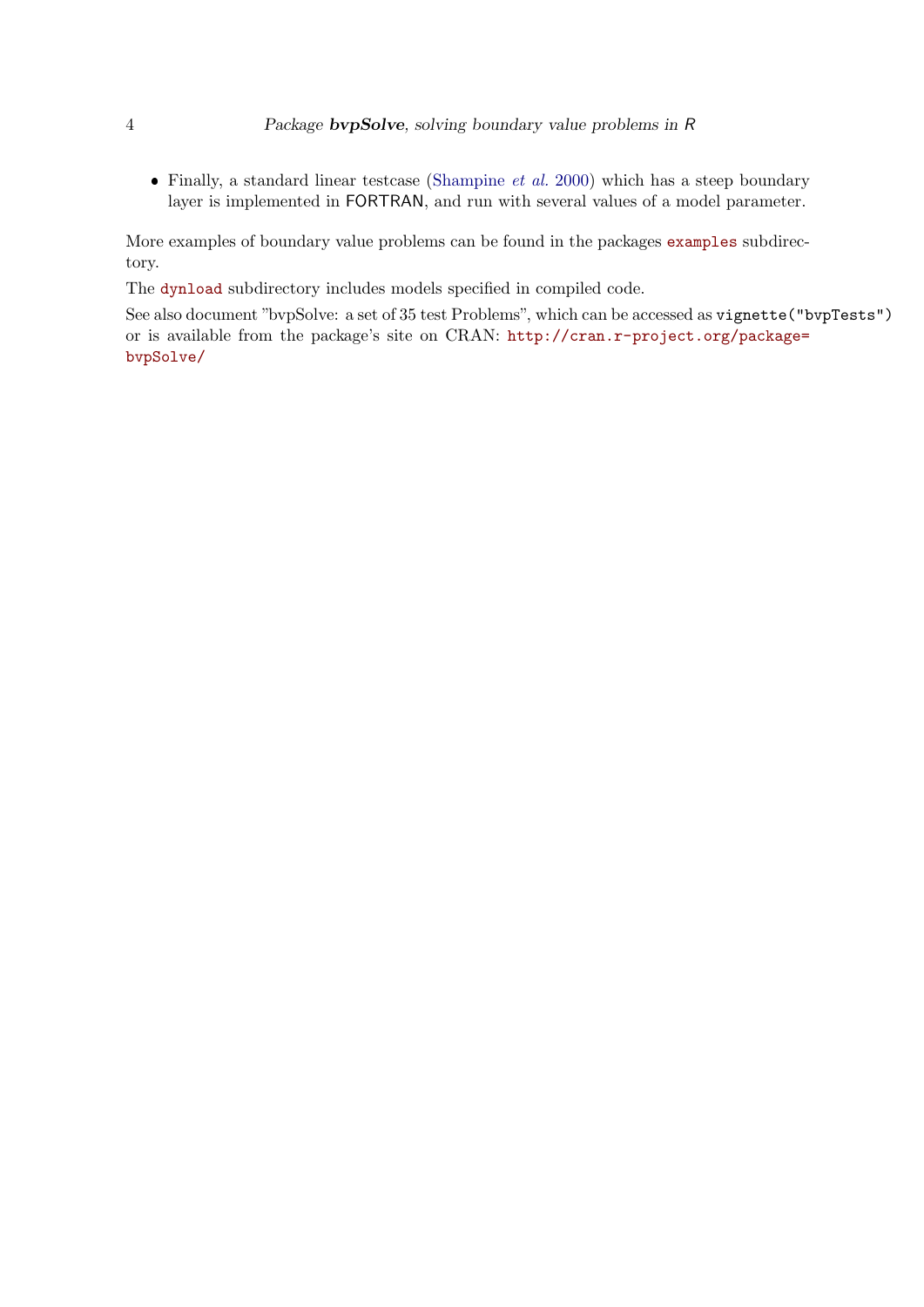### 2. A Simple BVP Example

Here is a simple BVP ODE (which is problem 7 from the test problems available from [http:](http://wwwf.imperial.ac.uk/~jcash/BVP_software/PROBLEMS.PDF) [//wwwf.imperial.ac.uk/~jcash/BVP\\_software/PROBLEMS.PDF](http://wwwf.imperial.ac.uk/~jcash/BVP_software/PROBLEMS.PDF) ):

$$
\xi y'' + xy' - y = -(1 + \xi \pi^2) \cos(\pi x) - \pi x \sin(\pi x)
$$
  
y(-1) = -1  
y(1) = 1

The second-order ODE is expanded as two first-order ODEs as:

$$
y'_1 = y_2
$$
  
\n
$$
y'_2 = 1/\xi \cdot (-xy_2 + y_1 - (1 + \xi \pi^2) \cos(\pi x) - \pi x \sin(\pi x))
$$

with boundary conditions

$$
y_1(-1) = -1
$$
  

$$
y_1(1) = 1
$$

This is implemented as:

```
fun<- function(x,y,pars) {
  list(c(y[2],
    1/ks * (-x*y[2]+y[1]-(1+ks*pi*pi)*cos(pi*x)-pi*x*sin(pi*x)))
      )
 }
```
and solved, using the three methods, as  $\frac{1}{1}$  $\frac{1}{1}$  $\frac{1}{1}$ :

```
ks <- 0.1
x <- seq(-1, 1, by = 0.01)
print(system.time(
 sol1 \leq bvpshoot(yini = c(-1, NA), yend = c(1, NA),x = x, func = fun, guess = 0)
 ))
  user system elapsed
 0.02 0.00 0.03
print(system.time(
 sol2 \leq -bvptwp(yini = c(-1, NA), yend = c(1, NA), x = x, func = fun)
 ))
 user system elapsed
 0.04 0.00 0.05
```
<span id="page-4-0"></span><sup>&</sup>lt;sup>1</sup>the system time, in seconds is printed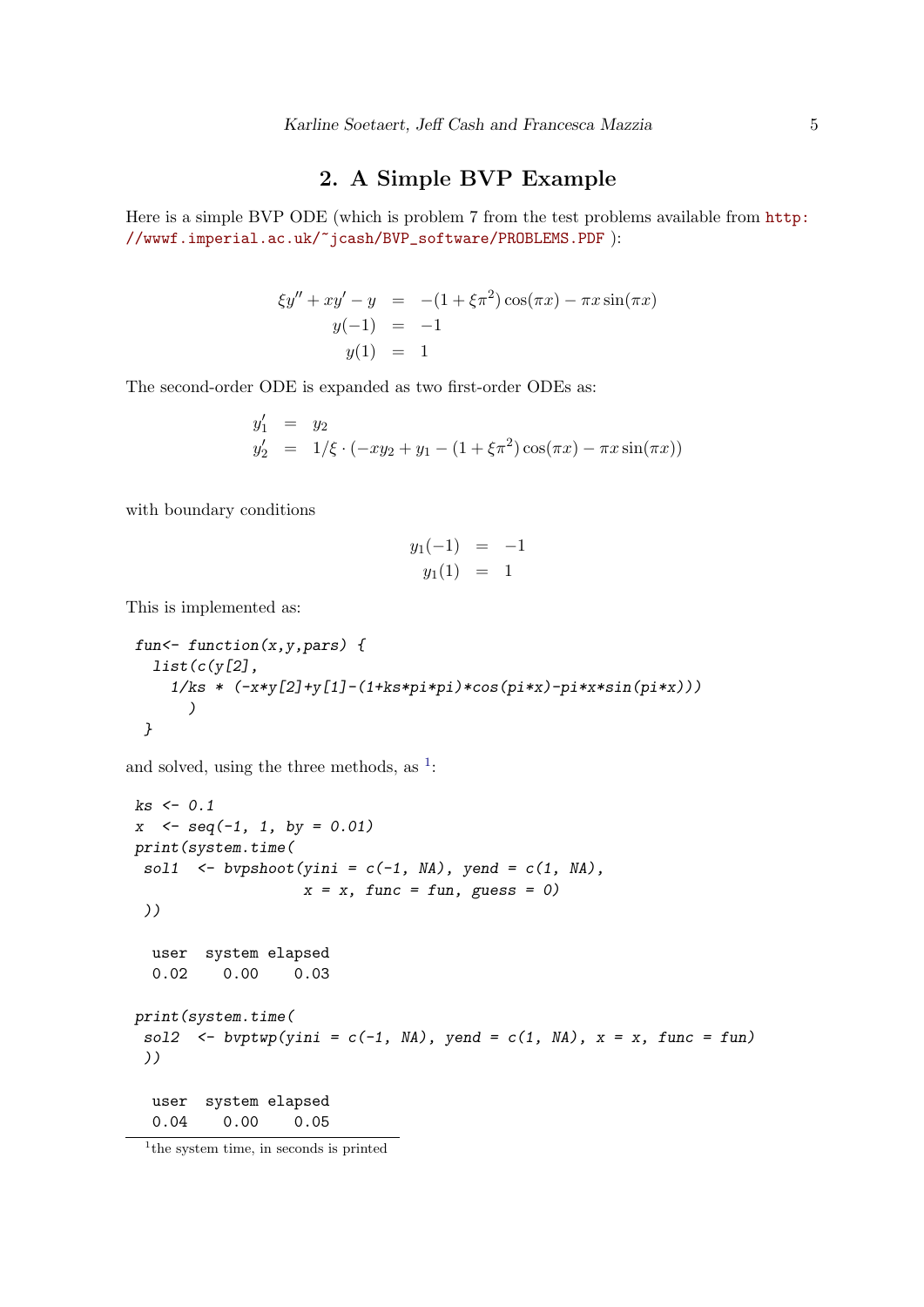

Figure 1: Solution of the simple BVP, for ksi=0.1 - see text for R-code

```
print(system.time(
 sol3 \leq bvpcol(yini = c(-1, NA), yend = c(1, NA), x = x, func = fun)
 ))
  user system elapsed
  0.02 0.00 0.01
```
Note how the boundary conditions at the start (yini) and at the end (yend) of the integration interval are specified, where NA is used for boundary conditions that are not known.

A reasonable guess of the unknown initial condition is also inputted for the shooting method. The shooting method is often faster than the other methods. However, there are particular problems where bvpshoot does not give a solution, whereas bvptwp or bvpcol do (see below). The plot shows that the methods give the same solution:

```
plot(sol2[,1], sol2[,3], type = "l", main = "test problem 7, ksi=0.1",
      lwd = 2, col = "red")
points(sol1[,1], sol1[,3], col = "green", pch = "x")
legend("topright", c("bvptwp", "bvpshoot"),
         lty = c(1, NA, NA), pch = c(NA, 1, 3), col = c("red", "green"))
```
For very small values of the parameter  $\xi$ , bypshoot cannot solve the problem anymore, due to the presence of a zone of rapid change near x=0.

However, it can still be solved with the other methods, provided that good initial guesses are provided:

```
ks <- 0.0005
print(system.time(
 sol3 <- bvptwp(yini = c(-1, NA), yend = c(1, NA), x = seq(-1, 1, by = 0.01),
            func = fun, xguess = sol2[, 1], yguess = t(sol2[, -1]))))
```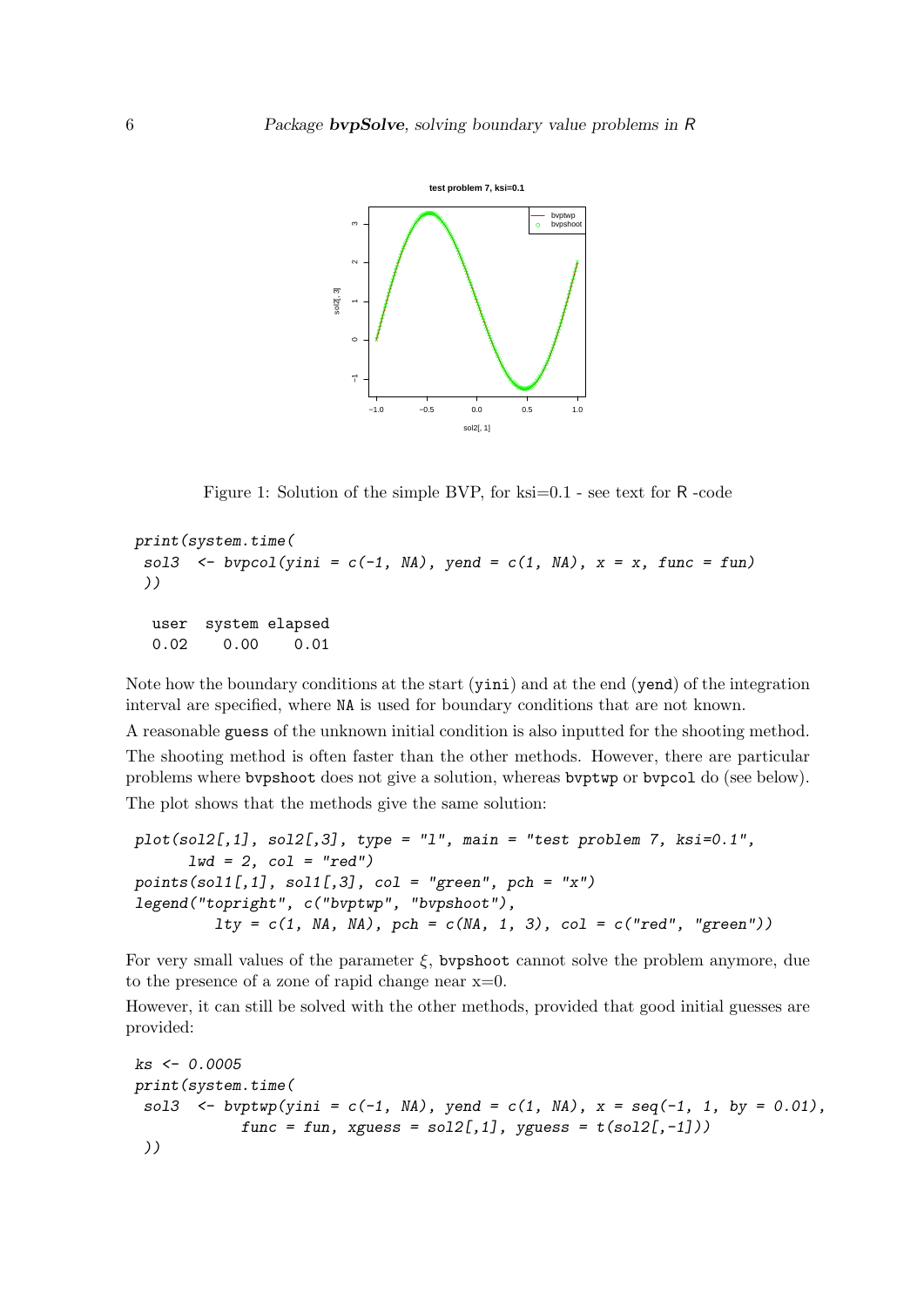

Figure 2: Solution of the simple BVP, for ksi=0.0001 - see text for R-code. Note that this problem cannot be solved with bvpshoot

```
user system elapsed
  0.22 0.00 0.22
print(system.time(
 sol3b <- bvpcol(yini = c(-1, NA), yend = c(1, NA), x = seq(-1, 1, by = 0.01),
           func = fun, xguess = sol2[, 1], yguess = t(sol2[, -1]))))
  user system elapsed
  0.52 0.07 0.57
```
When using bypcol, the simulation can also be continuated by simply passing the previous solution (as generated by bvpcol to the solver:

```
ks <- 0.0001
print(system.time(
 sol3c <- bvpcol(yini = c(-1, NA), yend = c(1, NA), x = seq(-1, 1, by = 0.01),
           func = fun, yguess = sol3b)
 ))
  user system elapsed
  0.14 0.00 0.14
```
Here we produce the output with the S3 plot method, which depicts both dependent variables:

*plot(sol3, type = "l", lwd = 2, col = "red")*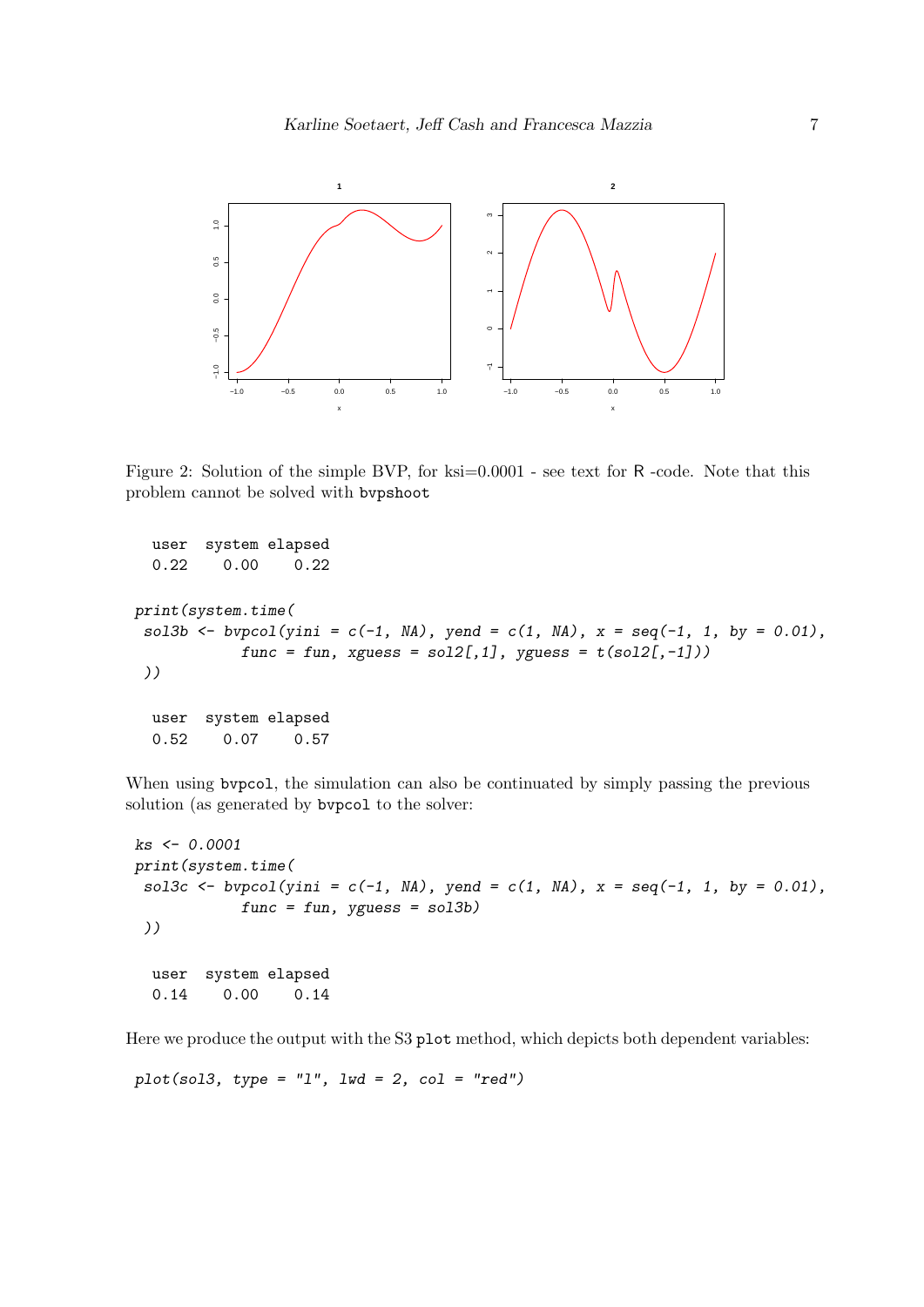### 3. A More Complex BVP Example

Now the test problem referred to as "swirling flow III" is solved [\(Ascher](#page-44-8) *et al.* [1995\)](#page-44-8). The original problem definition is:

$$
g'' = (gf' - fg')/\xi
$$
  

$$
f'''' = (-ff''' - gg')/\xi
$$

on the interval [0,1] and subject to boundary conditions:

$$
g(0) = -1, f(0) = 0, f'(0) = 0
$$
  

$$
g(1) = 1, f(1) = 0, f'(1) = 0
$$

#### 3.1. Solving the Problem as a Set of 1st Order Equations

First the second and fourth order equations are rewritten as a set of  $1_{st}$  order ODEs as follows:

$$
y'_1 = y_2
$$
  

$$
y'_2 = (y_1 * y_4 - y_3 * y_2)/\xi
$$
  

$$
y'_3 = y_4
$$
  

$$
y'_4 = y_5
$$
  

$$
y'_5 = y_6
$$
  

$$
y'_6 = (-y_3y_6 - y_1y_2)/\xi
$$

Its implementation in R is:

```
fsub <- function (t,Y,pars) {
   return(list(c(f1 = Y[2],
                 f2 = (Y[1]*Y[4] - Y[3]*Y[2])/eps,
                 f3 = Y[4],
                 f4 = Y[5],
                 f5 = Y[6],
                 f6 = (-Y[3]*Y[6] - Y[1]*Y[2])/eps)))
 }
eps <- 0.001
x <- seq(0, 1, len = 100)
```
This model cannot be solved with the shooting method. However, it can be solved using bvptwp and bvpcol:

```
print(system.time(
 Soltwp <- bvptwp(x = x, func = fsub,
            yini = c(y1 = -1, y2 = NA, y3 = 0, y4 = 0, y5 = NA, y6 = NA),
            yend = c(1, NA, 0, 0, NA, NA))
 ))
```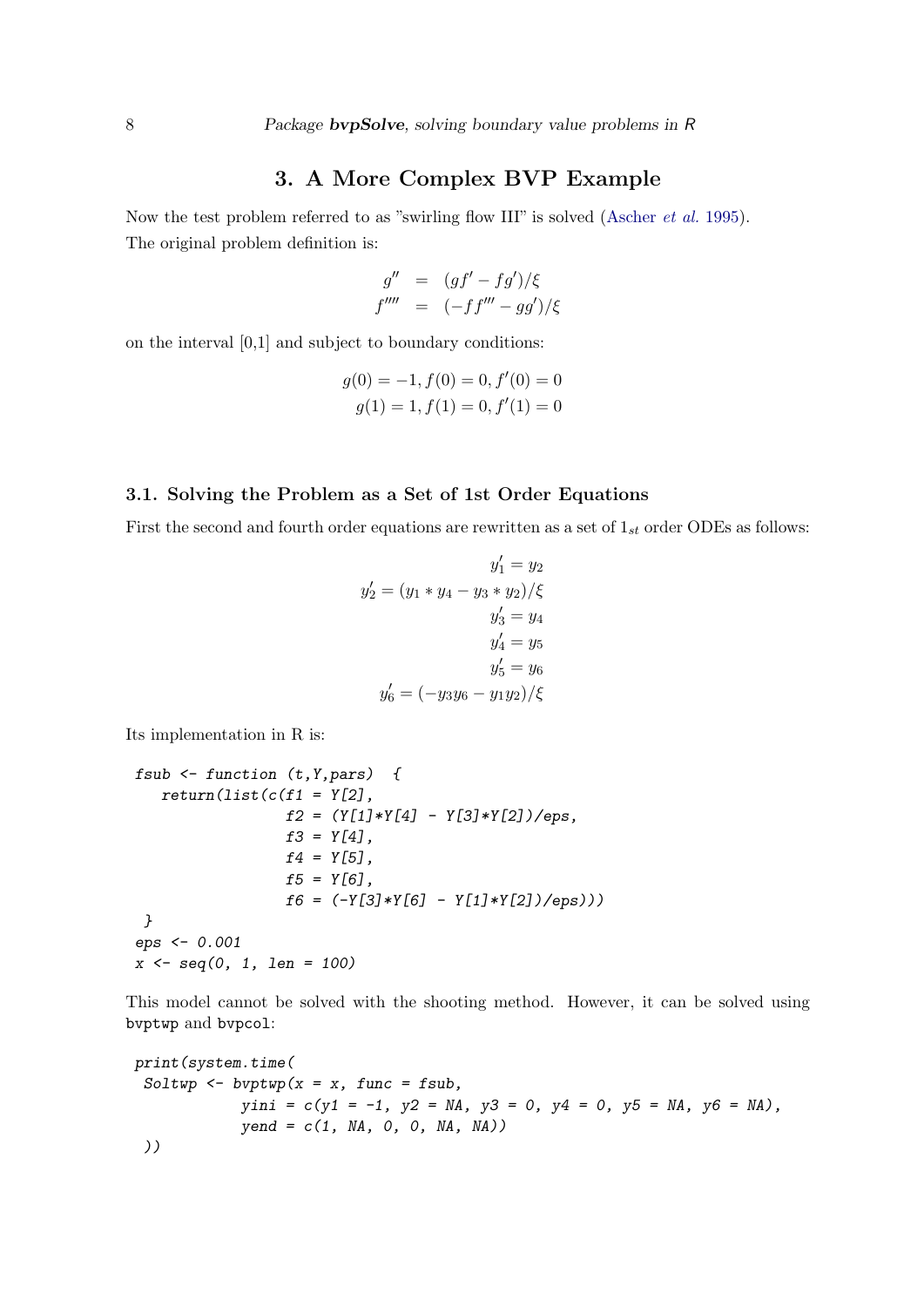```
user system elapsed
 0.47 0.00 0.46
print(system.time(
 Solcol <- bvpcol(x = x, func = fsub,
           yini = c(y1 = -1, y2 = NA, y3 = 0, y4 = 0, y5 = NA, y6 = NA),
           yend = c(1, NA, 0, 0, NA, NA))
 ))
 user system elapsed
  0.61 0.00 0.60
```
where the reported system time is in seconds

The diagnostics of the output solved with bvptwp shows that the problem is quite stiff (high values of the conditioning parameters).

Both solvers require almost the same amount of steps:

```
diagnostics(Soltwp)
```
--------------------

solved with bvptwp --------------------

Integration was successful.

|  | 1 The return code                             | : 0      |
|--|-----------------------------------------------|----------|
|  | 2 The number of function evaluations          | : 28507  |
|  | 3 The number of jacobian evaluations          | : 3179   |
|  | 4 The number of boundary evaluations          | : 84     |
|  | 5 The number of boundary jacobian evaluations | : 66     |
|  | 6 The number of steps                         | : 18     |
|  | 7 The number of mesh resets                   | : 1      |
|  | 8 The maximal number of mesh points           | : 1000   |
|  | 9 The actual number of mesh points            | : 199    |
|  | 10 The size of the real work array            | : 280660 |
|  | 11 The size of the integer work array         | : 14018  |

conditioning pars -------------------- 1 kappa1 : 12601.34 2 gamma1 : 818.5373 3 sigma : 36.8086

--------------------

| 4 kappa  | : 13175.8 |
|----------|-----------|
| 5 kappa2 | : 574.46  |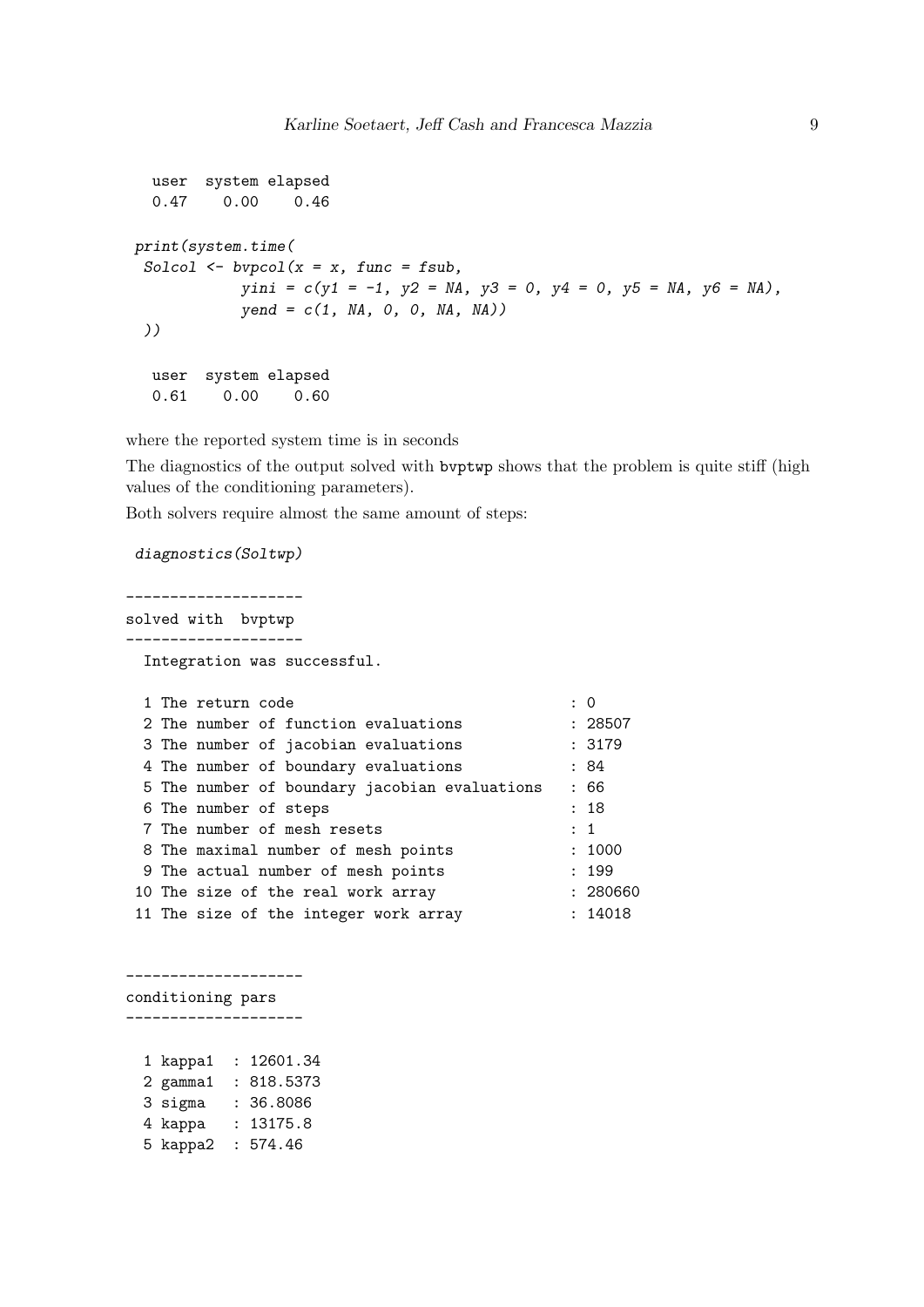

Figure 3: pairs plot of the swirling flow III problem - see text for R -code. Note that this problem cannot be solved with bvpshoot

*diagnostics(Solcol)* ------------------- solved with bvpcol -------------------- Integration was successful. 1 The return code : 1 2 The number of function evaluations : 29821 3 The number of jacobian evaluations : 2980 4 The number of boundary evaluations : 294 5 The number of boundary jacobian evaluations : 120 6 The number of steps : 61 7 The actual number of mesh points : 300 8 The number of collocation points per subinterval : 4 9 The number of equations : 6 10 The number of components (variables) : 6

A pairs plot produces a pretty picture.

*pairs(Soltwp, main = "swirling flow III, eps=0.01", col = "blue")*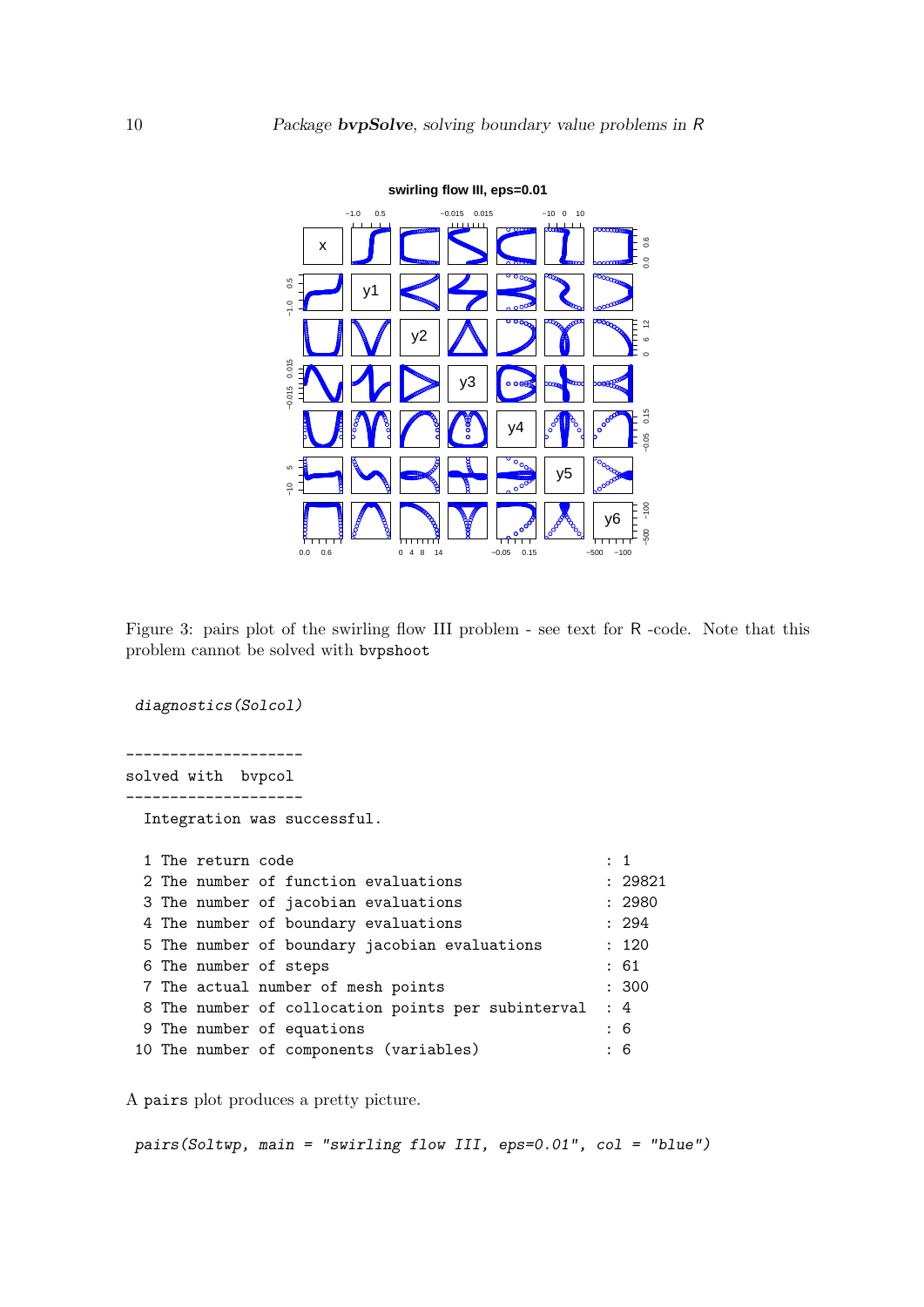Using the same input as above, the problem cannot be solved with too small values of eps (but see next section):

```
> eps <- 1e-9
> Soltwp2 <- NA
> Soltwp2 <- try(bvptwp(x=x,func=fsub,
                      + yini=c(y1=-1,y2=NA,y3=0,y4=0,y5=NA,y6=NA),
+ yend=c(1,NA,0,0,NA,NA)),
     + silent = TRUE)
> cat(Soltwp2)
Error in bvptwp(x = x, func = fsub, yini = c(y1 = -1, :
```
#### The Expected No. Of mesh points Exceeds Storage Specifications.

### 3.2. Solving the Problem in Higher Order Form

All functions can also solve the same problem without rewriting it in  $1^{st}$  order form. However, only for function bvpcol will this lead to a significant improvement of performance. Thus, the derivative function becomes:

```
fsubhigh <- function (t,Y,pars) {
   return(list(c(d2g = (Y[1]*Y[4] - Y[3]*Y[2])/eps,
                 d4f = (-Y[3]*Y[6] - Y[1]*Y[2])/eps)))
 }
eps <- 0.001
x <- seq(0, 1, len = 100)
```
To solve the model in this form, we need to specify the order of each equation. The first equation is of order 2, the second of order 4.

```
print(system.time(
 Solcol2 \leftarrow bypool(x = x, func = fsubhigh, order = c(2, 4),yini = c(y1 = -1, y2 = NA, y3 = 0, y4 = 0, y5 = NA, y6 = NA),
            yend = c(1, NA, 0, 0, NA, NA))
 ))
  user system elapsed
  0.23 0.00 0.23
```
Whereas both ways of solving the system produce almost the same output (but not quite), the second way is significantly faster. It indeed solves the problem in less steps:

```
max(abs(Solcol2-Solcol))
```
[1] 2.65498e-08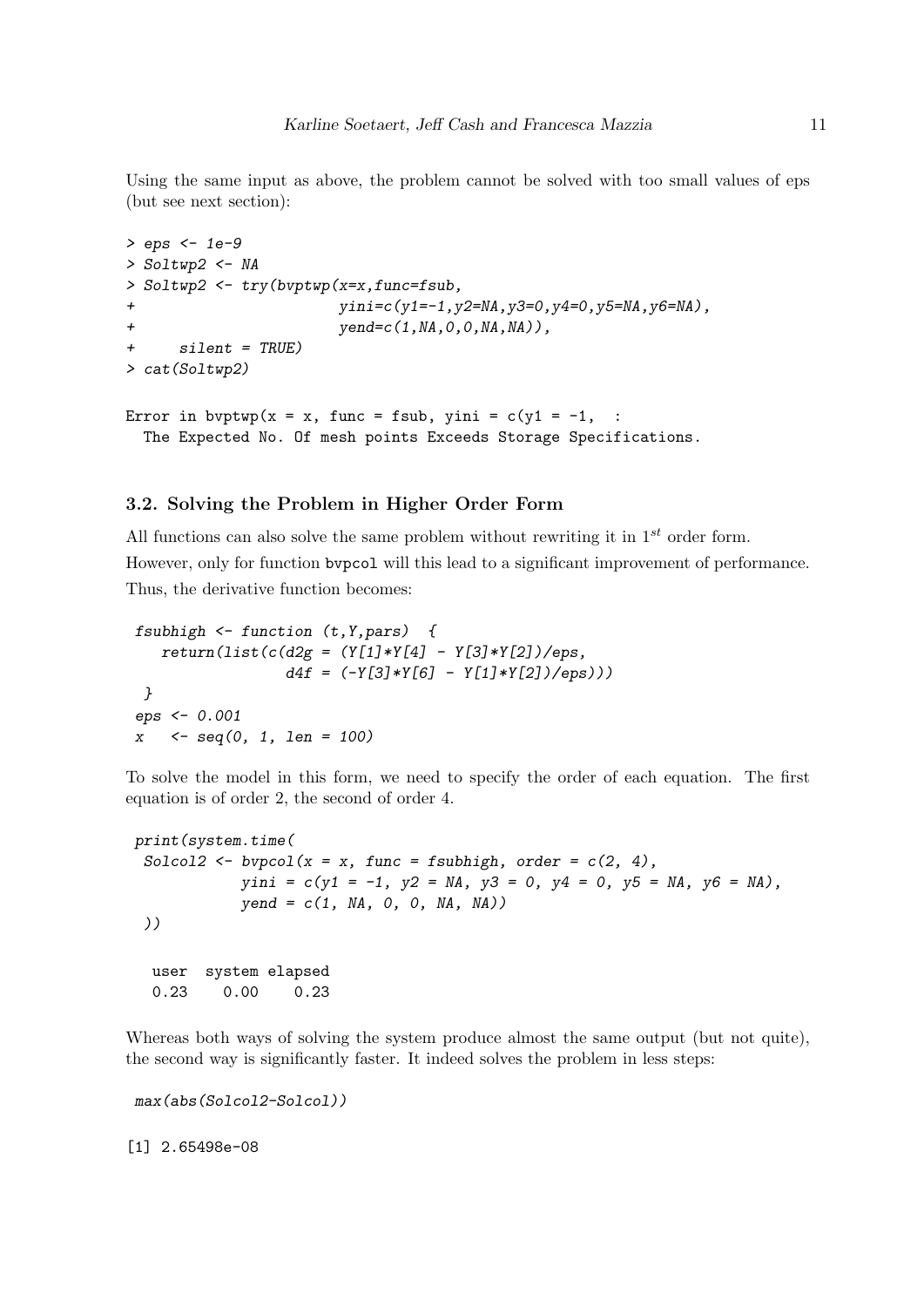*diagnostics(Solcol2)*

--------------------

solved with bvpcol --------------------

Integration was successful.

|  | 1 The return code     |                                                    | $\therefore$ 1 |
|--|-----------------------|----------------------------------------------------|----------------|
|  |                       | 2 The number of function evaluations               | : 17201        |
|  |                       | 3 The number of jacobian evaluations               | : 1725         |
|  |                       | 4 The number of boundary evaluations               | : 174          |
|  |                       | 5 The number of boundary jacobian evaluations      | : 72           |
|  | 6 The number of steps |                                                    | : 35           |
|  |                       | 7 The actual number of mesh points                 | : 160          |
|  |                       | 8 The number of collocation points per subinterval | $\colon 5$     |
|  |                       | 9 The number of equations                          | $\therefore$ 2 |
|  |                       | 10 The number of components (variables)            | : 6            |

This is not case when we use bvptwp, where the higher-order specification is usually a bit slower than the first-order model:

```
print(system.time(
 Soltwp2 <- bvptwp(x = x, func = fsubhigh, order = c(2, 4),
           yini = c(y1 = -1, y2 = NA, y3 = 0, y4 = 0, y5 = NA, y6 = NA),
           yend = c(1, NA, 0, 0, NA, NA))
 ))
 user system elapsed
  0.57 0.00 0.58
```
Here the output for the first-order and higher-order specification is exactly the same:

*max(abs(Soltwp2- Soltwp))*

#### [1] 0

This problem is much too difficult to be solved with bvpshoot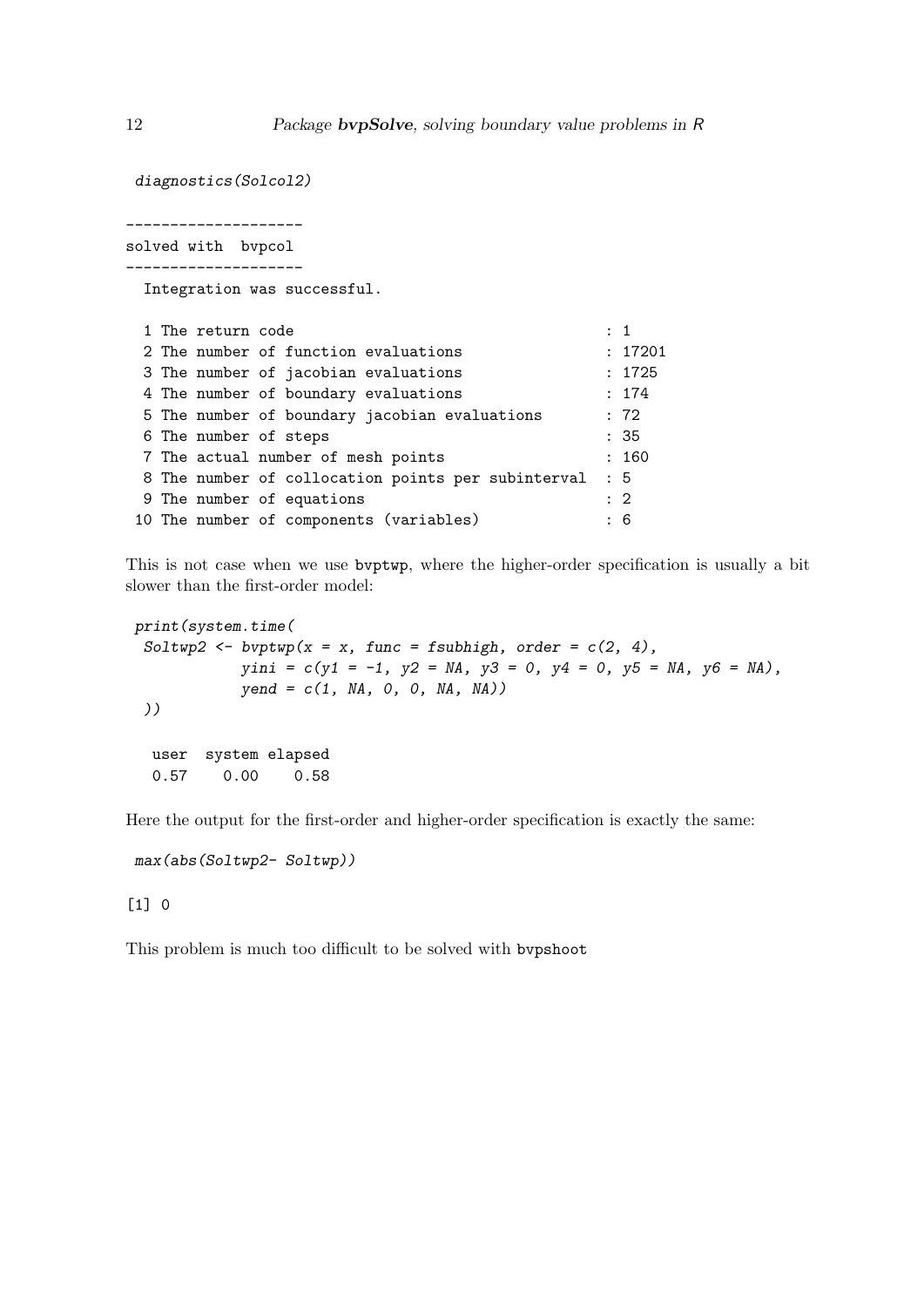### 4. Solving a Boundary Value Problem using Continuation

The previous -swirl- problem can be solved for small values of eps if the previous solution (Soltwp) with  $eps = 0.001$ , is used as an initial guess for smaller value of eps, e.g. 0.0001. When using byptwp, we pass the previous output values in xguess and xguess

```
eps <- 0.0001
xguess <- Soltwp[,1]
yguess <- t(Soltwp[,2:7])
print(system.time(
  Sol2 <- bvptwp(x = x, func = fsub, xguess = xguess, yguess = yguess,
         yini = c(y1 = -1, y2 = NA, y3 = 0, y4 = 0, y5 = NA, y6 = NA)yend = c(1, NA, 0, 0, NA, NA))
))
 user system elapsed
 1.47 0.02 1.48
```
Continuation using bvpcol can also be done in the same way, but it is more efficient to pass the entire previous solution produced by bvpcol in xguess.

```
print(system.time(
  Sol2b <- bvpcol(x = x, func = fsub, yguess = Solcol,
         yini = c(y1 = -1, y2 = NA, y3 = 0, y4 = 0, y5 = NA, y6 = NA),
         yend = c(1, NA, 0, 0, NA, NA))
 ))
 user system elapsed
 1.95 0.00 1.95
```
We use the S3 plot method to plot all dependent variables at once: These plots are to be compared with the first column of the "pairs" plot (figure 3).

```
plot(Sol2, col = "darkred", type = "l", lwd = 2)
mtext(outer = TRUE, side = 3, line = -1.5, cex = 1.5,
    "swirling flow III, eps=0.0001")
```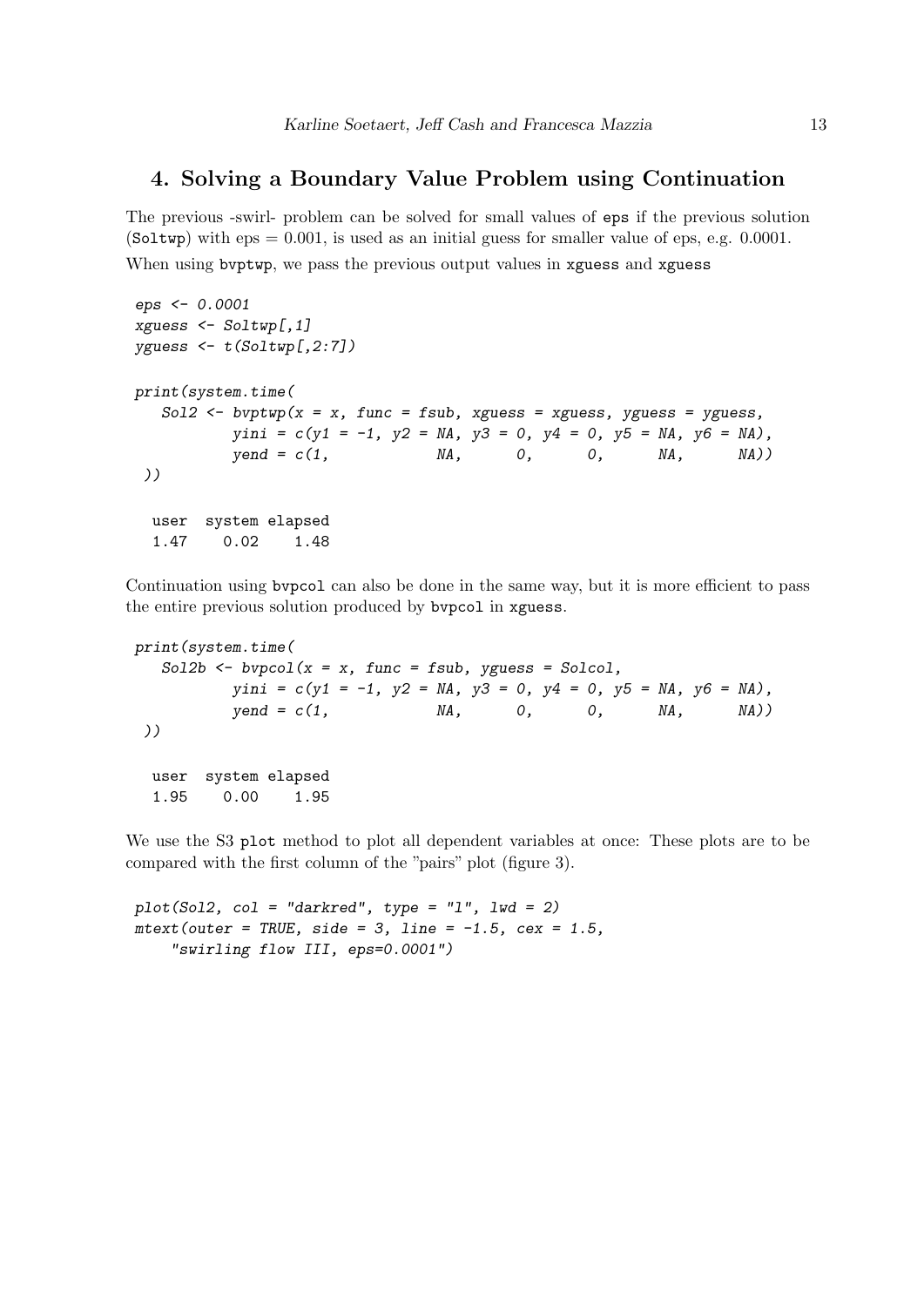

Figure 4: Solution of the swirling flow III problem with small eps, using continuation - see text for R -code.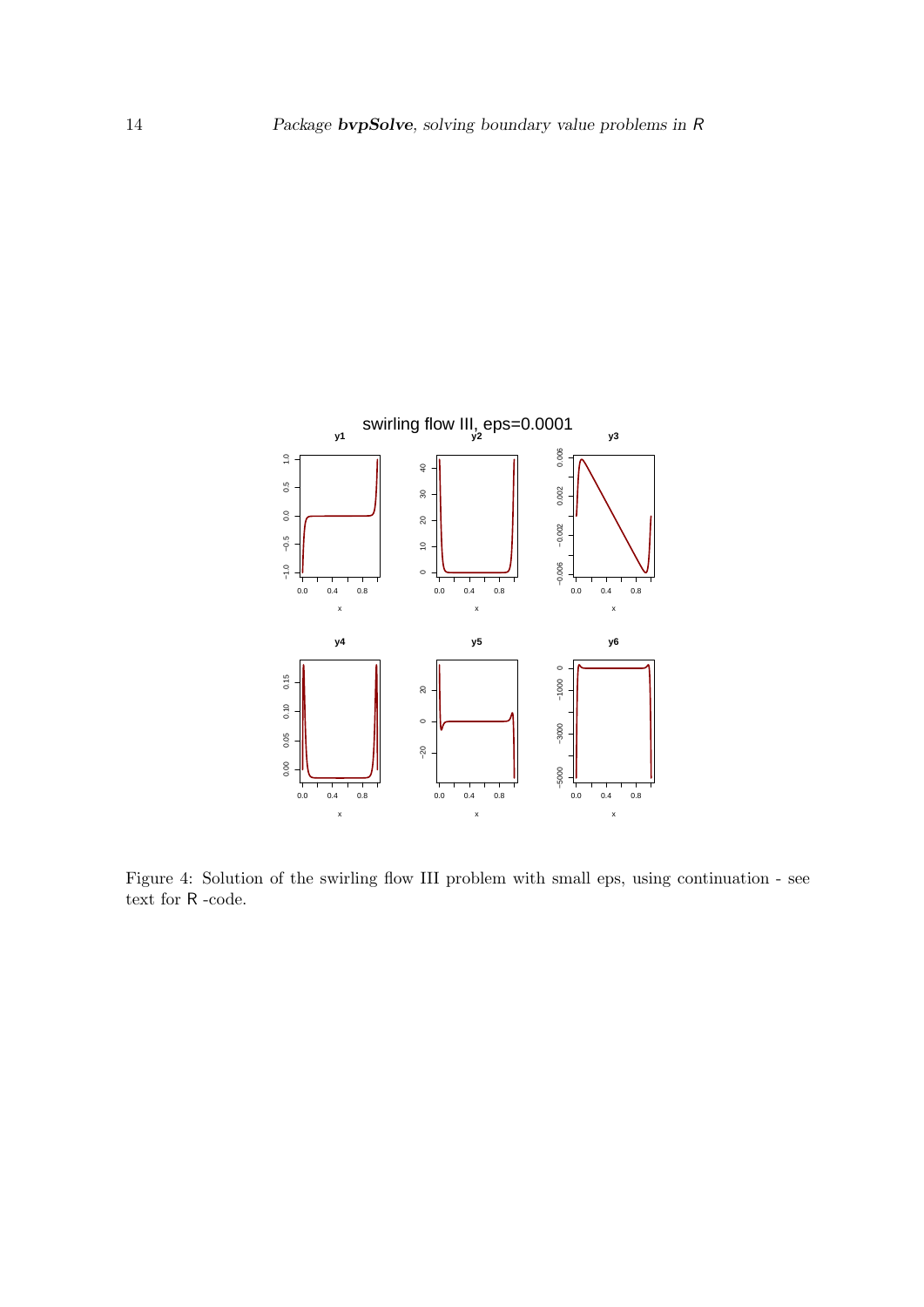

Figure 5: Plotting multiple scenario's at once - see text for R -code.

## 5. Plotting bvpSolve objects

It is possible to plot several outputs of the same model at once, and to add observed conditions.

*plot (Solcol, Sol2b, which = c("y1","y4"), lty = 1)*

It is also relatively simple to add observed data. If not specified, then only the variables, in common between the output and data will be plotted:

```
obsdat <- matrix (ncol = 2, data =
       c(seq(0, 1, 0.2), c(-1, -0.4, -0.1, 0.1, 0.4, 1)))
colnames (obsdat) <- c("x", "y1")
obsdat
      x y1
[1,] 0.0 -1.0[2,] 0.2 -0.4[3,] 0.4 -0.1[4,] 0.6 0.1
[5,] 0.8 0.4
[6,] 1.0 1.0
plot(Solcol, Sol2b, obs = obsdat)
```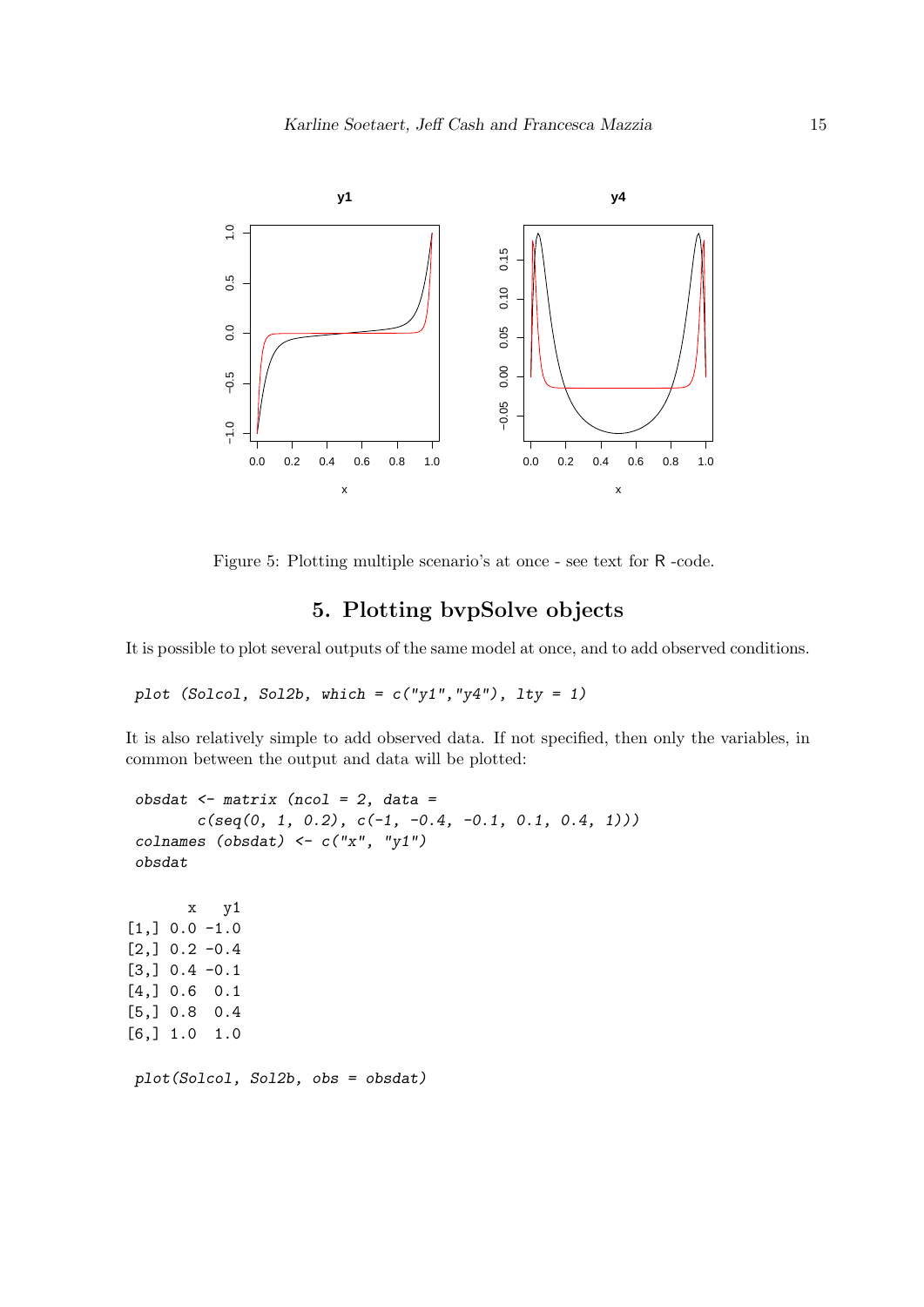

Figure 6: Plotting multiple scenario's with observed data - see text for R -code.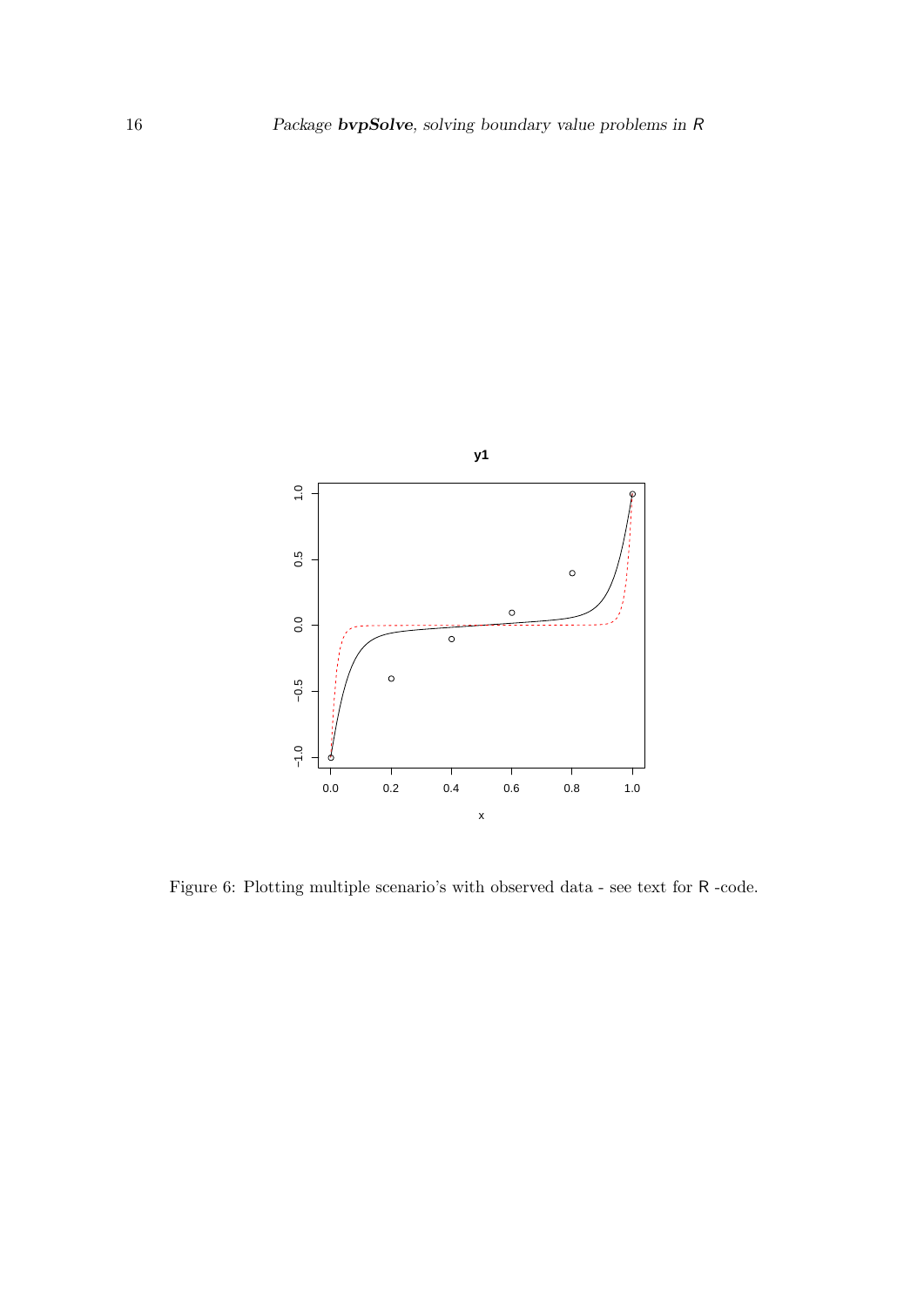### 6. More Complex Initial or End Conditions

Problem musn was described in [\(Ascher](#page-44-8) et al. [1995\)](#page-44-8). The problem is:

$$
u' = 0.5u(w - u)/v
$$
  
\n
$$
v' = -0.5(w - u)
$$
  
\n
$$
w' = (0.9 - 1000(w - y) - 0.5w(w - u))/z
$$
  
\n
$$
z' = 0.5(w - u)
$$
  
\n
$$
y' = -100(y - w)
$$

on the interval [0,1] and subject to boundary conditions:

$$
u(0) = v(0) = w(0) = 1
$$
  
\n
$$
z(0) = -10
$$
  
\n
$$
w(1) = y(1)
$$

Note the last boundary condition which expresses  $w$  as a function of  $y$ . Implementation of the ODE function is simple:

```
musn <- function(x,Y,pars) {
   with (as.list(Y), {
     du <- 0.5 * u * (w - u) /v
     dv <- -0.5 * (w - u)
     dw <- (0.9 - 1000 * (w - y) - 0.5 * w * (w - u)) /z
     dz <- 0.5 * (w - u)
     dy <- -100 * (y - w)
     return(list(c(du, dv, dw, dz, dy)))
   })
 }
```
This model is solved differently whether bvpshoot or bvptwp is used.

### 6.1. Solving Problem musn with bvpshoot

It is easiest to solve the musn model with bvpshoot:

There are 4 boundary values specified at the start of the interval; a value for y is lacking (and set to NA):

*init*  $\langle - c(u = 1, v = 1, w = 1, z = -10, y = NA \rangle$ 

The boundary condition at the end of the integration interval (1) specifies the value of w as a function of y.

Because of that, yend cannot be simply inputted as a vector. It is rather implemented as a function that has as input the values at the end of the integration interval (Y), the values at the start (yini) and the parameters, and that returns the residual function  $(w-y)$ :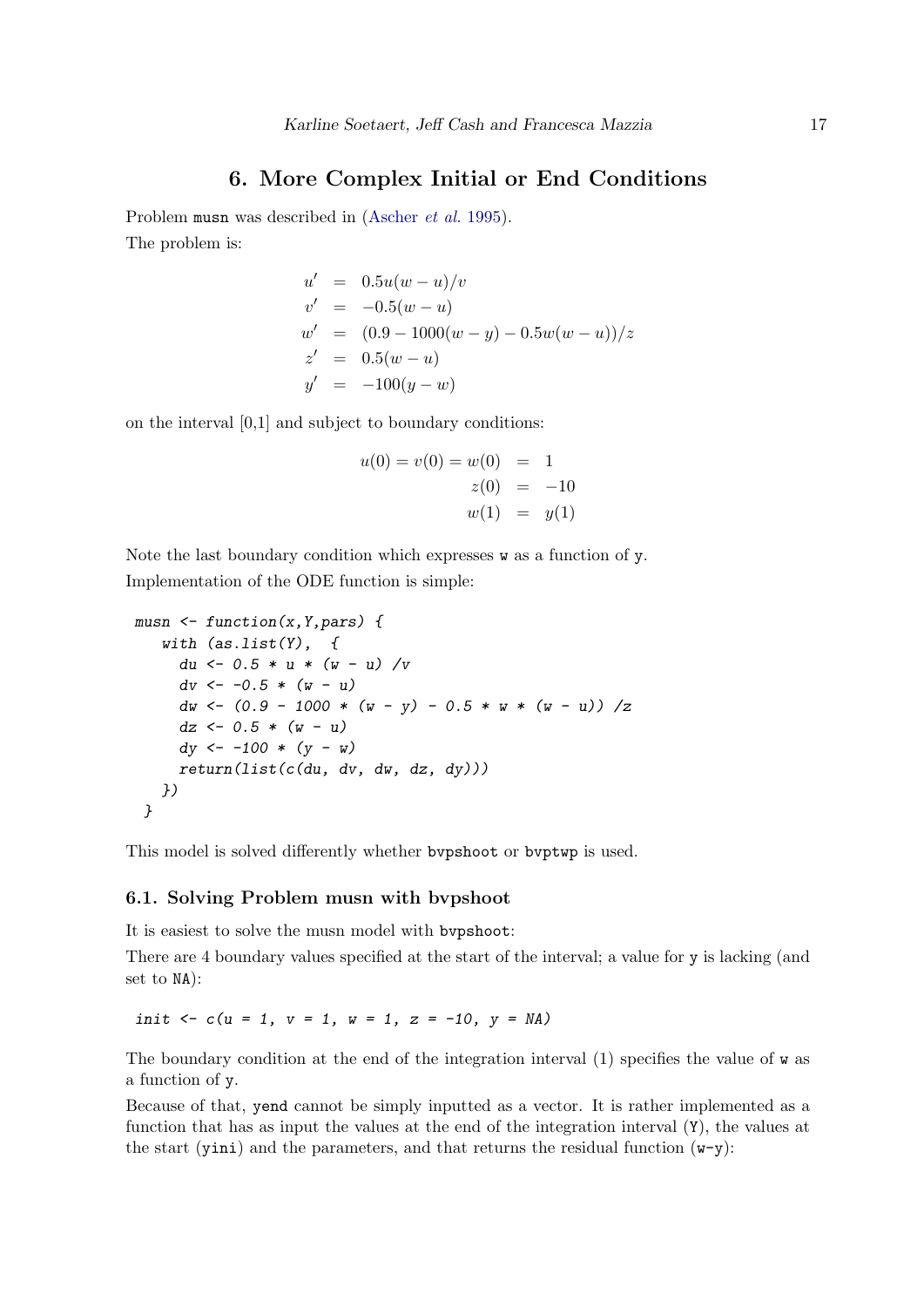

Figure 7: Solution of the musn model, using bvpshoot - see text for R -code.

#### *yend <- function (Y, yini, pars) with (as.list(Y), w-y)*

Note that the specification of the boundaries for bvptwp are rather different (next section). The solution, using bypshoot is obtained by: <sup>[2](#page-17-0)</sup>

```
print(system.time(
 sol <-bvpshoot(yini = init, x = seq(0, 1, by = 0.05), func = musn,
            yend = yend, guess = 1, atol = 1e-10, rtol = 0)
 ))
  user system elapsed
  0.15 0.00 0.15
and plotted as:
```

```
plot(sol, type = "l", lwd = 2)
mtext(outer = TRUE, side = 3, line = -1.5, cex = 1.5, "musn")
```
#### 6.2. Solving Problem musn with bvptwp or bvpcol

Here the boundary function bound must be specified:

<span id="page-17-0"></span><sup>&</sup>lt;sup>2</sup>Note that there are at least two solutions to this problem, the second solution can simply be found by setting guess equal to 0.9.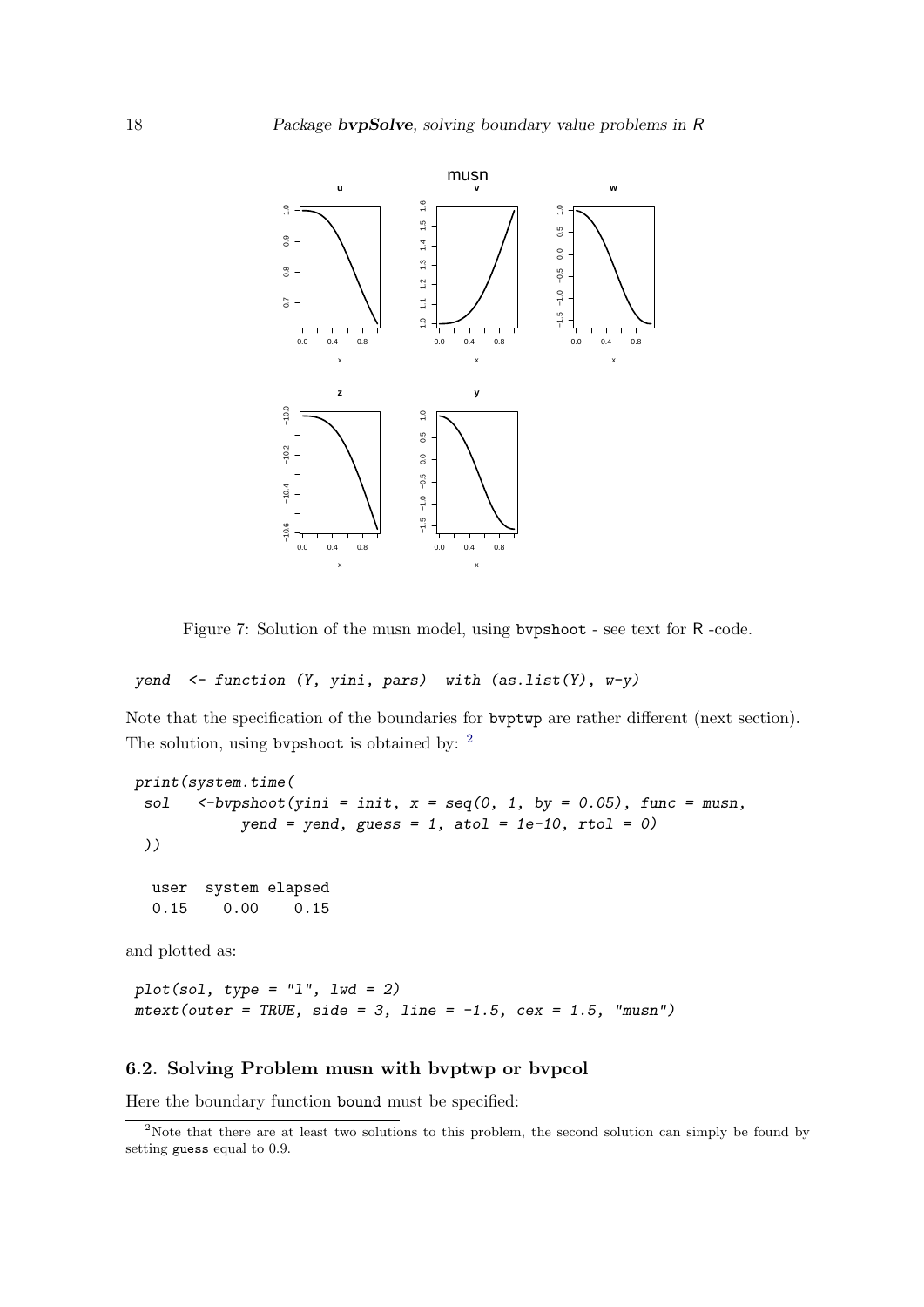```
bound <- function(i,y,pars) {
  with (as.list(y), {
     if (i ==1) return (u-1)
     if (i ==2) return (v-1)
     if (i ==3) return (w-1)
     if (i ==4) return (z+10)
     if (i ==5) return (w-y)
 })
}
```
Moreover, this problem can only be solved if good initial conditions are given:

```
xguess <- seq(0, 1, len = 5)
yguess <- matrix(ncol = 5, (rep(c(1, 1, 1, -10, 0.91), times = 5)) )
rownames(yguess) <- c("u","v","w","z","y")
xguess
```
[1] 0.00 0.25 0.50 0.75 1.00

*yguess*

|  | $[0,1]$ $[0,2]$ $[0,3]$ $[0,4]$ $[0,5]$ |  |
|--|-----------------------------------------|--|
|  | u 1.00 1.00 1.00 1.00 1.00              |  |
|  | v 1.00 1.00 1.00 1.00 1.00              |  |
|  | w 1.00 1.00 1.00 1.00 1.00              |  |
|  | $z -10.00 -10.00 -10.00 -10.00 -10.00$  |  |
|  | y 0.91 0.91 0.91 0.91 0.91              |  |

Note that the rows of yguess have been given a name, such that this name can be used in the derivative and boundary function.

We specify that there are 4 left boundary conditions (leftbc).

```
print(system.time(
 Sol <- bvptwp(yini = NULL, x = x, func = musn, bound = bound,
               xguess = xguess, yguess = yguess, leftbc = 4,
               atol = 1e-10)
 ))
 user system elapsed
  0.34 0.00 0.34
print(system.time(
 Sol2 <- bvpcol(yini = NULL, x = x, func = musn, bound = bound,
               xguess = xguess, yguess = yguess, leftbc = 4,
               atol = 1e-10)
 ))
```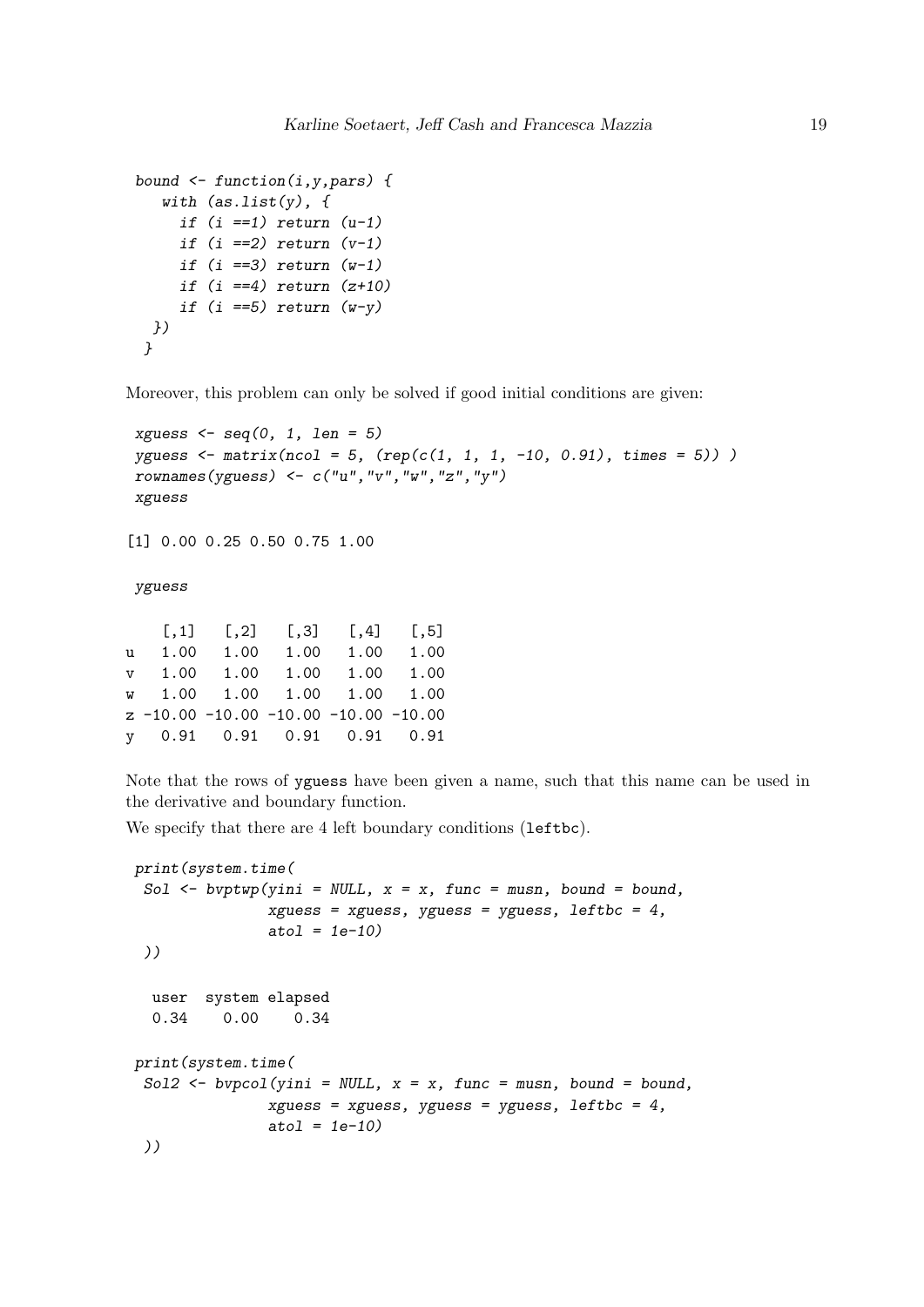user system elapsed 0.23 0.02 0.25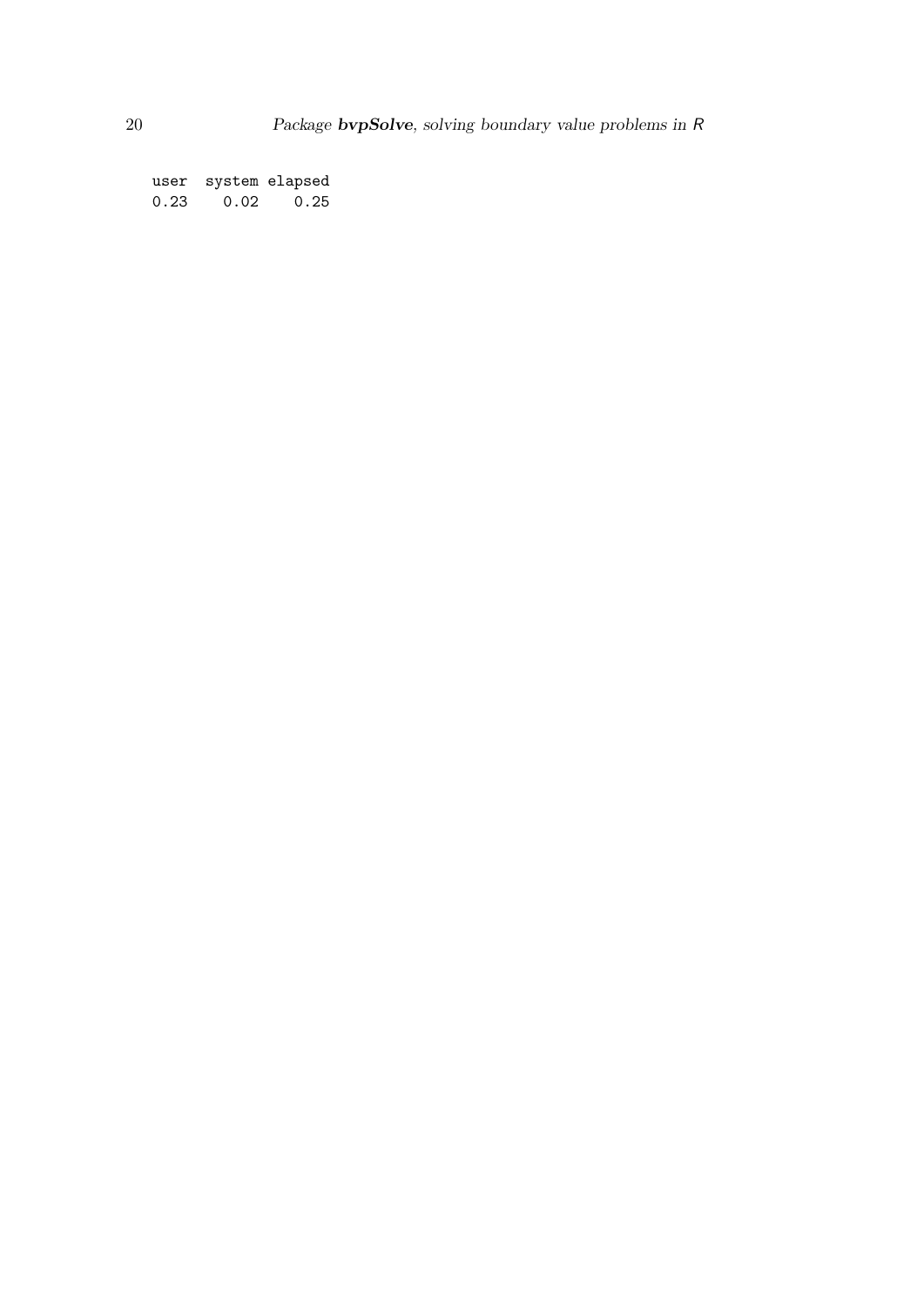### 7. A BVP Problem Including an Unknown Parameter

In the next BVP problem [\(Shampine](#page-44-9) *et al.* [2000\)](#page-44-9), the fourth eigenvalue of the Mathieus equation (parameter  $\lambda$ ) is computed. The equation is

$$
\frac{d^2y}{dx^2} + (\lambda - 10\cos(2x)) \cdot y = 0
$$

defined on  $[0,\pi]$ , and with boundary conditions  $\frac{dy}{dx}(0) = 0$  and  $\frac{dy}{dx}(\pi) = 0$  and  $y(0) = 1$ Here all the initial values (at  $x=0$ ) are prescribed, in addition to one condition at the end of the interval. If  $\lambda$  would be known the problem would be overdetermined.

The  $2^{nd}$  order differential equation is first rewritten as two  $1^{st}$ -order equations:

$$
\begin{array}{rcl}\n\frac{dy}{dx} & = & y_2\\
\frac{dy_2}{dx} & = & -(\lambda - 10\cos(2x)) \cdot y\n\end{array}
$$

and the function that estimates these derivatives is written (mathieu).

*mathieu <- function(x,y,lambda) list(c(y[2], -(lambda - 10 \* cos(2 \* x)) \* y[1]))*

#### 7.1. Solving For an Unknown Parameter Using bvpshoot

This problem is most easily solved using bvpshoot; an initial guess of the extra parameter to be solved is simply passed via argument extra.

*init <- c(1, 0) sol <- bvpshoot(yini = init, yend = c(NA, 0), x = seq(0, pi, by = 0.01), func = mathieu, extra = 15)*

The result is plotted:

*plot(sol[,1:2])*  $mtext{ text}(outer = TRUE, side = 3, line = -1.5, cex = 1.5, "mathieu")$ 

The value of lambda can be printed:

*attr(sol, "roots") # root gives the value of "lambda" (17.10683)*

root f.root iter 2 17.10683 -5.205281e-13 6

#### 7.2. Solving For an Unknown Parameter Using bvptwp or bvpcol

To use bvptwp or bvpcol, we treat the unknown parameter as an extra variable, whose derivative  $= 0$  (it is a parameter, and by definition does not change over the integration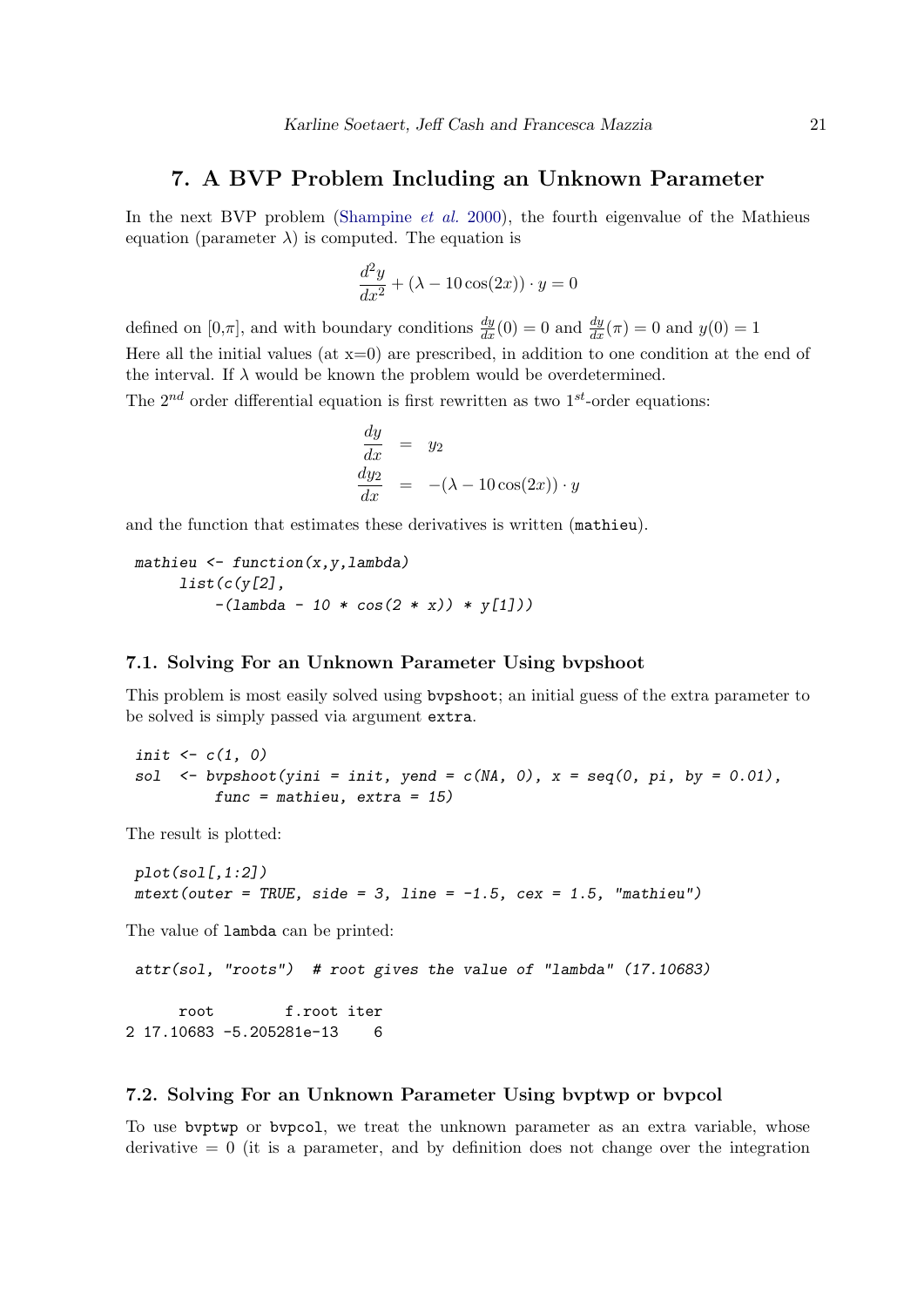

Figure 8: Solution of the BVP ODE problem including an unknown parameter, see text for R-code

interval). This is, the equations are:

$$
\begin{array}{rcl}\n\frac{dy}{dx} & = & y_2\\
\frac{dy_2}{dx} & = & -(\lambda - 10\cos(2x)) \cdot y\\
\frac{d\lambda}{dx} & = & 0\n\end{array}
$$

for dependent variables y, y\_2 and  $\lambda$ The model definition in R becomes:

```
mathieu2 <- function(x,y,p)
     list(c(y[2],
         -(y[3] - 10 * cos(2 * x)) * y[1],
         0) )
```
Note the third derivative, and the parameter lambda from previous chapter which is now y[3], the third variable.

The initial condition, yini and final condition, yend now also provides a value, NA, for the parameter (y3) that is unknown. We also provide initial guesses for the x- and y-values (xguess, yguess).  $3$ 

\nSo1 <- byptwp (yini = 
$$
c(y = 1, \, dy = 0, \, \text{lambda} = \text{NA})
$$
, \n yend =  $c(\text{NA}, \, 0, \, \text{NA})$ , \n  $x = \text{seq}(0, \, \text{pi}, \, \text{by} = 0.01)$ , \n func =  $\text{math}(\text{15}, \, \text{6})$ )\n

The y-value, its derivative, and lambda, are plotted

<span id="page-21-0"></span><sup>&</sup>lt;sup>3</sup>This problem is not solved if the initial guess for the y-values is 0; yet any value different from 0 works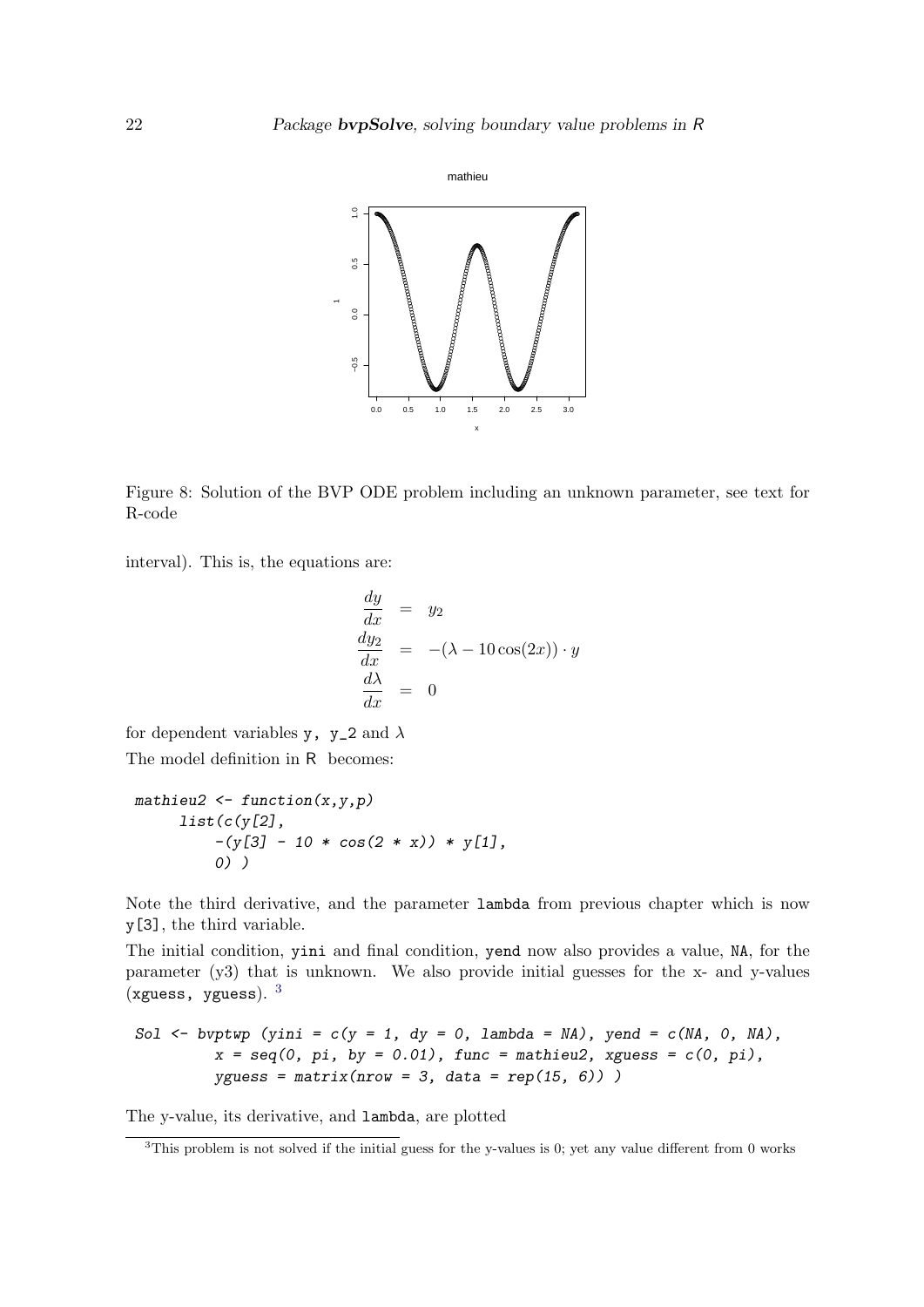

Figure 9: Solution of the BVP ODE problem including an unknown parameter, and using method bvptwp - see text for R-code

*plot(Sol, type = "l", lwd = 2) mtext(outer = TRUE, side = 3, line = -1.5, cex = 1.5, "mathieu - solved using bvptwp")*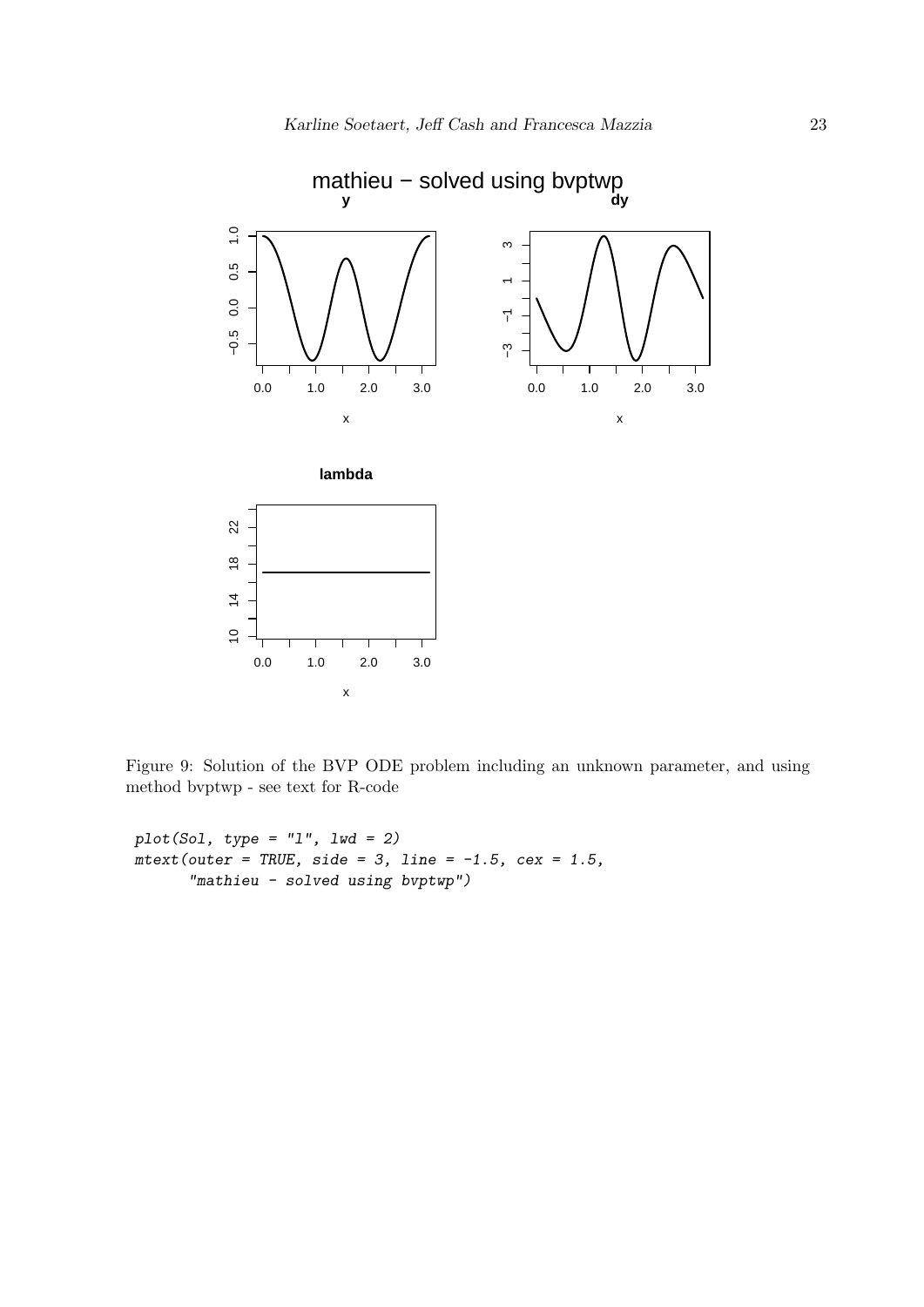### 8. A Boundary Value Problem with Periodic Boundary Conditions

A BVP with cyclic boundary conditions is the nerve impulse model, a problem described in [\(Seydel 1988\)](#page-44-10). The equations are:

$$
y'_1 = 3T(y_1 + y_2 - 1/3y_1^3 - 1.3)
$$
  

$$
y'_2 = -T(y_1 - 0.7 + 0.8y_2)/3
$$

defined on the interval [0,1] and subject to boundary conditions:

$$
y_1(0) = y_1(1)
$$
  

$$
y_2(0) = y_2(1)
$$
  

$$
1 = -T(y_1(0) - 0.7 + 0.8 * y_2(0))/3
$$

#### 8.1. Cyclic Boundary Conditions Solved Using bvpshoot

The problem is first solved using bvpshoot: The derivative function (where T is the parameter) is:

*nerve <- function (t,y,T) list(c( 3 \* T \* (y[1] + y[2] - 1/3 \* (y[1]^3) - 1.3), (-1/3) \* T \* (y[1] - 0.7 + 0.8 \* y[2]) ))*

and the residual function, at the end of the interval is:

```
res<- function (Y,yini,T)
   c(Y[1] - yini[1],
     Y[2] - yini[2],
     T*(-1/3) * (yini[1] - 0.7 + 0.8 * yini[2]) - 1)
```
There are no initial conditions (yini); to solve this model, a reasonable guess of the missing initial conditions is necessary; the initial guess for the unknown parameter, T, is set to  $2\pi$ (extra):

*yini <- c(y1 = NA, y2 = NA) sol <- bvpshoot(yini = yini, x = seq(0, 1, by = 0.01), func = nerve, guess =*  $c(0.5, 0.5)$ *, yend = res, extra = 2 \* pi)* 

T is estimated to be 10.710809; the root has been found in 11 iterations:

*attributes(sol)\$root*

root f.root iter 1 -1.183453 -9.530154e-13 11 2 2.004203 -3.257838e-12 11 3 10.710809 -5.259126e-13 11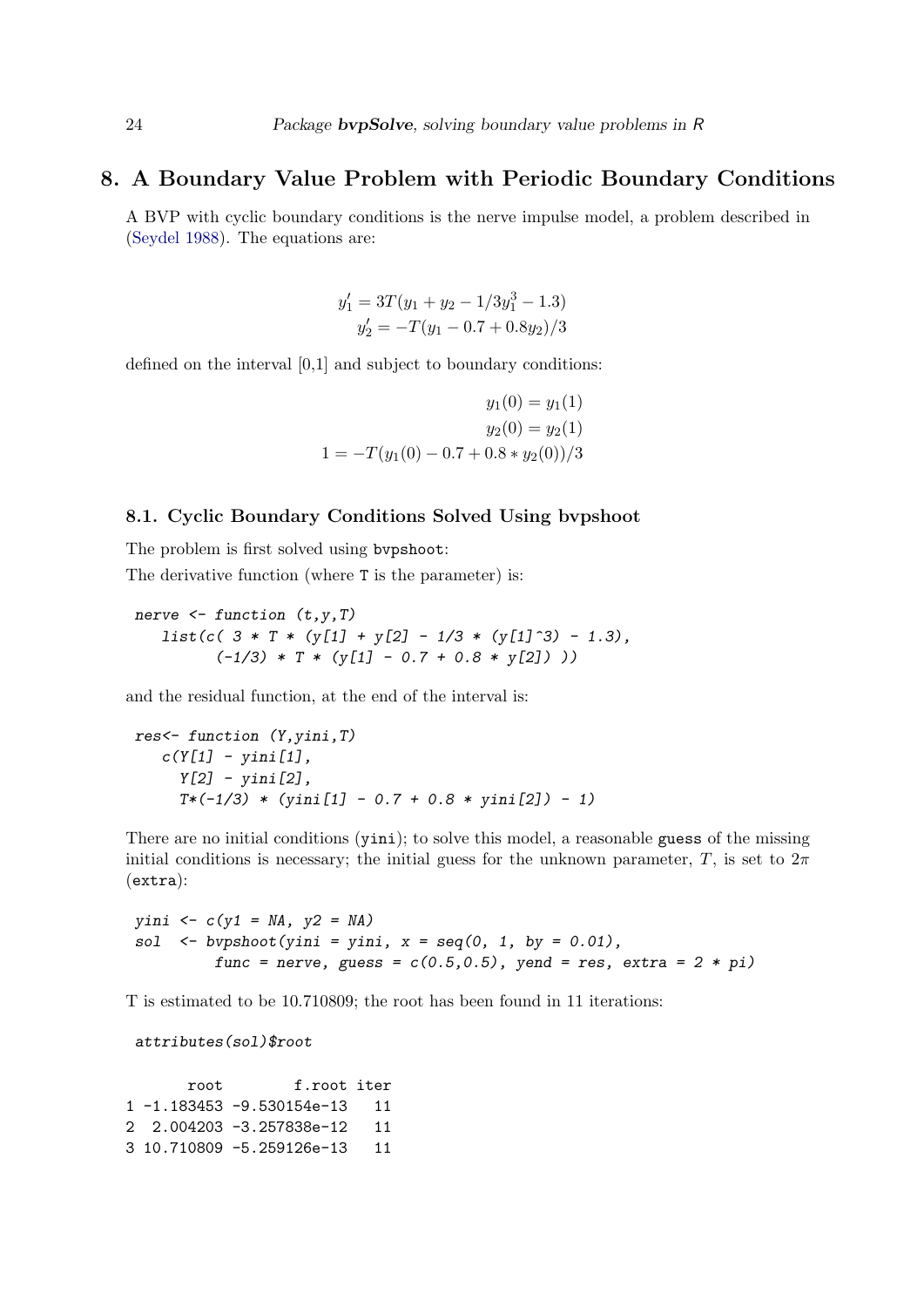### 8.2. Cyclic Boundary Conditions Solved using bvptwp or bvpcol

Function bvptwp accepts only problems with separated boundary conditions, however, it is possible to use it also for solving boundary value problems with periodic boundary conditions.

This is done by considering the boundary conditions as "parameters", and using the strategy of defining these parameters as extra variables, with derivatives  $= 0$ , similar as in previous section.

The augmented derivative function is, with variable 3 the unknown parameter T, variables 4 and 5 the initial conditions of  $y_1$ , and  $y_2$  respectively, is:

```
nerve3 <- function (t,y,p)
   list(c( 3 * y[3] * (y[1] + y[2] - 1/3 * (y[1]^3) - 1.3),
         (-1/3) * y[3] * (y[1] - 0.7 + 0.8 * y[2]) ,
         0,
         0,
         0)
   )
```
The required boundary function, with the first 3 boundary conditions at the left boundary is:

```
bound <- function(i,y,p) {
 if (i == 1) return ( y[3]*(-1/3) * (y[1] - 0.7 + 0.8 * y[2]) - 1 )
 if (i == 2) return ( y[1] - y[4] )
 if (i == 3) return ( y[2] - y[5] ) # left bnd
 if (i == 4) return ( y[1] - y[4] ) # right bnd
 if (i == 5) return ( y[2] - y[5] )
}
```
boundary condition 2 sets the left boundary of  $y_1$  equal to parameter  $y_4$ , boundary condition 4 does the same for the right boundary of  $y_1$ .

Solving this also requires good initial conditions to find a solution:

```
xguess = seq(0, 1, by = 0.1)
yguess = matrix(nrow = 5, ncol = length(xguess), data = 5.)
yguess[1,] <- sin(2 * pi * xguess)
yguess[2,] <- cos(2 * pi * xguess)
rownames(yguess) <- c("y1", "y2", "T", "y1ini", "y2ini")
```
We need to specify that there are three left boundary conditions (leftbc)

```
Sol \leq byptwp(func = nerve3, bound = bound, x = seq(0, 1, by = 0.01),
         ynames = c("y", "dy", "T", "yi", "yj"),
         leftbc = 3, xguess = xguess, yguess = yguess)
```
The first row of Sol shows the initial conditions:

*Sol[1,]*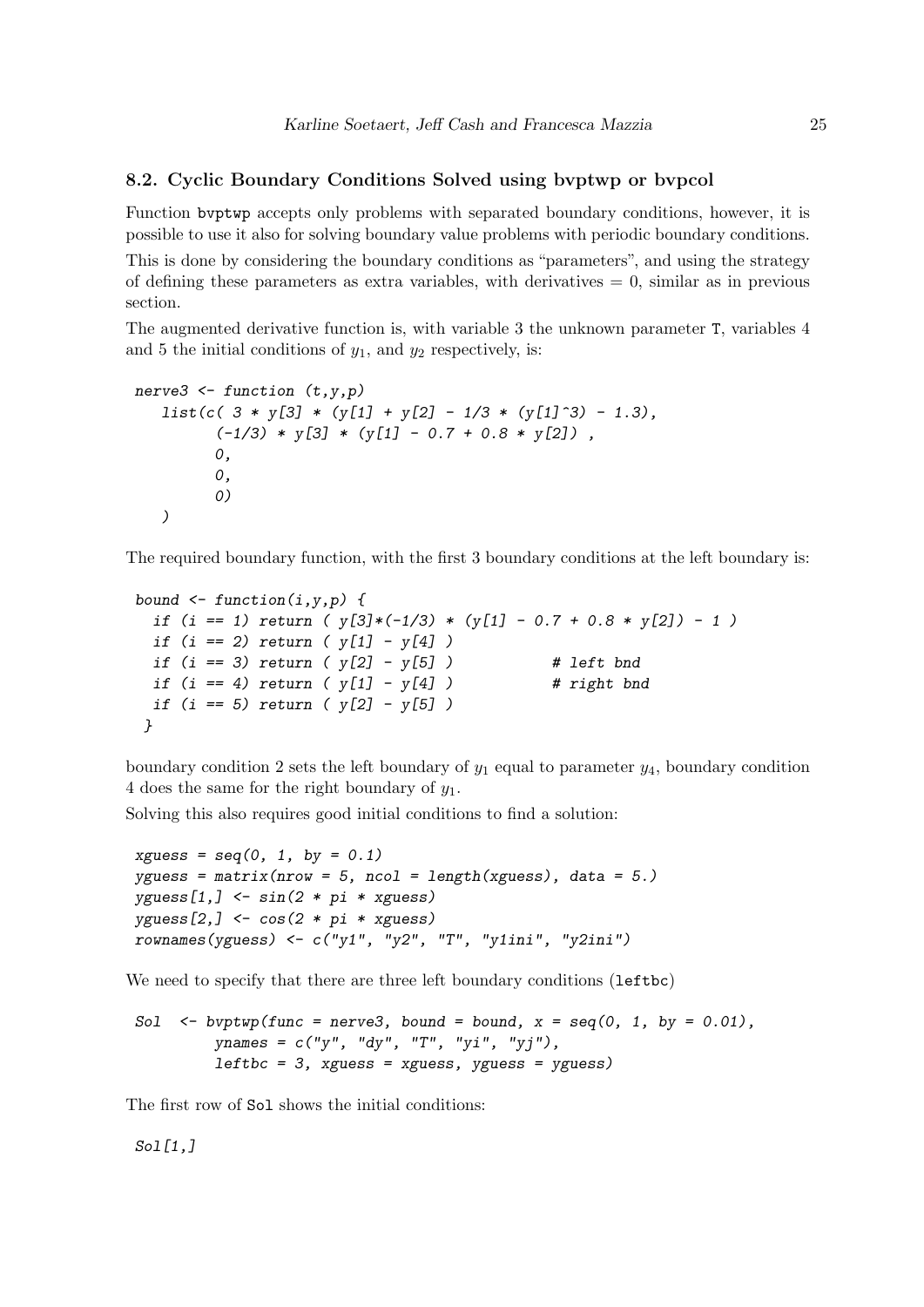

Figure 10: Solution of the nerve impulse problem, comprising two state variables and 3 parameters - see text for R-code

x y dy T yi yj 0.000000 -1.183453 2.004203 10.710808 -1.183453 2.004203 *plot(Sol, type = "l", lwd = 2, col = "darkblue")*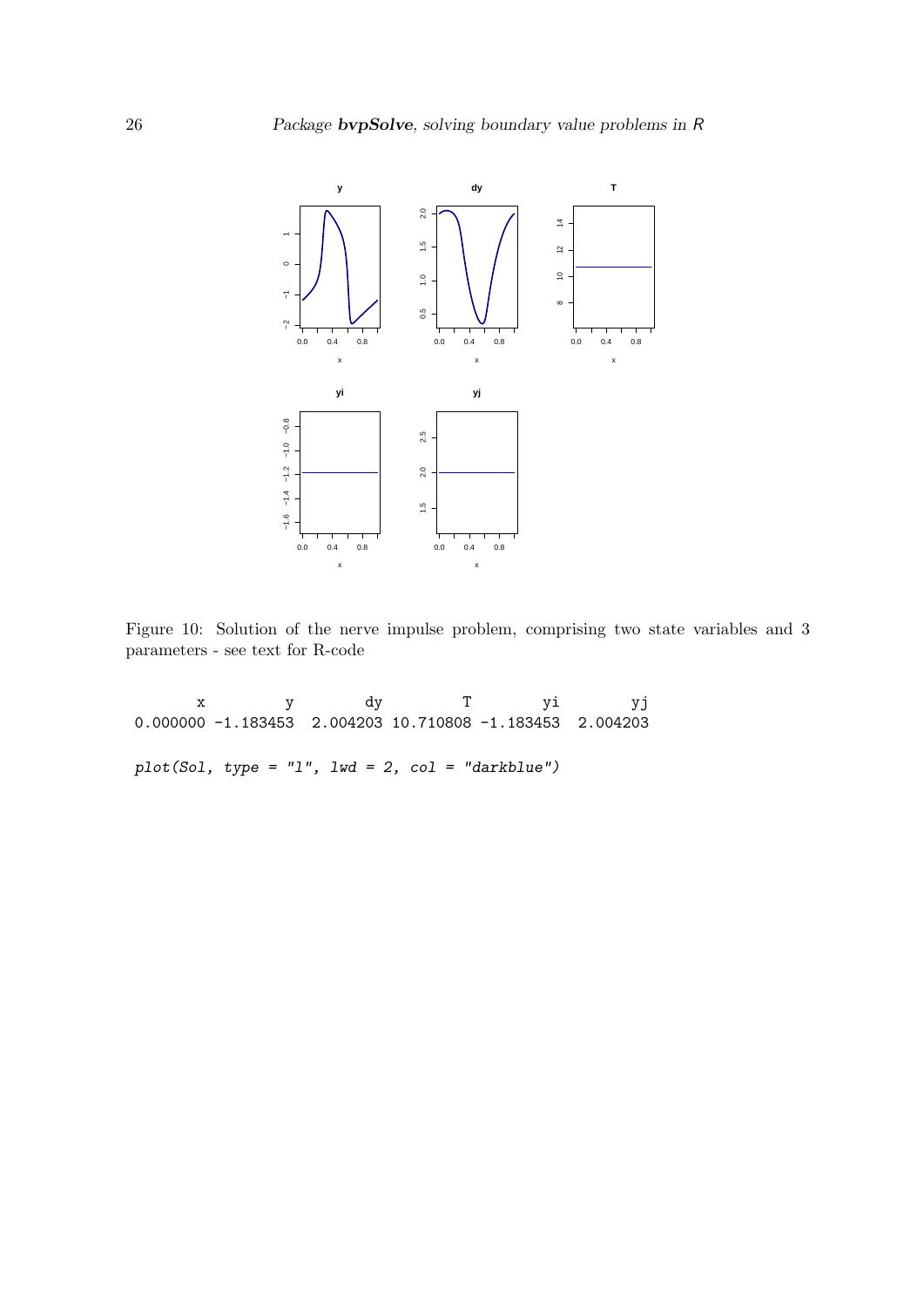### 9. A Set of Higher-Order BVPs

Here the "fluid injection problem" is solved [\(Ascher](#page-44-8) et al. [1995\)](#page-44-8). The original problem definition is:

$$
f''' - R[(f')^{2} - f * f''] + RA = 0
$$
  

$$
h'' + R * f * h' + 1 = 0
$$
  

$$
O'' + P * f * O' = 0
$$

on the interval [0,1], and where A is an unknown constant. The boundary conditions are:

$$
f(0) = 0, f'(0) = 0, h(0) = 0, O(0) = 0
$$
  

$$
f(1) = 1, f'(1) = 0, h(1) = 0, O(1) = 1
$$

We first solve this equation as a set of 1st order ODEs, which is implemented and solved in R as:

```
fluid<-function(t, y, pars, R) {
 P <- 0.7*R
 with(as.list(y), {
  df = f1 #f'
  df1= f2 #f<sup>''</sup>
  df2= R * (f1^2 - f*f2) - A #f<sup>***</sup>
  dh = h1
  dh1= -R * f * h1 - 1
  dO = O1
  dO1= -P * f * O1
  dA = 0 # the constant to be estimated
  return(list(c(df, df1, df2, dh, dh1, dO, dO1, dA)))
 })
}
times <- seq(0, 1, by = 0.01)
yini <- c(f = 0, f1 = 0, f2 = NA, h = 0, h1 = NA, O = 0, O1 = NA, A = NA)
yend <- c(1, 0, NA, 0, NA, 1, NA, NA)
print (system.time(
Solcol1 <- bvpcol(func=fluid, x=times, parms=NULL, R=10000,
               yini = yini, yend=yend)
))
 user system elapsed
 1.09 0.00 1.10
```
where the reported system time is in seconds. For increasing values of  $R$ , the problem becomes more and more difficult to solve.

The implementation as a set of higher-order ODEs is as follows: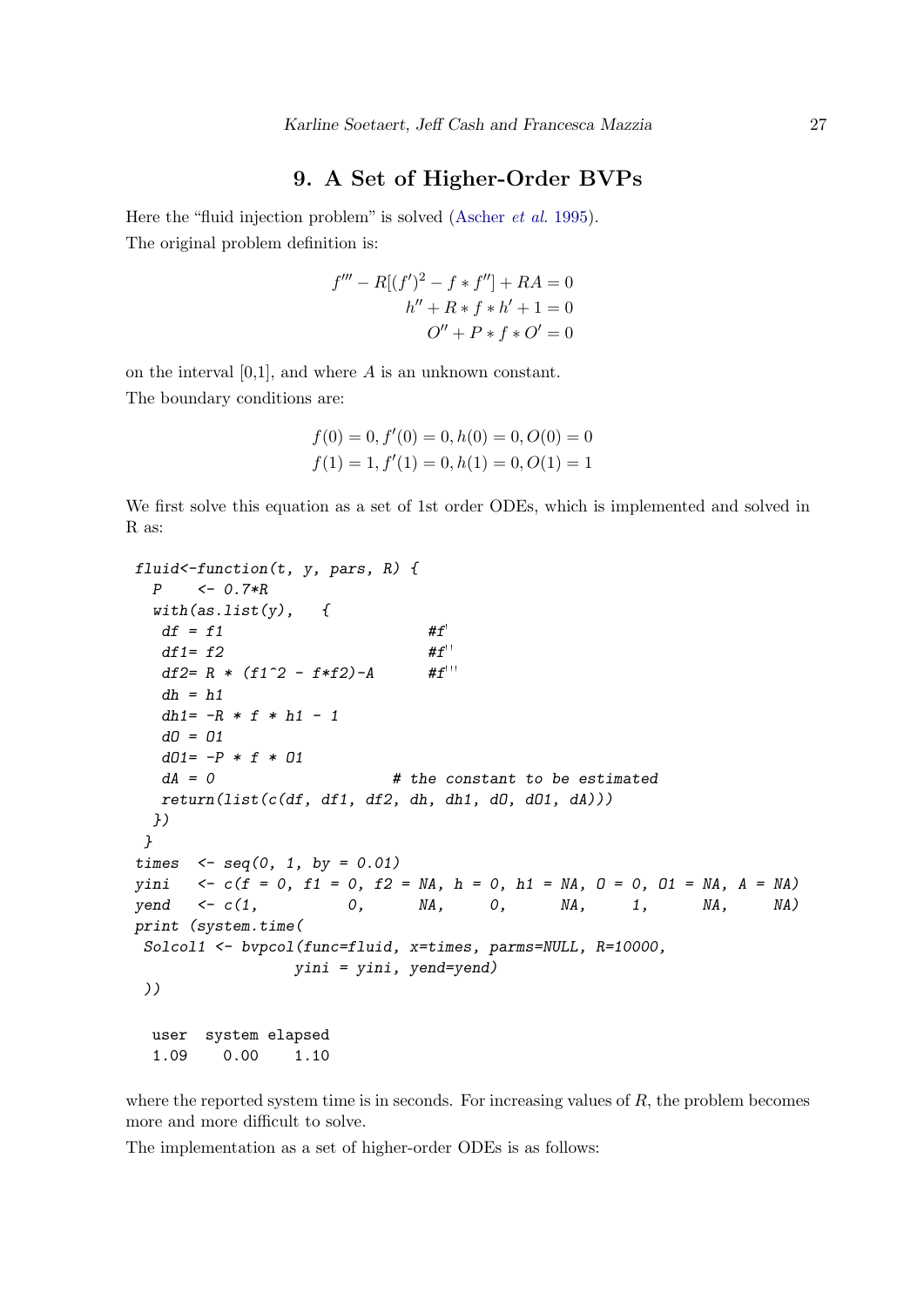```
fluidHigh <- function(t, y, pars, R) {
 P <- 0.7 * R
 with(as.list(y), {
  d3f = R * (f1^2 - f * f2) - A #f<sup>***</sup>
  d2h = -R * f * h1 - 1d2O = -P * f * O1
  dA = 0
  return(list(c(d3f, d2h, d2O, dA)))
 })
}
times <- seq(0, 1, by = 0.01)
yini <- c(f = 0, f1 = 0, f2 = NA, h = 0, h1 = NA, O = 0, O1 = NA, A = NA)
yend <- c(1, 0, NA, 0, NA, 1, NA, NA)
print (system.time(
Solcol2 <- bvpcol(func = fluidHigh, x = times, parms = NULL, R = 10000,
                 order = c(3, 2, 2, 1), yini = yini, yend=yend)
))
 user system elapsed
 0.59 0.00 0.60
```
Note that we have specified the **order** of each equation  $(3,2,2,1)$  in fluidHigh. The output is the same as the other specification:

```
head(Solcol1, n = 3)
       x f f1 f2 h h1
[1,] 0.00 0.000000000 0.000000 244.549165 0.0000000000 0.030029302
[2,] 0.01 0.008423256 1.361821 53.204941 0.0002321423 0.014032413
[3,] 0.02 0.023462587 1.567566 3.822699 0.0002802765 -0.001566255
           O O1 A
[1,] 0.0000000 62.30644 24932.52
[2,] 0.5894266 50.15712 24932.52
[3,] 0.9206130 16.61383 24932.52
head(Solcol2, n = 3)
       x f f1 f2 h h1
[1,] 0.00 0.000000000 0.000000 244.549165 0.0000000000 0.030029301
[2,] 0.01 0.008423256 1.361821 53.204941 0.0002321423 0.014032413
[3,] 0.02 0.023462587 1.567566 3.822699 0.0002802765 -0.001566255
           O O1 A
[1,] 0.0000000 62.30644 24932.52
[2,] 0.5894266 50.15712 24932.52
[3,] 0.9206130 16.61383 24932.52
plot(Solcol1, main="Fluid injection problem",
      which = "f1", type = "l", lwd = 2)
```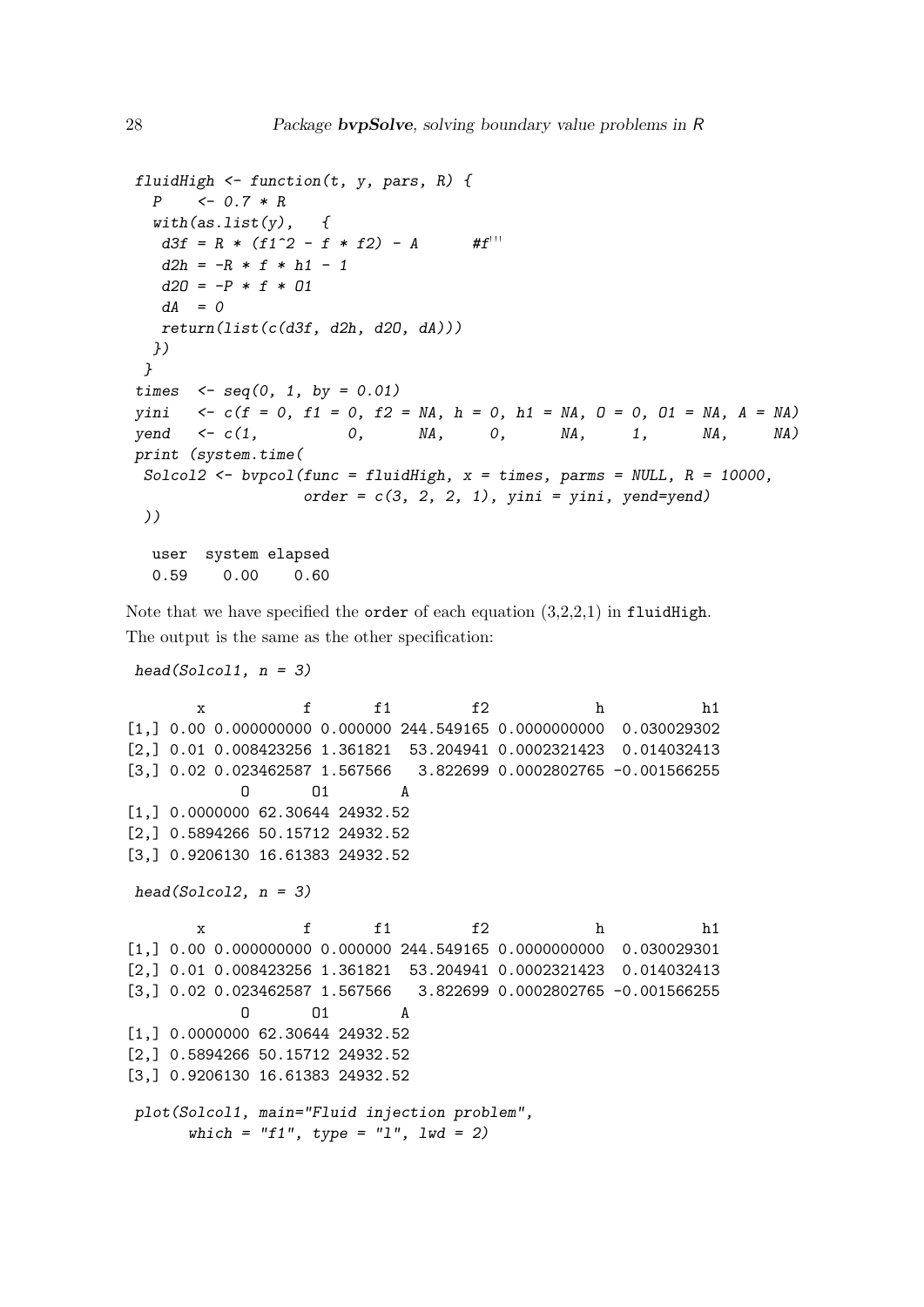

Figure 11: The fluid injection problem, a set of higher-order ODEs - see text for R -code.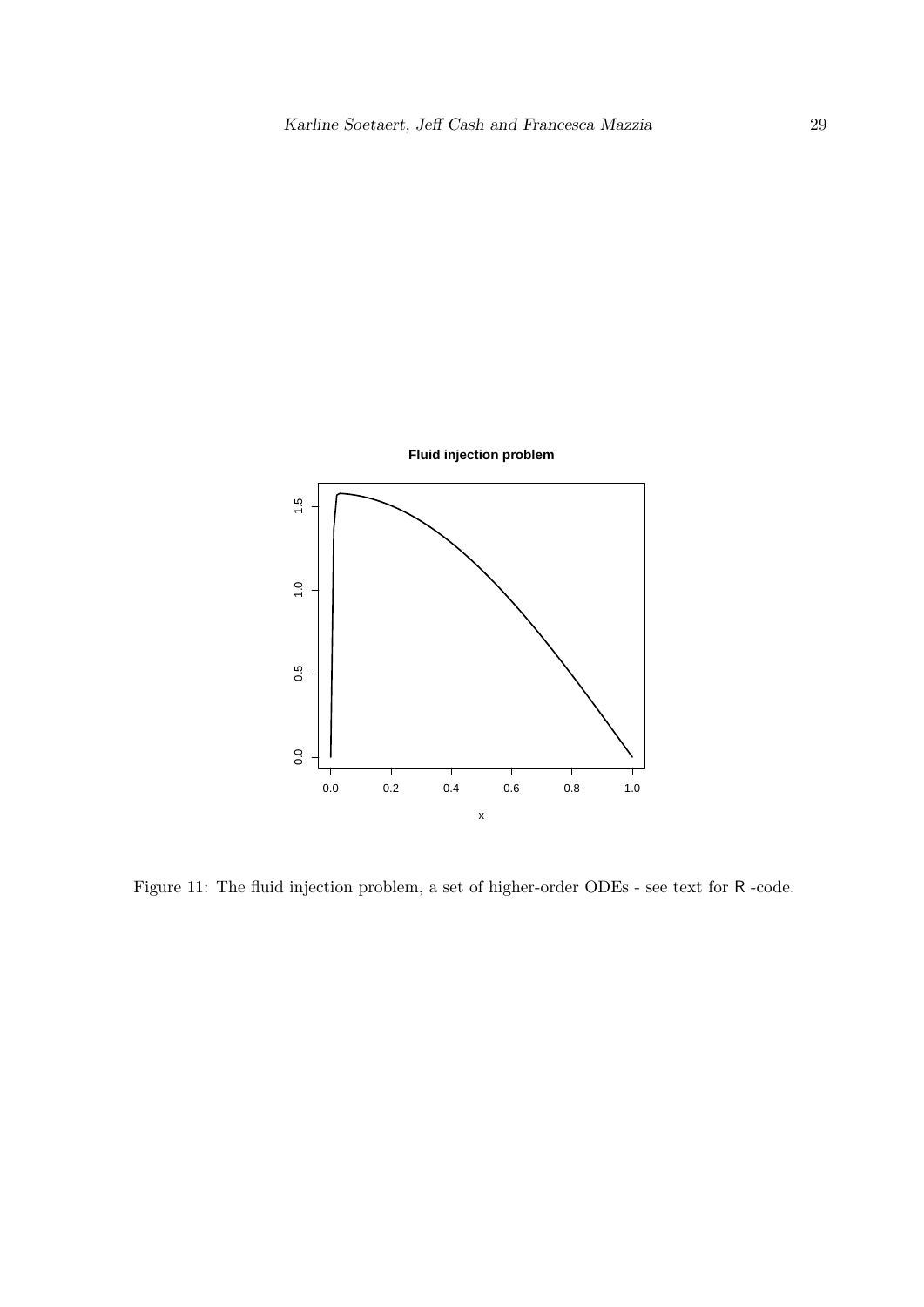### 10. A Multipoint Problem

Function bvptwp can only solve problems whose boundary conditions are located at the start and/or end of the integration interval.

Function bvpcol (and also bvpshoot) can also solve problems where the extra conditions are somewhere within the integration interval.

Consider the following problem:

$$
y'_1 = (y_2 - 1)/2
$$
  
\n
$$
y'_2 = (y_1y_2 - x)/\mu
$$

defined in the interval [0,1] and with extra conditions:

$$
y_1(1) = 0
$$
  

$$
y_2(0.5) = 1
$$

As the second condition is specified within the integration interval, this is a multipoint problem.

Mulipoint problems can only be specified in R using a boundary function bound; as the boundary for  $y_2$  is specified before  $y_1$ , it is treated first in the boundary function (because posbound has to be sorted).

```
multip <- function (x, y, p) {
  list(c((y[2] - 1)/2,
         (y[1]*y[2] - x)/mu))
}
bound <- function (i, y, p) {
  if (i == 1) y[2] -1 # at x=0.5: y2=1
  else y[1] # at x= 1: y1=0
}
mu <- 0.1
sol <- bvpcol(func = multip, bound = bound,
             x = seq(0, 1, 0.01), posbound = c(0.5, 1))
```
We check the boundary values:

*sol[sol[,1] %in% c(0.5,1),]*

 $x \t 1 \t 2$ [1,] 0.5 0.338895 1.000000  $[2,] 1.0 0.000000 -2.658449$ 

*plot(sol)*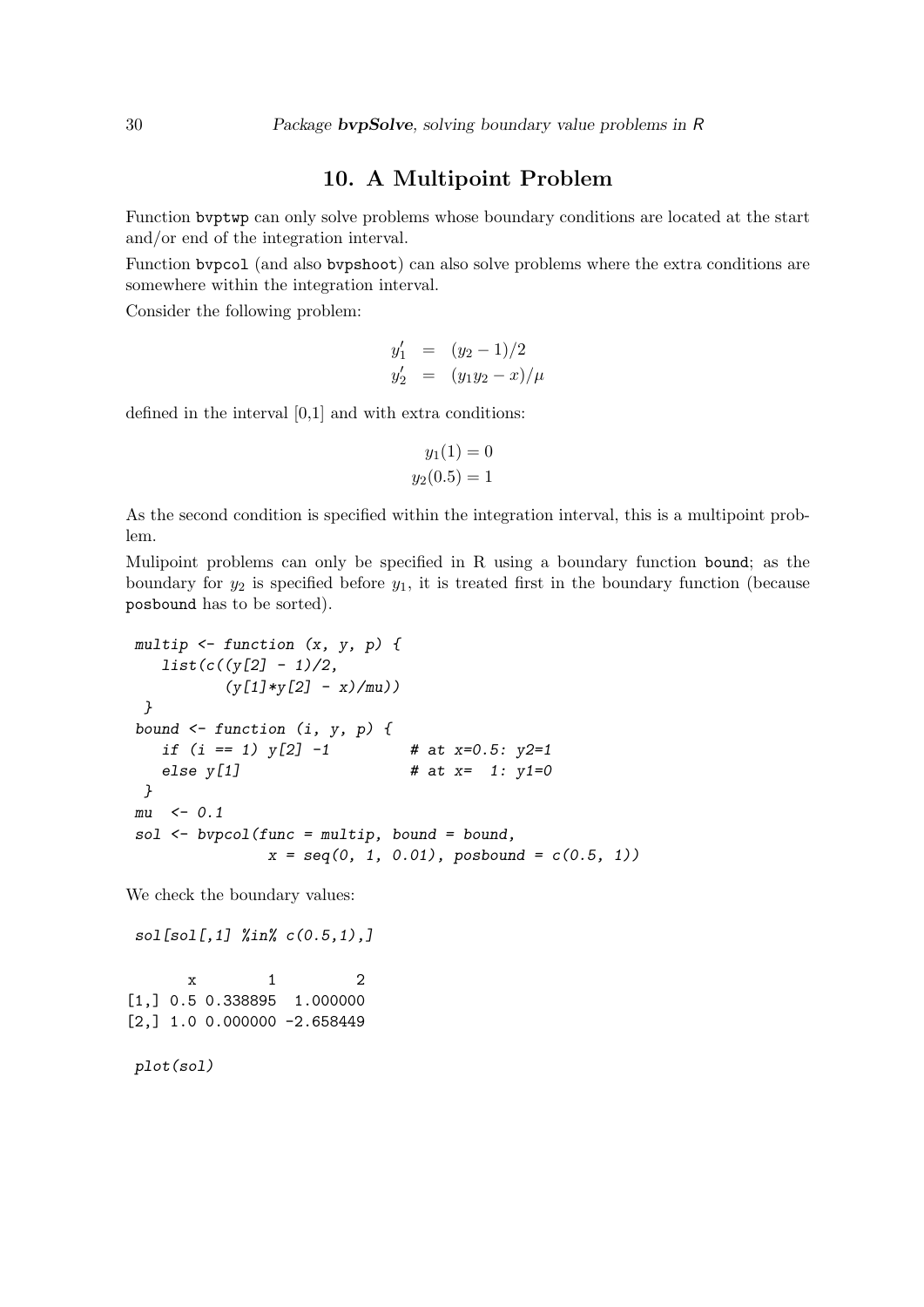

Figure 12: Solution of a multipoint problem - see text for R-code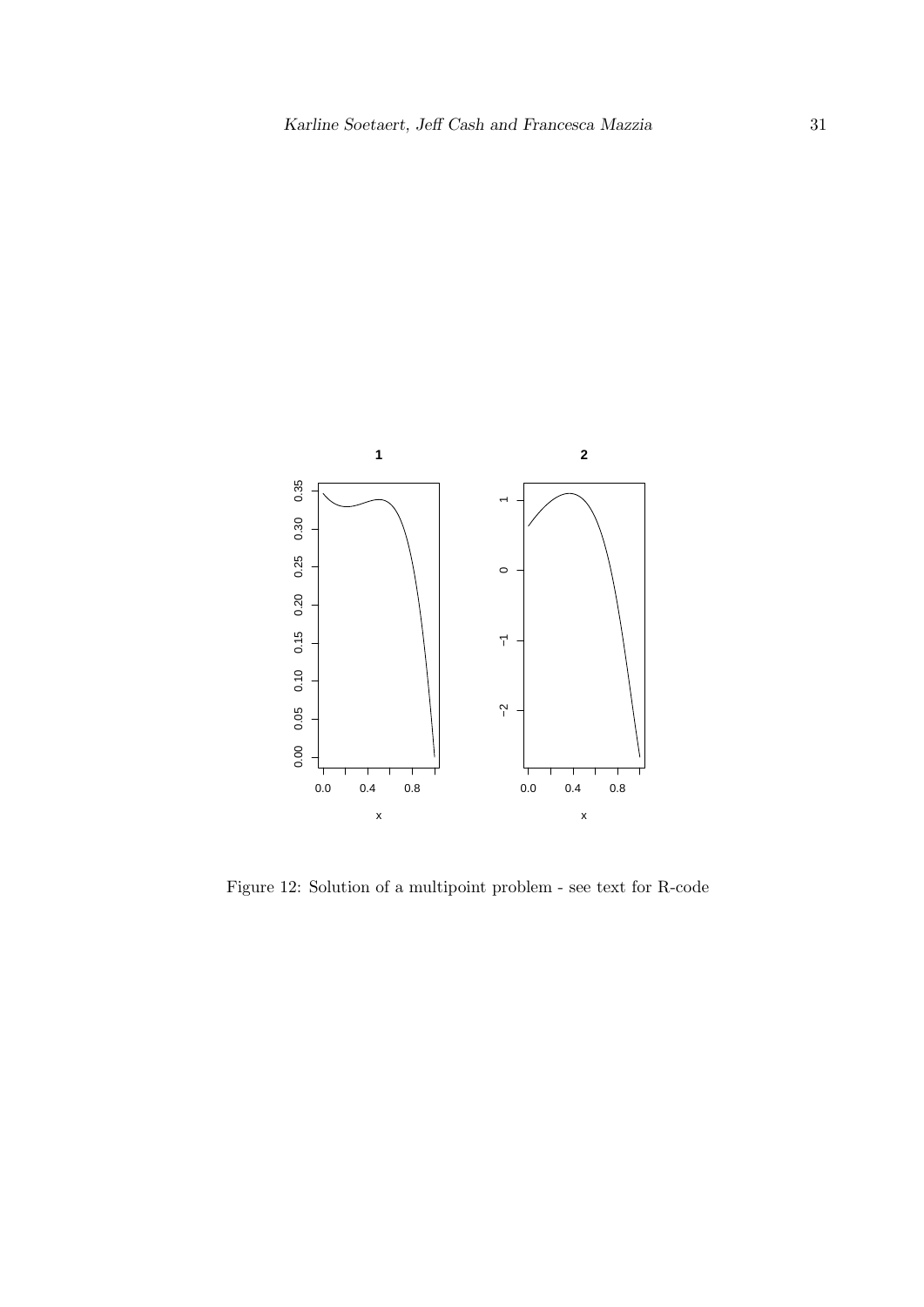### 11. Specifying the Analytic Jacobians

By default, the Jacobians of the derivative function and of the boundary conditions, are estimated numerically. It is however possible - and faster - to provide the analytical solution of the Jacobian.

As an example, the elastica problem is implemented ([http://wwwf.imperial.ac.uk/~jcash](http://wwwf.imperial.ac.uk/~jcash/BVP_software/readme.php)/ [BVP\\_software/readme.php](http://wwwf.imperial.ac.uk/~jcash/BVP_software/readme.php)).

The original system reads:

$$
\frac{dx}{ds} = \cos(\phi) \tag{1}
$$

$$
\frac{dy}{ds} = \sin(\phi) \tag{2}
$$

$$
\frac{d\phi}{ds} = \kappa \tag{3}
$$

$$
\frac{d\kappa}{ds} = F\cos(\phi) \tag{4}
$$

$$
\frac{dF}{ds} = 0\tag{5}
$$

where  $F$  is an (unknown) constant, and with the following boundary conditions:

$$
x(0) = 0\n y(0) = 0\n \kappa(0) = 0\n y(0.5) = 0\n \phi(0.5) = -\pi/2
$$

First implementation uses the default specification:

```
Elastica <- function (x, y, pars) {
   list( c(cos(y[3]),
           sin(y[3]),
           y[4],
           y[5] * cos(y[3]),
           0))
 }
Sol <- bvpcol(func = Elastica,
              yini = c(x = 0, y = 0, p = MA, k = 0, F = MA),yend = c(x = NA, y = 0, p = -pi/2,k = NA, F = NA),
               x = seq(0, 0.5, len = 16))
```

```
plot(Sol)
```
Now several extra functions are defined, specifying

1. the analytic Jacobian for the derivative function (jacfunc)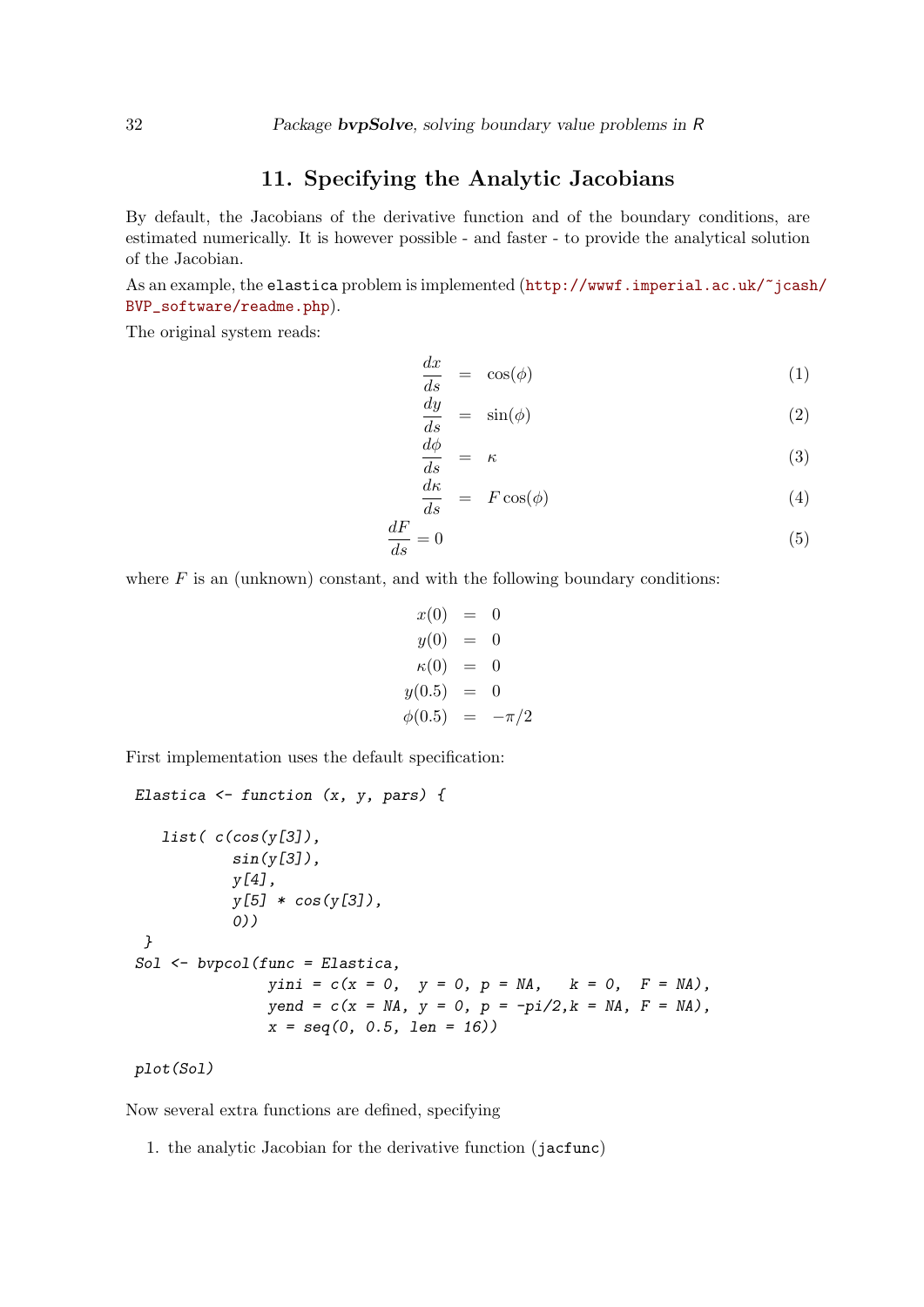

Figure 13: Solution of the elastica problem - see text for R-code

- 2. the boundary function (bound). Here i is the boundary condition "number". The conditions at the left are enumerated first, then the ones at the right. For instance,  $i =$ 1 specifies the boundary for  $y(0) = 0$ , or  $BC_1 = y[1] - 0$ ; the fifth boundary condition is  $y[3] = -pi/2$  or  $BC_3 = y[3] + \pi/2$
- 3. the analytic Jacobian for the boundary function (jacbound)

This is done in the R -code below:

```
jacfunc <- function (x, y, pars) {
       Jac <- matrix(nrow = 5, ncol = 5, data = 0)
       Jac[3,4] <- 1.0
       Jac[4,4] <- 1.0
       Jac[1,3] <- -sin(y[3])
       Jac[2,3] <- cos(y[3])
       Jac[4,3] <- -y[5] * sin(y[3])
       Jac[4,5] <- Jac[2,3]
       Jac
 }
bound <- function (i, y, pars) {
     if (i <= 2) return(y[i])
     else if (i == 3) return(y[4])
     else if (i == 4) return(y[2])
```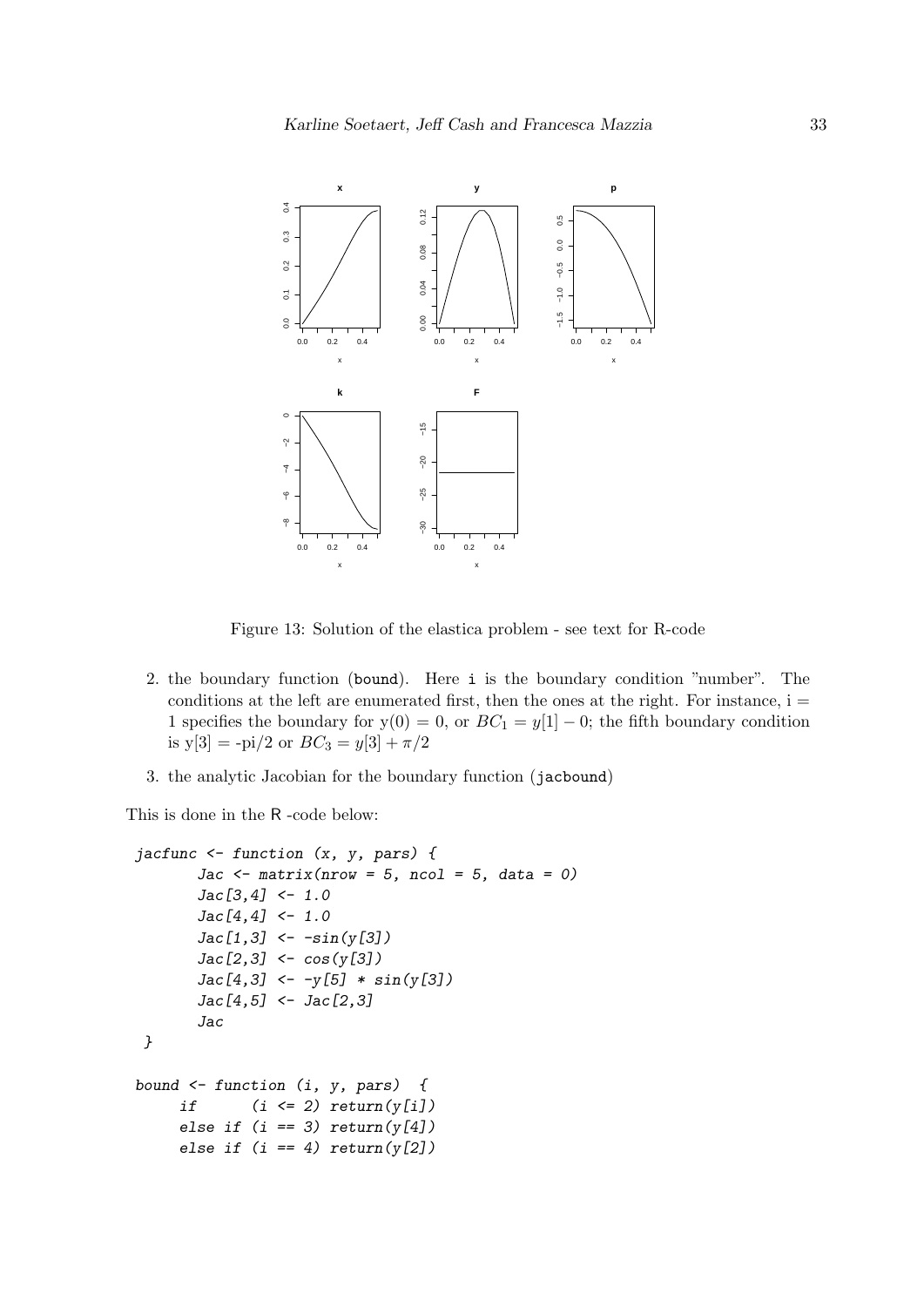```
else if (i == 5) return(y[3] + pi/2)
 }
jacbound <- function(i, y, pars) {
     JJ <- rep(0, 5)
          if (i <= 2) JJ[i] =1.0
     else if (i == 3) JJ[4] =1.0
     else if (i == 4) JJ[2] =1.0
     else if (i == 5) JJ[3] =1.0
     JJ
 }
```
If this input is used, the number of left boundary conditions (leftbc), and either the number of state variables (ncomp), or their names (ynames) needs to be specified.

```
Sol4 <- bvpcol(leftbc = 3, ynames = c("x", "y", "p", "k", "F"),
               func = Elastica, jacfunc = jacfunc,
               bound = bound, jacbound = jacbound,
               x = seq(0, 0.5, len=16))
```
Solving the model this way is about 3 times faster than the default.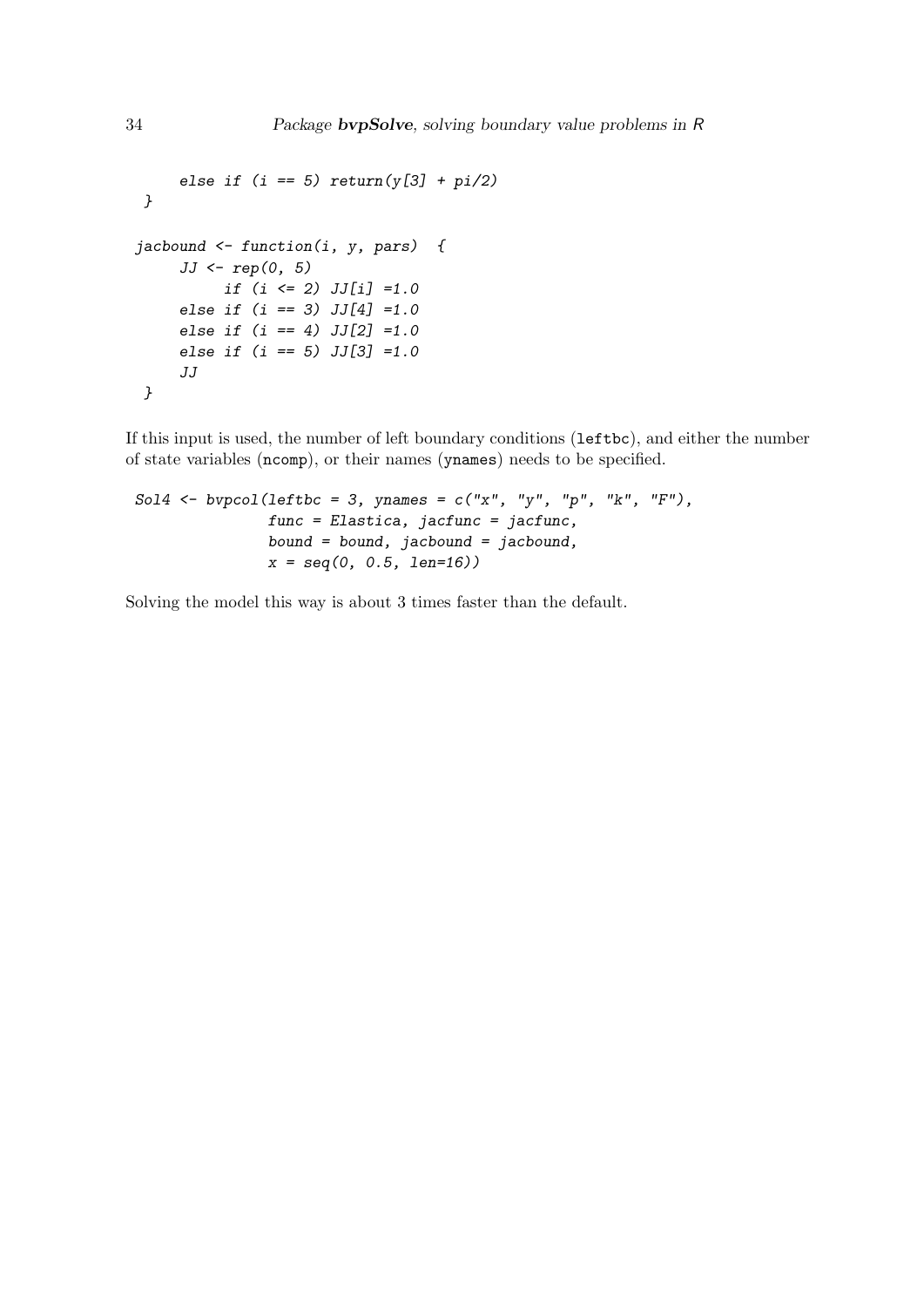### 12. Implementing a BVP Problem in Compiled Code

Even more computing time is saved by specifying the problem in lower-level languages such as FORTRAN or C, or  $C^{++}$ , which are compiled into a dynamically linked library (DLL) and loaded into R .

This is similar as the differential equations from package **deSolve** [\(Soetaert](#page-44-2) *et al.* [2010b\)](#page-44-2).

Its vignette ("compiledCode") can be consulted for more information. ([http://cran.r-projec](http://cran.r-project.org/package=deSolve/)t. [org/package=deSolve/](http://cran.r-project.org/package=deSolve/))

In order to create compiled models (.DLL = dynamic link libraries on Windows or .so = shared objects on other systems) you must have a recent version of the GNU compiler suite installed, which is quite standard for Linux.

Windows users find all the required tools on <http://www.murdoch-sutherland.com/Rtools/>. Getting DLLs produced by other compilers to communicate with R is much more complicated and therefore not recommended. More details can be found on [http://cran.r-project.org/](http://cran.r-project.org/doc/manuals/R-admin.html) [doc/manuals/R-admin.html](http://cran.r-project.org/doc/manuals/R-admin.html).

The call to the derivative, boundary and Jacobian functions is more complex for compiled code compared to R -code, because it has to comply with the interface needed by the integrator source codes.

### 12.1. The Elastica Problem in FORTRAN

Below is an implementation of the elastica model in FORTRAN: (slightly modified from [http:](http://wwwf.imperial.ac.uk/~jcash/BVP_software/readme.php) [//wwwf.imperial.ac.uk/~jcash/BVP\\_software/readme.php](http://wwwf.imperial.ac.uk/~jcash/BVP_software/readme.php)):

```
c The differential system:
      SUBROUTINE fsub(NCOMP,X,Z,F,RPAR,IPAR)
      IMPLICIT NONE
      INTEGER NCOMP, IPAR , I
      DOUBLE PRECISION F, Z, RPAR, X
      DIMENSION Z(*),F(*)
      DIMENSION RPAR(*), IPAR(*)
      F(1) = cos(Z(3))F(2)=sin(Z(3))F(3)=Z(4)F(4)=Z(5)*cos(Z(3))F(5)=0RETURN
      END
c The analytic Jacobian for the F-function:
      SUBROUTINE dfsub(NCOMP,X,Z,DF,RPAR,IPAR)
      IMPLICIT NONE
      INTEGER NCOMP, IPAR, I, J
```
DOUBLE PRECISION X, Z, DF, RPAR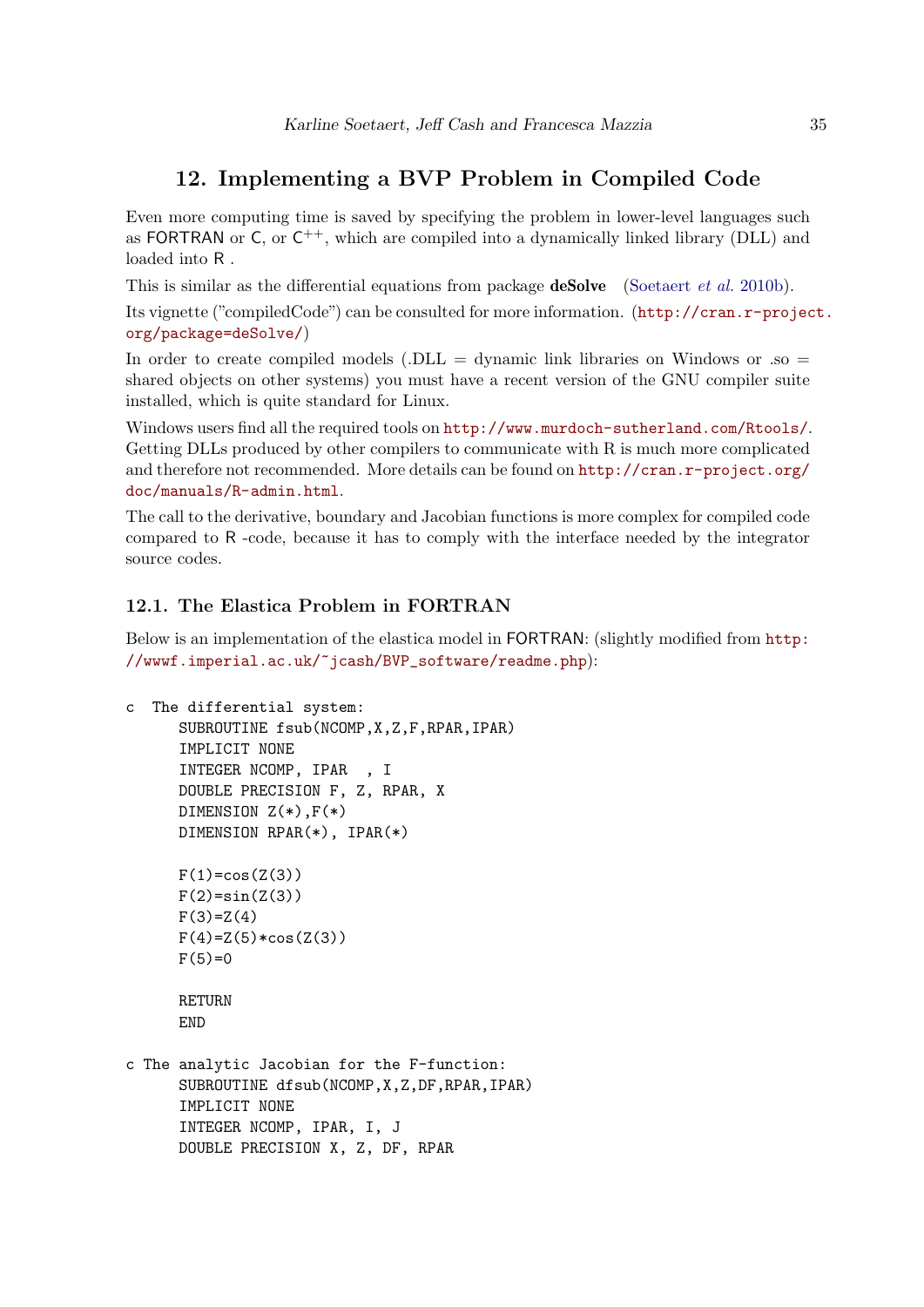```
DIMENSION Z(*),DF(NCOMP,*)
     DIMENSION RPAR(*), IPAR(*)
     CHARACTER (len=50) str
     DO I=1,5
        DO J=1,5
            DF(I,J)=0.D0END DO
     END DO
     DF(1,3) = -sin(2(3))DF(2,3)=cos(2(3))DF(3,4)=1.0D0
     DF(4,3) = -Z(5) * sin(Z(3))DF(4,4)=1.0D0
     DF(4,5) = cos(2(3))RETURN
     END
c The boundary conditions:
     SUBROUTINE gsub(I,NCOMP,Z,G,RPAR,IPAR)
      IMPLICIT NONE
     INTEGER I, NCOMP, IPAR
     DOUBLE PRECISION Z, RPAR, G
     DIMENSION Z(*)
     DIMENSION RPAR(*), IPAR(*)
     IF (I.EQ.1) G=Z(1)
     IF (I.EQ.2) G=Z(2)
     IF (I.EQ.3) G=Z(4)
      IF (I.EQ.4) G=Z(2)
      IF (I.EQ.5) G=Z(3)+1.5707963267948966192313216916397514D0
     RETURN
     END
c The analytic Jacobian for the boundaries:
     SUBROUTINE dgsub(I,NCOMP,Z,DG,RPAR,IPAR)
     IMPLICIT NONE
      INTEGER I, NCOMP, IPAR
     DOUBLE PRECISION Z, DG, RPAR
     DIMENSION Z(*),DG(*)
     DIMENSION RPAR(*), IPAR(*)
     DG(1)=0.DO
```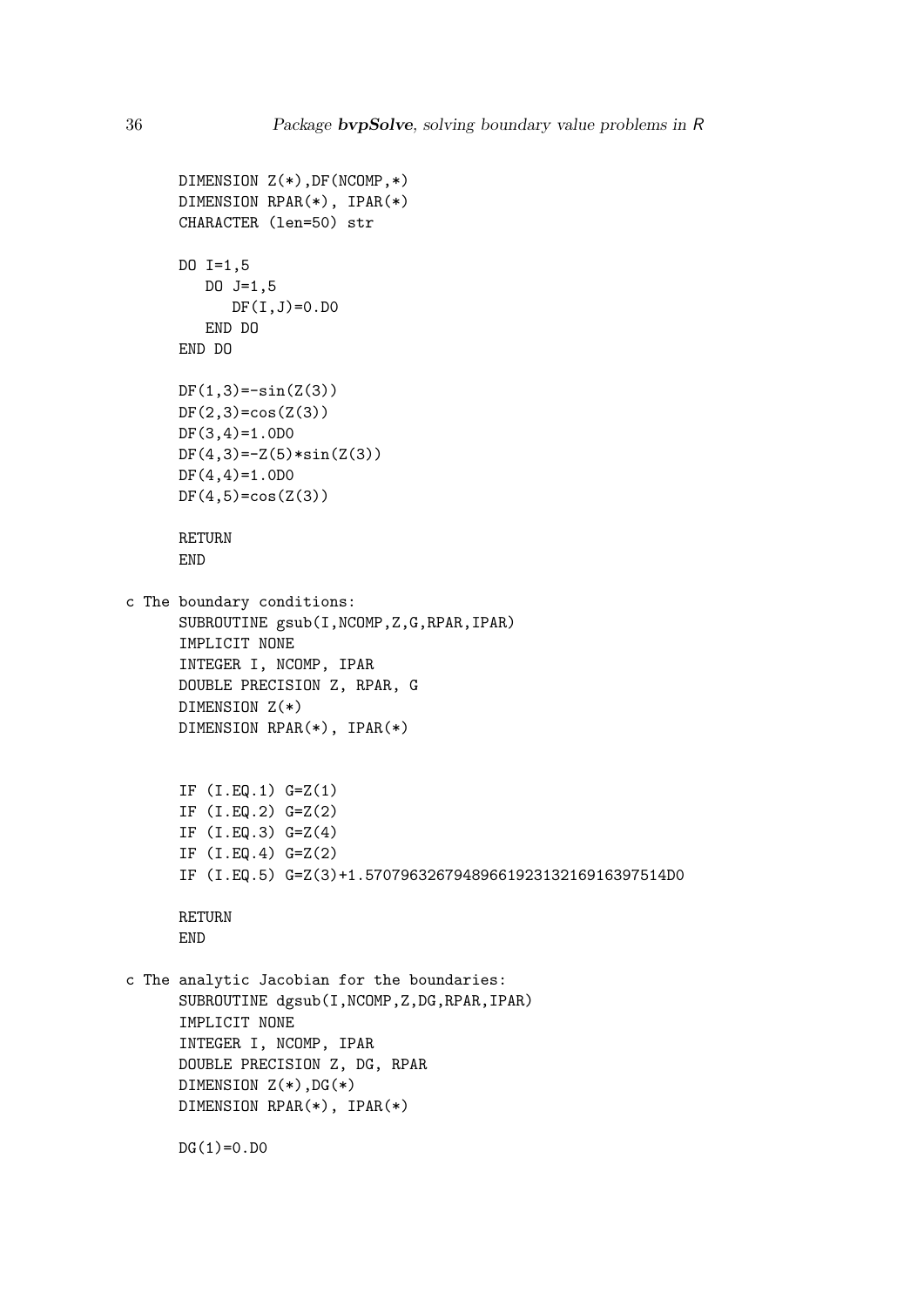```
DG(2)=0.DO
     DG(3)=0.DO
     DG(4)=0.DO
     DG(5)=0.DO
C dG1/dZ1
     IF (I.EQ.1) DG(1)=1.D0
C dG2/dZ2
     IF (I.EQ.2) DG(2)=1.D0
C dG3/dZ4
     IF (I.EQ.3) DG(4)=1.D0
C dG4/dZ2
     IF (I.EQ.4) DG(2)=1.D0
C dG5/dZ3
     IF (I.EQ.5) DG(3)=1.D0
     RETURN
     END
```
### 12.2. The Elastica Problem in C

The same model, implemented in C is:

```
#include <math.h>
```

```
// The differential system:
  void fsub(int *n, double *x, double *z, double *f,
        double * RPAR, int * IPAR) {
      f[0] = cos(z[2]);f[1] = sin(z[2]);f[2] = z[3] ;
     f[3]=z[4]*cos(z[2]);f[4]=0;}
// The analytic Jacobian for the F-function:
  void dfsub(int * n, double *x, double *z, double * df,
      double *RPAR, int *IPAR) {
      int j;
      for (j = 0; j < *n * *n; j++) df[j] = 0;df[xn *2] = -sin(z[2]);
```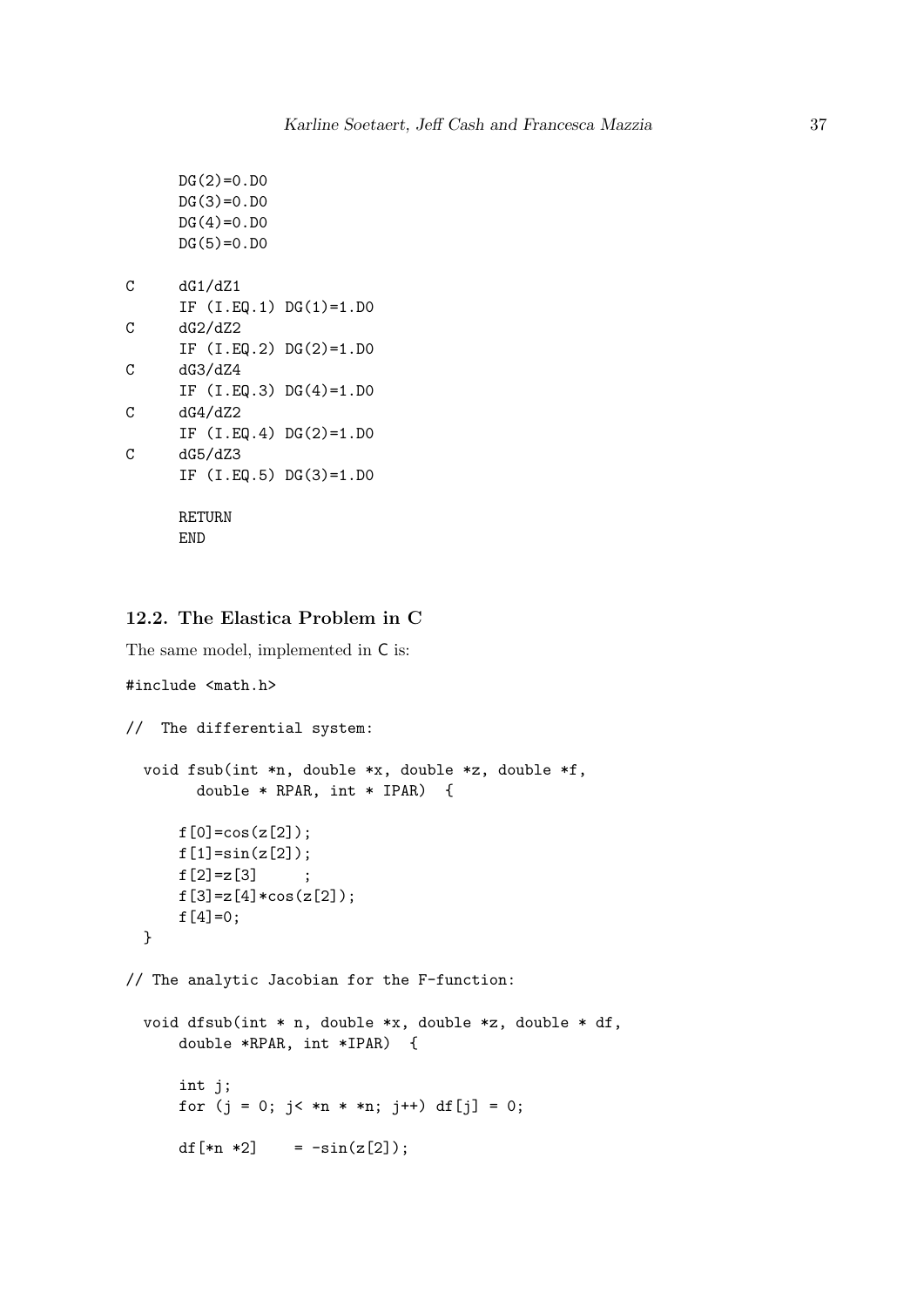```
df[xn *2 +1] = cos(z[2]);df[xn *3 +2] = 1.0;df[xn *2 +3] = -z[4]*sin(z[2]);df[xn *3 +3] = 1.0;df[xn *4 +3] = cos(z[2]);
  }
// The boundary conditions:
  void gsub(int *i, int *n, double *z, double *g,
      double *RPAR, int *IPAR) {
      if (*i==1) *g=z[0];else if (*i == 2) * g = z[1];else if (*i==3) *g=z[3];
      else if (*i == 4) * g = z[1];else if (*i==5) *g=z[2]+1.5707963267948966192313216916397514;
  }
// The analytic Jacobian for the G-function:
  void dgsub(int *i, int *n, double *z, double *dg,
      double *RPAR, int *IPAR) {
      int j;
      for (j = 0; j < *n; j++) dg[j] = 0;
      if (*i == 1) dg[0] = 1.;
      else if (*i == 2) dg[1] = 1.;
      else if (*i == 3) dg[3] = 1.;
      else if (*i == 4) dg[1] = 1.;
      else if (*i == 5) dg[2] = 1.;
  }
```
#### 12.3. Solving the Elastica Problem Specified in Compiled Code

In what follows, it is assumed that the codes are saved in a file called elastica.f, and elasticaC.c and that these files are in the working directory of  $R$ . (if not, use setwd()) Before the functions can be executed, the FORTRAN or C- code has to be compiled This can simply be done in R:

system("R CMD SHLIB elastica.f") system("R CMD SHLIB elasticaC.c")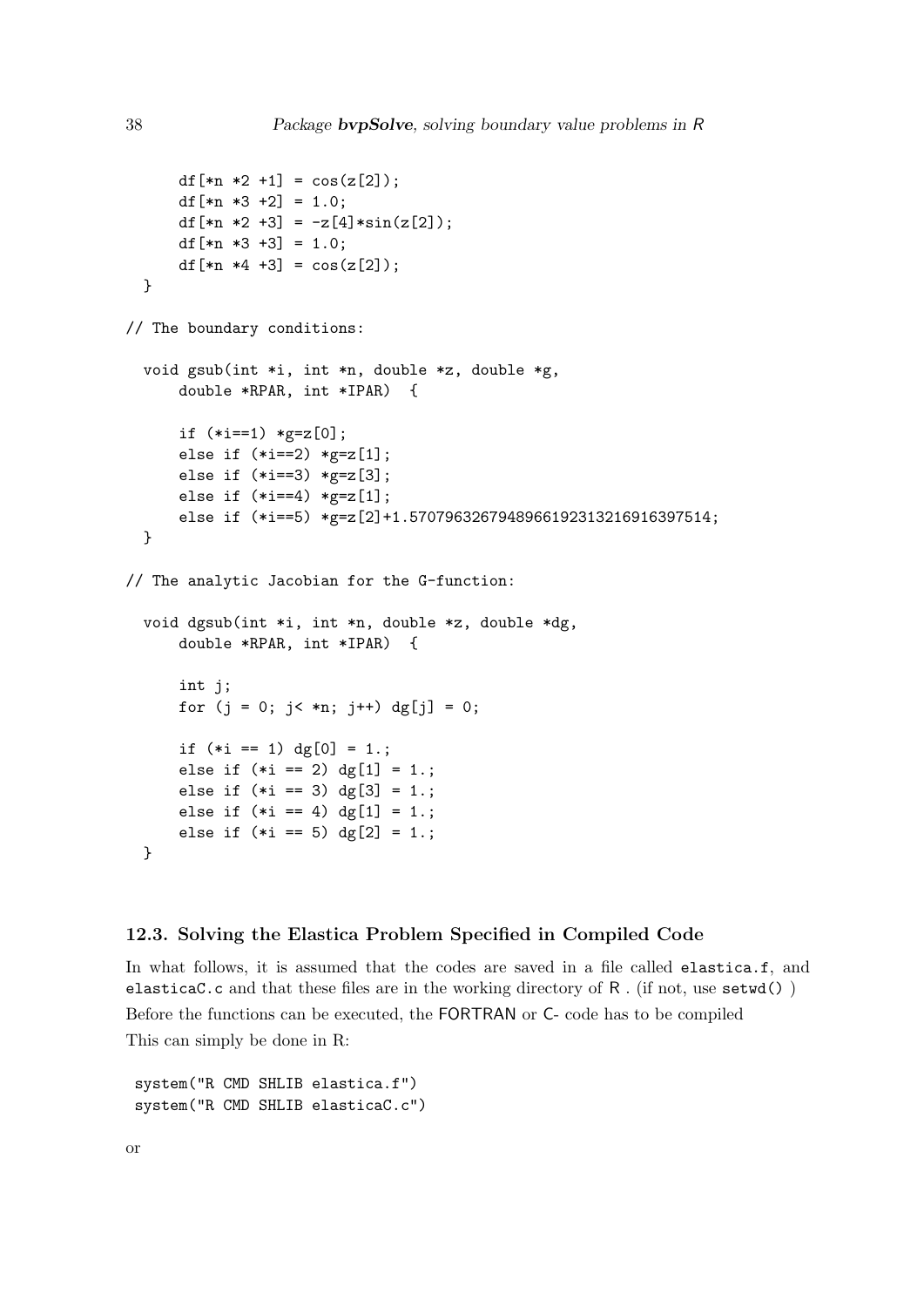```
system("gfortran -shared -o elastica.dll elastica.f")
system("gcc -shared -o elasticaC.dll elasticaC.c")
```
This will create a file called elastica.dll and elasticaC.dll respectively (on windows).

After loading the DLL, the model can be run, after which the DLL is unloaded. For the FORTRAN version, this is done as follows (the C code is similar, except for the name of the DLL):

```
dyn.load("elastica.dll")
outF \leq bypcol(ncomp = 5,
                x = \text{seq}(0, 0.5, \text{len} = 16), leftbc = 3, func = "fsub",
                jacfunc = "dfsub", bound = "gsub", jacbound = "dgsub",
                dllname = "elastica")
```

```
dyn.unload("elastica.dll")
```
Note that the number of components (equations) needs to be explicitly inputted (ncomp).

This model is about 8-10 times faster than the pure R implementation from previous section. The solver recognizes that the model is specified as a DLL due to the fact that arguments func, jacfunc, bound and jacbound are not regular R -functions but character strings. Thus, the solver will check whether these functions are loaded in the DLL with name "elastica.dll". Note that the name of the DLL should be specified without extension.

This DLL should contain all the compiled function or subroutine definitions needed.

Also, if func is specified in compiled code, then jacfunc, bound and jacbound should also be specified in a compiled language. It is not allowed to mix R-functions and compiled functions.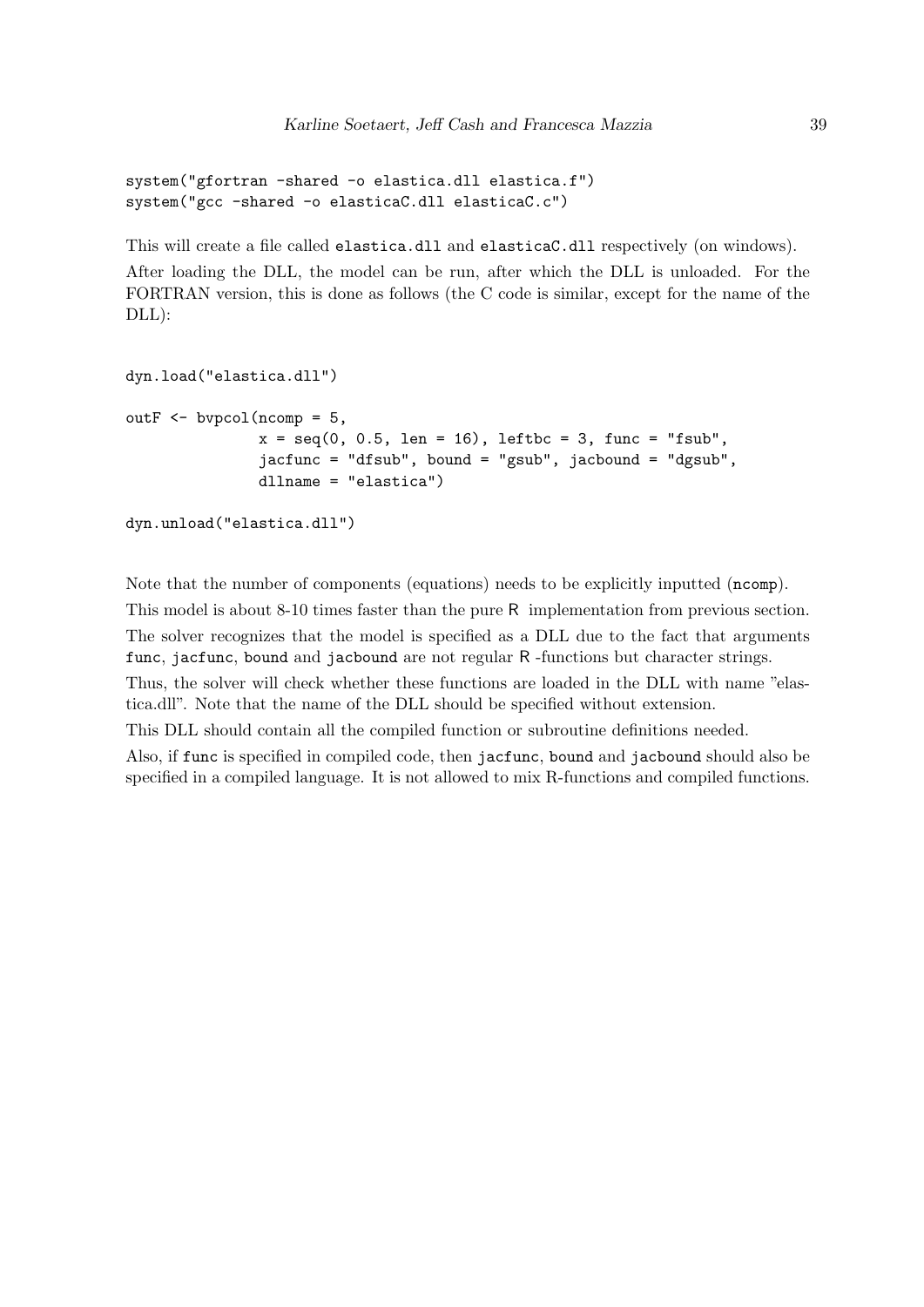### 13. Passing Parameters and External Data to Compiled Code

When using compiled code, it is possible to

- $\bullet$  pass parameters from R to the compiled functions
- pass forcing functions from R to compiled functions. These are then updated to the correct value of the independent variable (x) at each step.

The implementation of this is similar as in package **deSolve**. How to do it has been extensively explained in deSolve's vignette, which can be consulted for details.

See <http://cran.r-project.org/package=deSolve>.

Here we implement a simple linear boundary value problem, which is a standard test problem for BVP code ([\(Scott and Watts 1977\)](#page-44-11)). The model has a boundary layer at  $x=0$ .

The differential equation depends on a parameter a and p:

$$
y'' + \frac{-apy}{(p + x^2)^2} = 0
$$

and is solved on  $[-0.1, +0.1]$  with boundary conditions:

$$
y(-0.1) = -0.1\sqrt{p + 0.01}
$$
  

$$
y(+0.1) = 0.1\sqrt{p + 0.01}
$$

where  $a = 3$  and  $p$  is taken small.

This differential equation is written as a system of two first-order ODEs. The implementation in pure R is given first:

```
fun <- function(t,y,pars)
  list(c( y[2],
         - a * p * y[1]/(p + t*t)^2
         ))
```
with parameter values:

$$
\begin{array}{ccc}\np & \leftarrow & 1e-5 \\
a & \leftarrow & 3\n\end{array}
$$

It is solved using bvptwp; note that the initial condition (yini) gives names to the variables; these names are used by the solver to label the output:

sol 
$$
\leftarrow
$$
 bvptwp(jini = c(y = -0.1/sqrt(p+0.01), dy = NA),  
\nyend = c( 0.1/sqrt(p+0.01), MA),  
\nx = seq(-0.1, 0.1, by = 0.001),  
\nfunc = fun)

*plot(sol, type = "l")*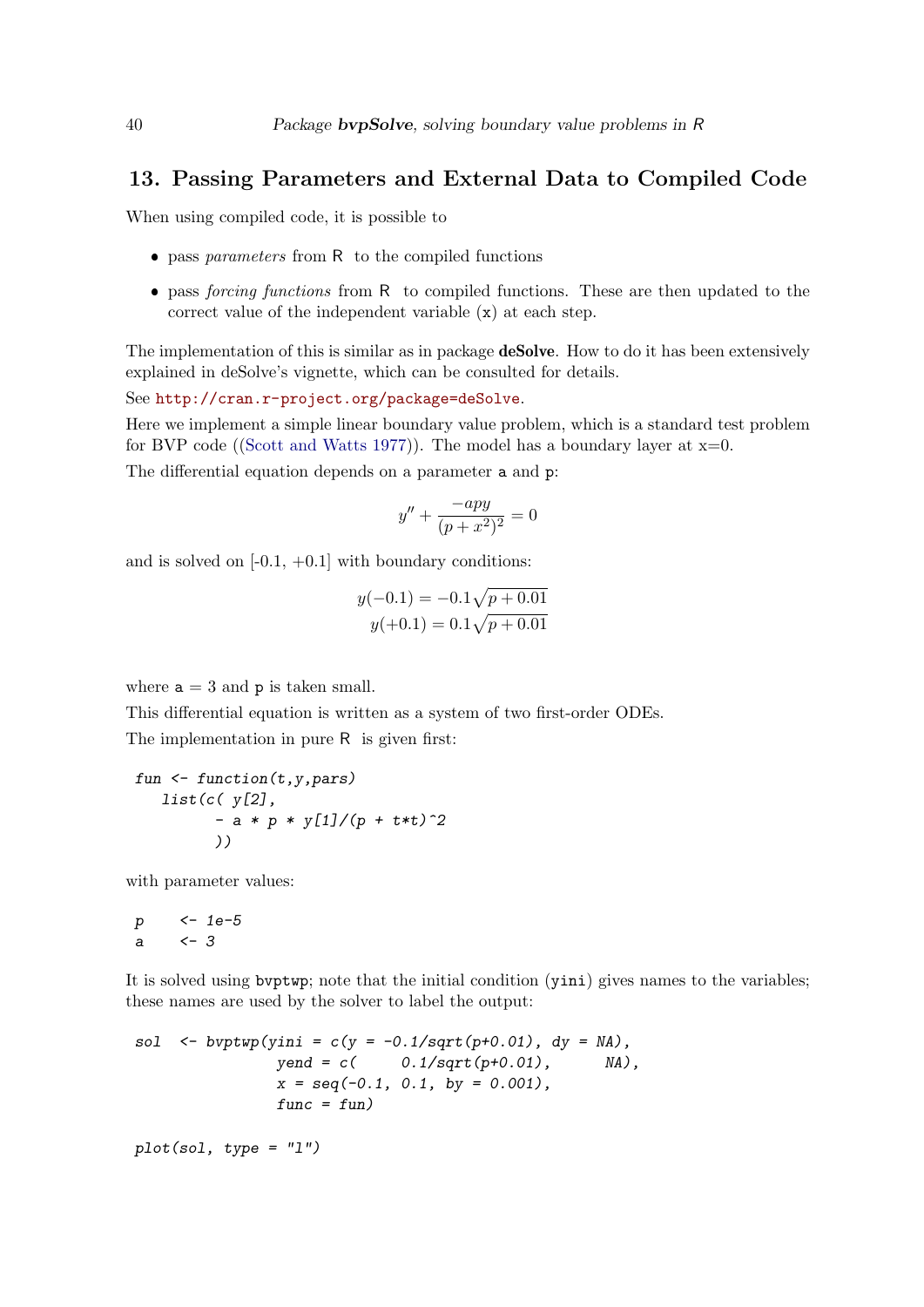

Figure 14: Solution of the linear boundary problem - see text for R-code

Next the FORTRAN implementation is given, which requires writing the boundary and jacobian functions (bound, jacfunc and jacbound)

The two parameters are initialised in a function called initbnd; its name is passed to function bvptwp via argument initfunc.

```
c FORTRAN implementation of the boundary problem
c Initialiser for parameter common block
      SUBROUTINE initbnd(bvpparms)
      EXTERNAL bvpparms
      DOUBLE PRECISION parms(2)
      COMMON / pars / parms
      CALL bvpparms(2, parms)
      END
c derivative function
      SUBROUTINE funbnd(NCOMP,X,Y,F,RPAR,IPAR)
      IMPLICIT NONE
      INTEGER NCOMP, IPAR(*), I
      DOUBLE PRECISION F(2), Y(2), RPAR(*), X
      DOUBLE PRECISION a, p
      COMMON / pars / a, p
       F(1) = Y(2)F(2) = -a * p *Y(1)/(p+ x*x) *2END
```
c The analytic Jacobian for the derivative-function: SUBROUTINE dfbnd(NCOMP,X,Y,DF,RPAR,IPAR)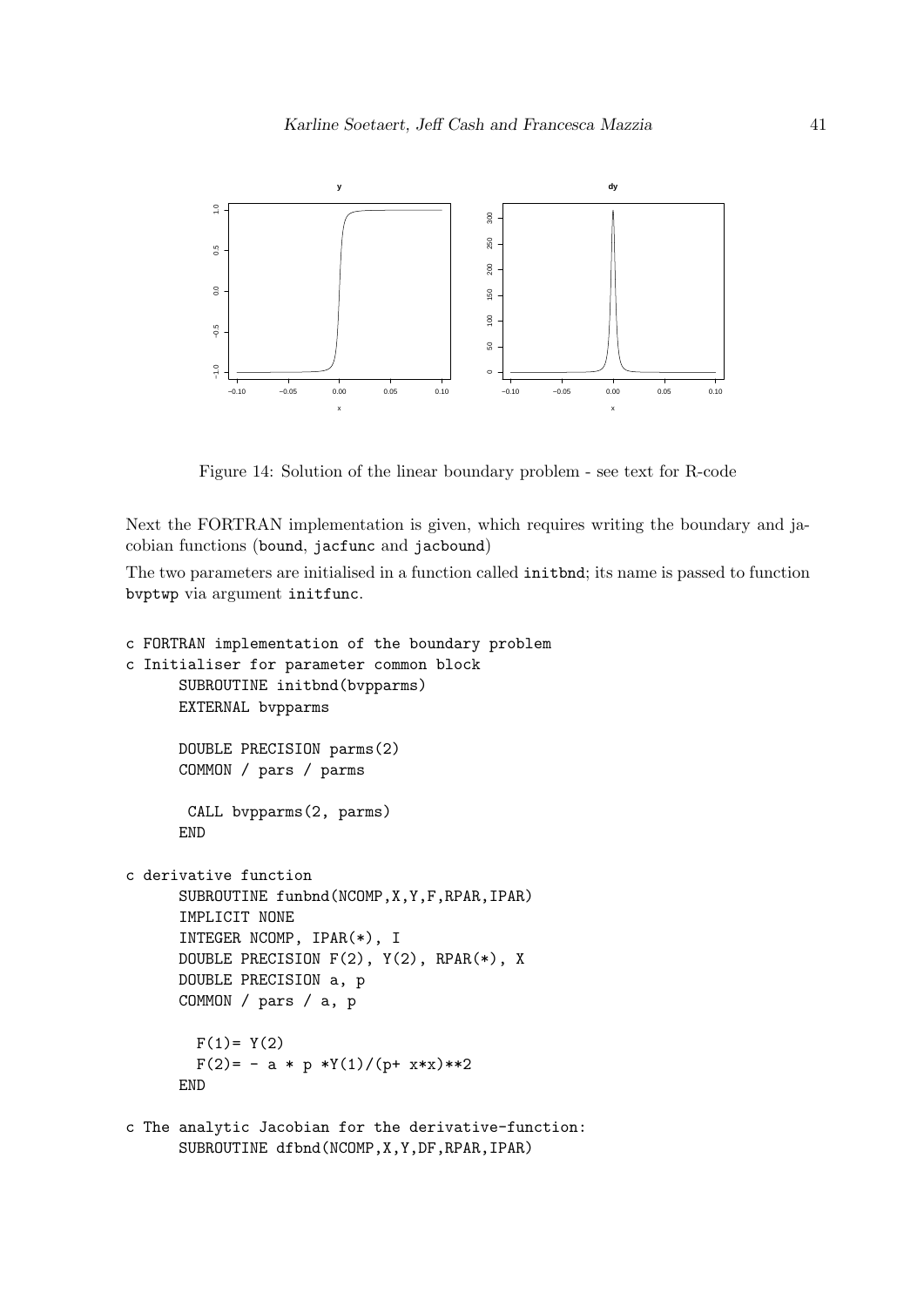```
IMPLICIT NONE
      INTEGER NCOMP, IPAR(*), I, J
     DOUBLE PRECISION X, Y(2), DF(2,2), RPAR(*)
      DOUBLE PRECISION a, p
      COMMON / pars / a, p
       DF(1,1)=0.DO
       DF(1,2)=1.D0
       DF(2,1)= - a *p /(p+x*x)**2
       DF(2,2)=0.DO
      END
c The boundary conditions:
     SUBROUTINE gbnd(I,NCOMP,Y,G,RPAR,IPAR)
      IMPLICIT NONE
      INTEGER I, NCOMP, IPAR(*)
     DOUBLE PRECISION Y(2), RPAR(*), G
      DOUBLE PRECISION a, p
      COMMON / pars / a, p
        IF (I.EQ.1) THEN
         G=Y(1) + 0.1 / Sart(p+0.01)ELSE IF (I.EQ.2) THEN
         G=Y(1) - 0.1 / sqrt(p+0.01)ENDIF
      END
c The analytic Jacobian for the boundaries:
      SUBROUTINE dgbnd(I,NCOMP,Y,DG,RPAR,IPAR)
      IMPLICIT NONE
      INTEGER I, NCOMP, IPAR(*)
      DOUBLE PRECISION Y(2), DG(2), RPAR(*)
       DG(1)=1.D0DG(2)=0.DO
      END
```
Before running the model, the parameters are defined:

*parms <- c(a = 3, p = 1e-7)*

and the DLL created and loaded; This model has been made part of package bvpSolve , so it is available in DLL bvpSolve.

Assuming that this was not the case, and the code is in a file called "boundary\_for.f", this is how to compile this code and load the DLL (on windows):

```
system("R CMD SHLIB boundary_for.f")
dyn.load("boundary_for.dll")
```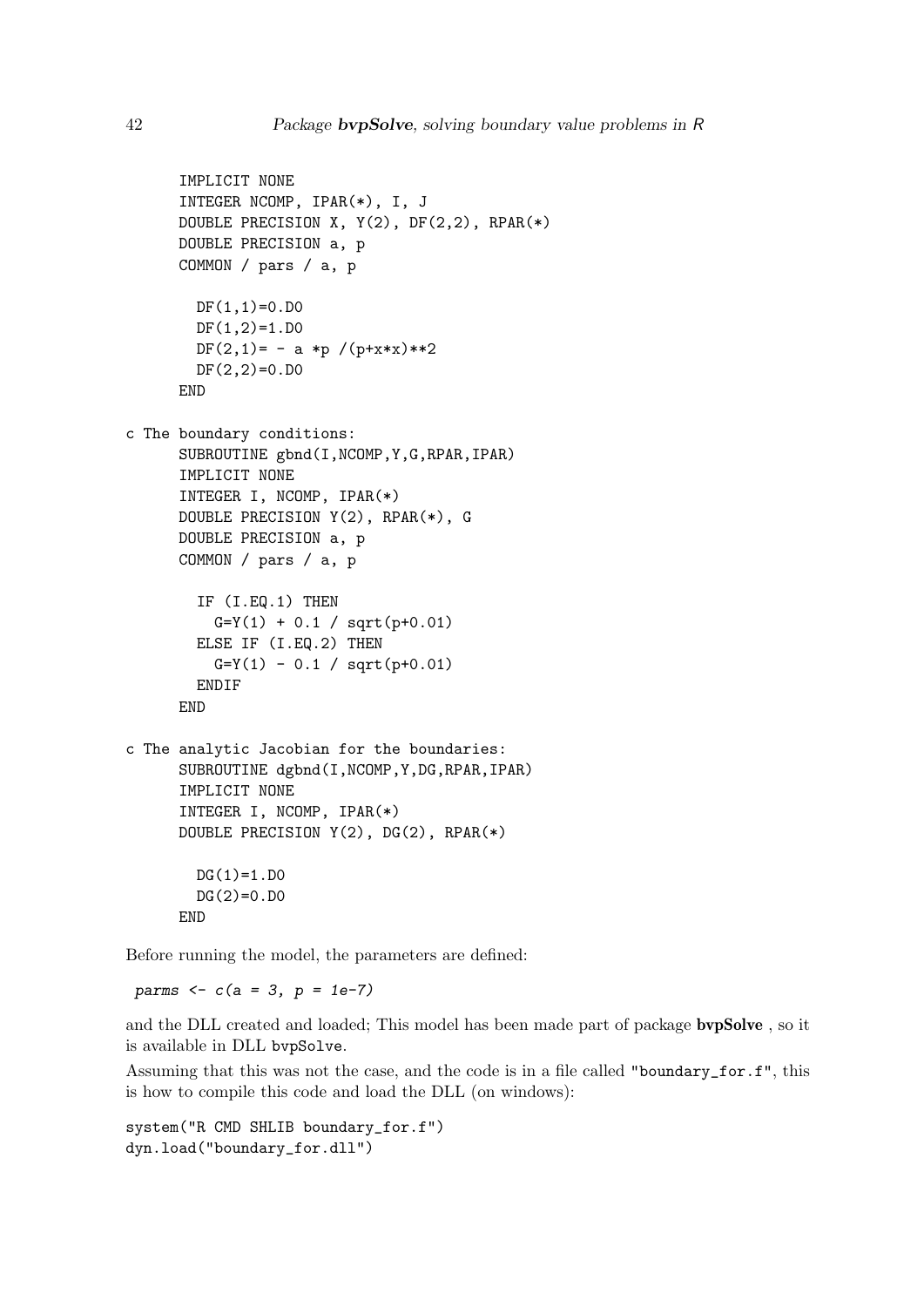We execute the model several times, for different values of parameter p; we create a sequence of parameter values (pseq), over which the model then iterates (for (pp in pseq)); the resulting y-values  $(2^{nd})$  column) of each iteration are added to matrix **Out**.

```
Out <- NULL
x <- seq(-0.1, 0.1, by = 0.001)
pseq <- 10^-seq(0, 6, 0.5)
for (pp in pseq) {
  parms[2] <- pp
   outFor <- bvptwp(ncomp = 2, x = x, leftbc = 1,
      initfunc = "initbnd", parms = parms, func = "funbnd",
      jacfunc = "dfbnd", bound = "gbnd", jacbound = "dgbnd",
      allpoints = FALSE, dllname = "bvpSolve")
   Out <- cbind(Out, outFor[,2])
 }
```
It takes less than 0.06 seconds to do this. Results are plotted, using R -function matplot:

```
matplot(x, Out, type = "l")
legend("topleft", legend = log10(pseq), title = "logp",
   col = 1 : length(pseq), lty = 1 : length(pseq), cex = 0.6)
```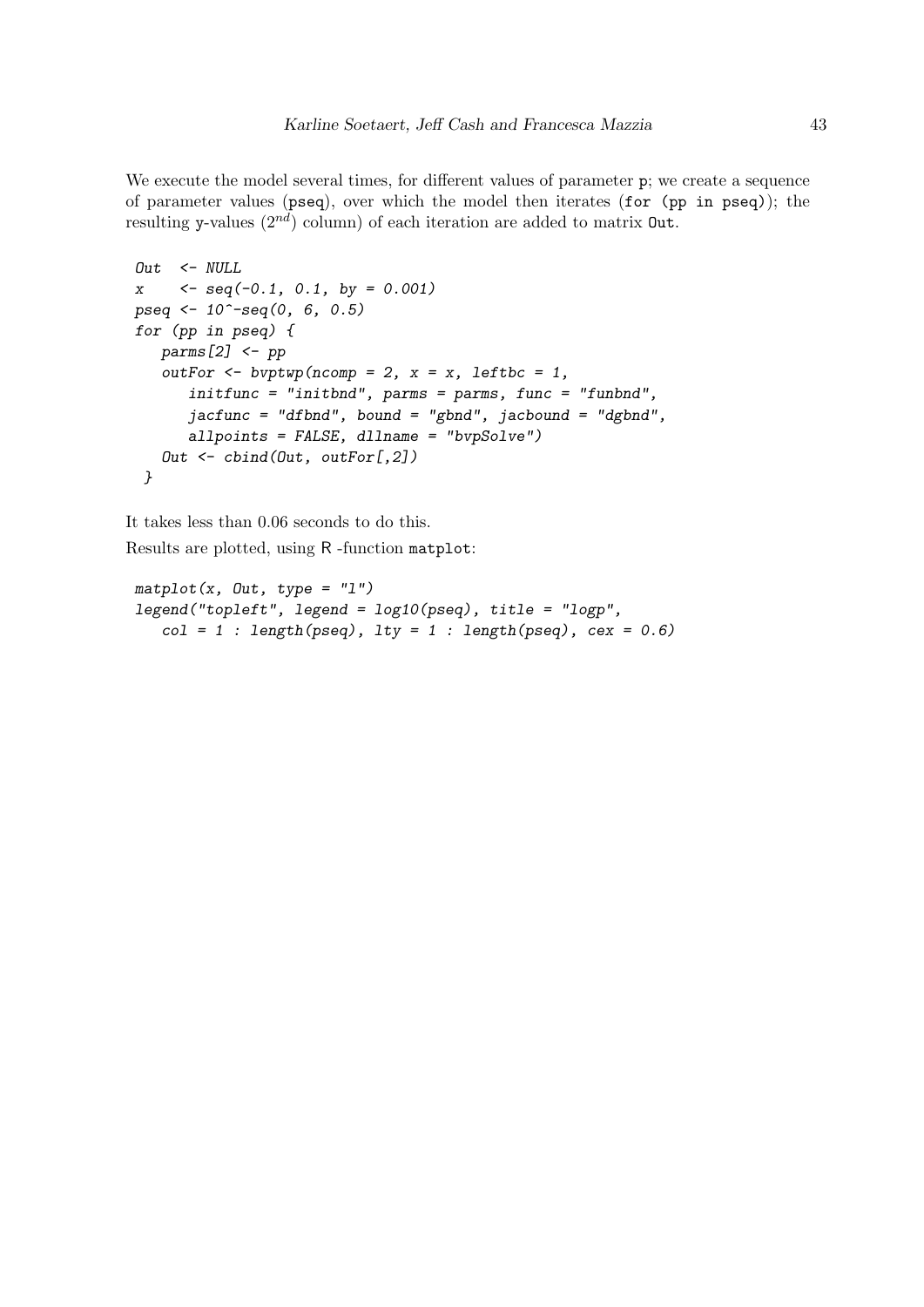

Figure 15: Multiple solutions of the linear problem - see text for R-code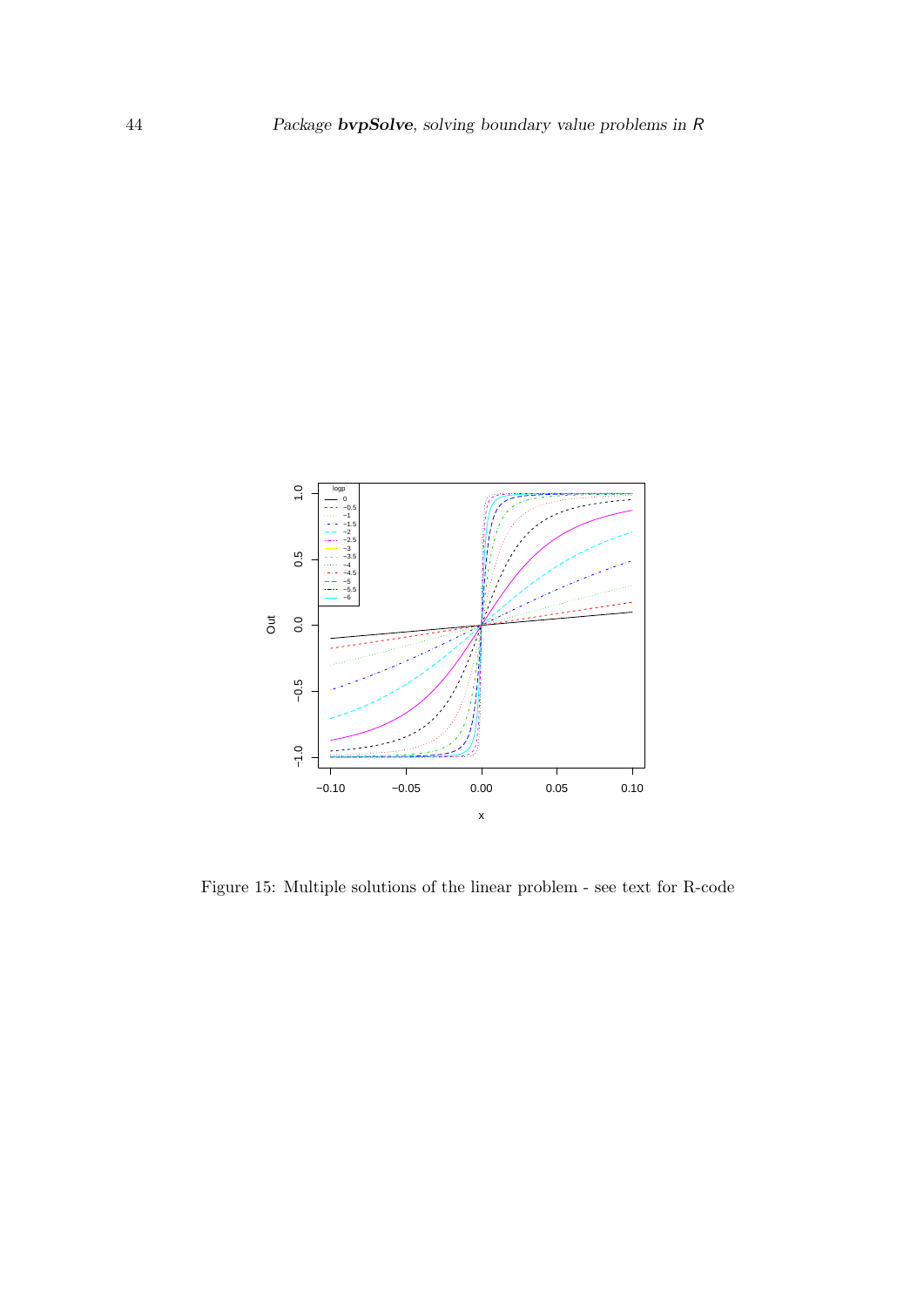### References

- <span id="page-44-7"></span>Ascher U, Christiansen J, Russell R (1979). "a collocation solver for mixed order systems of boundary value problems." math. comp., 33, 659–679.
- <span id="page-44-8"></span>Ascher U, Mattheij R, Russell R (1995). Numerical Solution of Boundary Value Problems for Ordinary Differential Equations. Philadelphia, PA.
- <span id="page-44-6"></span>Bader G, Ascher U (1987). "a new basis implementation for a mixed order boundary value ode solver." siam j. scient. stat. comput., 8, 483–500.
- <span id="page-44-5"></span>Cash JR, Mazzia F (2005). "A new mesh selection algorithm, based on conditioning, for two-point boundary value codes." J. Comput. Appl. Math., 184, 362–381.
- <span id="page-44-4"></span>Cash JR, Wright MH (1991). "A deferred correction method for nonlinear two-point boundary value problems: implementation and numerical evaluation." SIAM J. Sci. Stat. Comput., 12, 971–989.
- <span id="page-44-1"></span>R Development Core Team (2010). R: A Language and Environment for Statistical Computing. R Foundation for Statistical Computing, Vienna, Austria. ISBN 3-900051-07-0, URL [http:](http://www.R-project.org) [//www.R-project.org](http://www.R-project.org).
- <span id="page-44-11"></span>Scott M, Watts H (1977). "Computational solution of linear two point boundary value problems via orthonormalization." SIAM J. Numer. Anal., 14, 40-70.
- <span id="page-44-10"></span>Seydel R (1988). From equilibrium to Chaos. Elsevier, New York.
- <span id="page-44-9"></span>Shampine L, Kierzenka J, Reichelt M (2000). solving boundary value problems for ordinary differential equations in MATLAB with bvp $\angle$ c.
- <span id="page-44-3"></span>Soetaert K (2009). rootSolve: Nonlinear root finding, equilibrium and steady-state analysis of ordinary differential equations. R package version 1.6.
- <span id="page-44-0"></span>Soetaert K, Cash J, Mazzia F (2010a). bvpSolve: solvers for boundary value problems of ordinary differential equations. R package version 1.2.
- <span id="page-44-2"></span>Soetaert K, Petzoldt T, Setzer RW (2010b). "Solving Differential Equations in R: Package deSolve." Journal of Statistical Software, 33(9), 1–25. ISSN 1548-7660. URL [http://www.](http://www.jstatsoft.org/v33/i09) [jstatsoft.org/v33/i09](http://www.jstatsoft.org/v33/i09).

#### Affiliation:

Karline Soetaert Royal Netherlands Institute of Sea Research (NIOZ) 4401 NT Yerseke, Netherlands E-mail: [karline.soetaert@nioz.nl](mailto:karline.soetaert@nioz.nl) URL: <https://www.nioz.nl/staff-detail?id=784400>